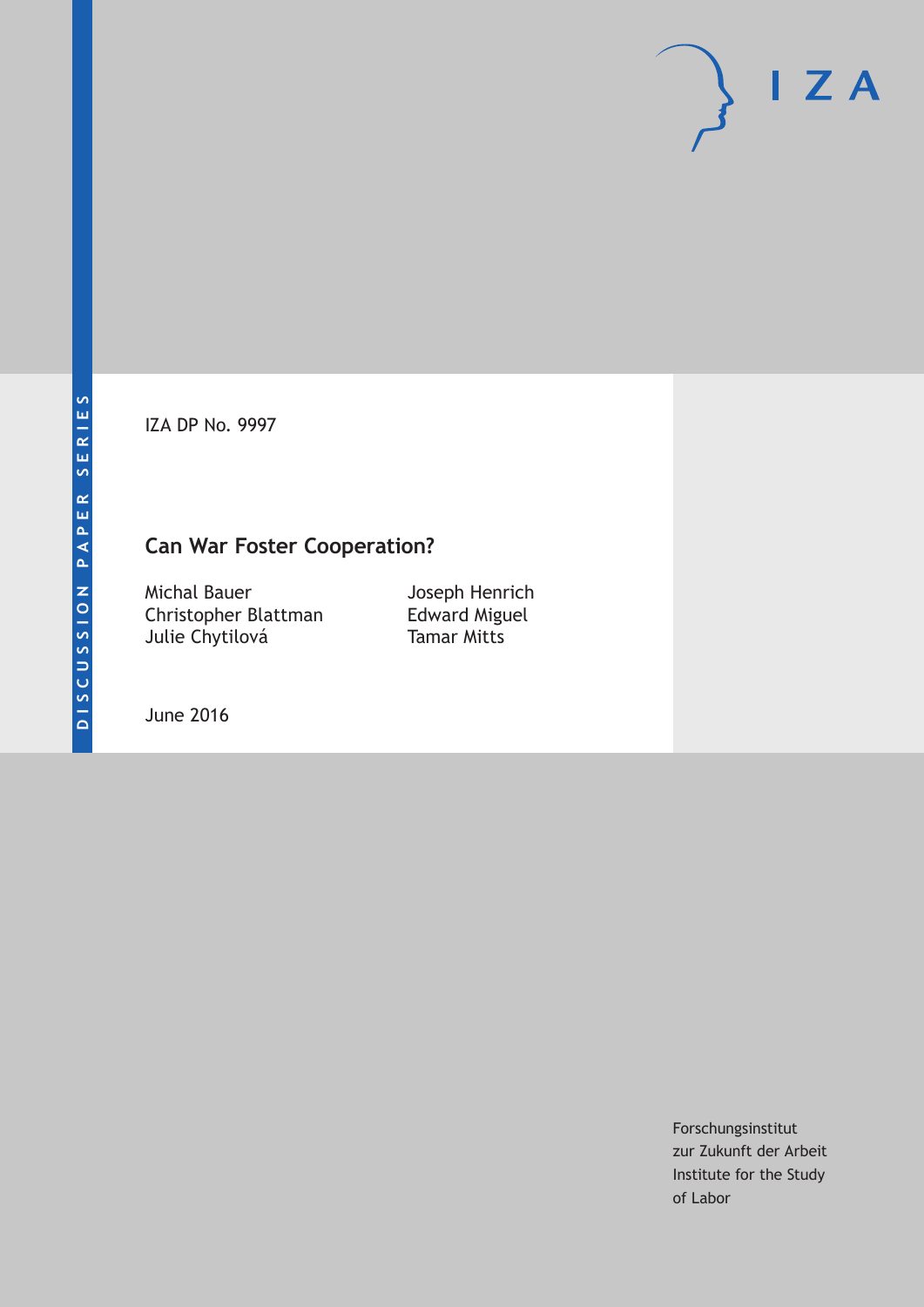# **Can War Foster Cooperation?**

### **Michal Bauer**

*CERGE-EI, Charles University in Prague and IZA* 

## **Christopher Blattman**

*Columbia University, NBER and IZA* 

## **Julie Chytilová**

*Charles University in Prague and CERGE-EI*

## **Joseph Henrich**

*Harvard University and CIFAR* 

## **Edward Miguel**

*University of California, Berkeley and NBER* 

#### **Tamar Mitts**

*Columbia University* 

## Discussion Paper No. 9997 June 2016

IZA

P.O. Box 7240 53072 Bonn Germany

Phone: +49-228-3894-0 Fax: +49-228-3894-180 E-mail: iza@iza.org

Any opinions expressed here are those of the author(s) and not those of IZA. Research published in this series may include views on policy, but the institute itself takes no institutional policy positions. The IZA research network is committed to the IZA Guiding Principles of Research Integrity.

The Institute for the Study of Labor (IZA) in Bonn is a local and virtual international research center and a place of communication between science, politics and business. IZA is an independent nonprofit organization supported by Deutsche Post Foundation. The center is associated with the University of Bonn and offers a stimulating research environment through its international network, workshops and conferences, data service, project support, research visits and doctoral program. IZA engages in (i) original and internationally competitive research in all fields of labor economics, (ii) development of policy concepts, and (iii) dissemination of research results and concepts to the interested public.

IZA Discussion Papers often represent preliminary work and are circulated to encourage discussion. Citation of such a paper should account for its provisional character. A revised version may be available directly from the author.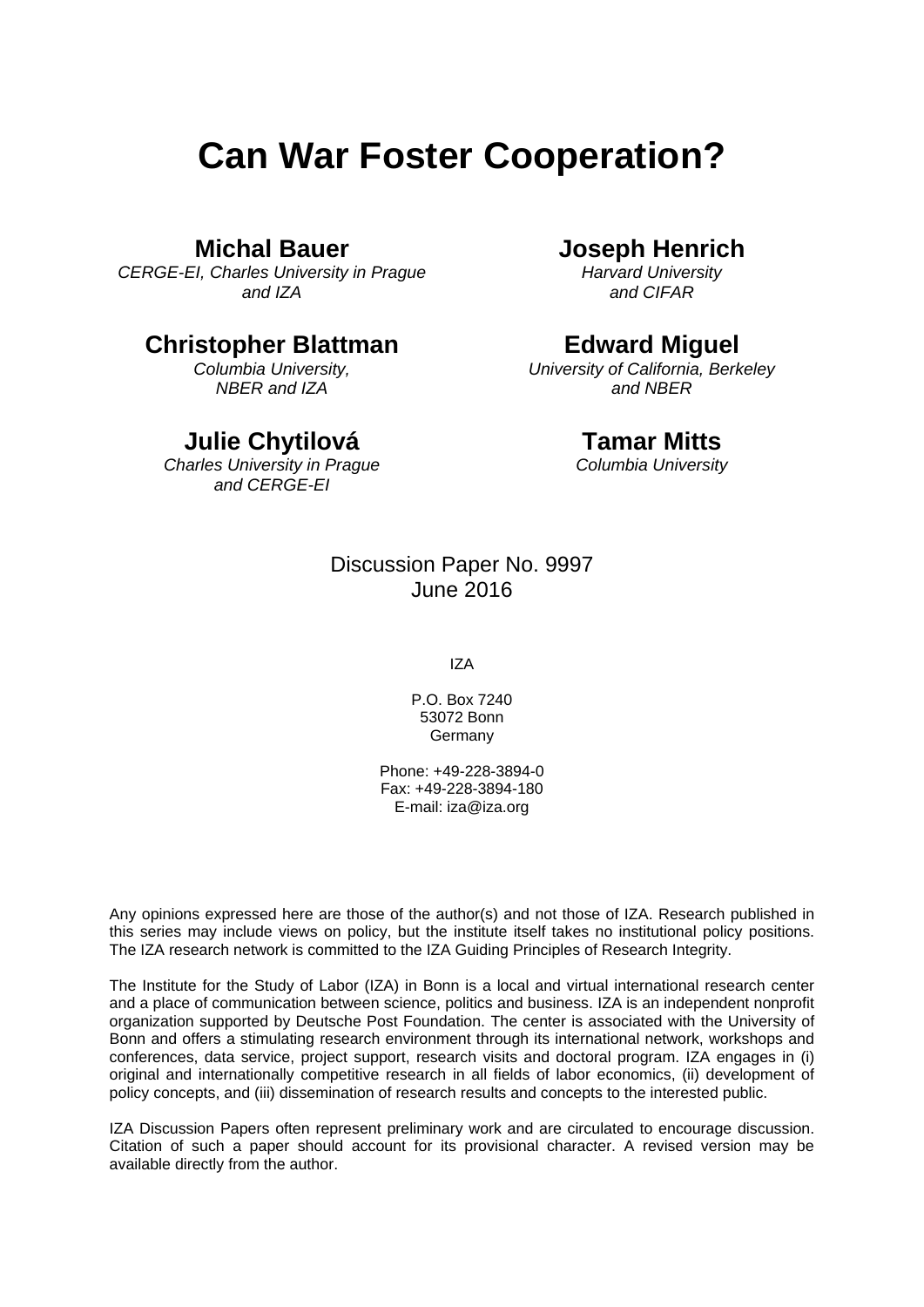IZA Discussion Paper No. 9997 June 2016

## **ABSTRACT**

## **Can War Foster Cooperation?\***

In the past decade, nearly 20 studies have found a strong, persistent pattern in surveys and behavioral experiments from over 40 countries: individual exposure to war violence tends to increase social cooperation at the local level, including community participation and prosocial behavior. Thus while war has many negative legacies for individuals and societies, it appears to leave a positive legacy in terms of local cooperation and civic engagement. We discuss, synthesize and reanalyze the emerging body of evidence, and weigh alternative explanations. There is some indication that war violence especially enhances in-group or "parochial" norms and preferences, a finding that, if true, suggests that the rising social cohesion we document need not promote broader peace.

JEL Classification: C80, D74, H56, O10, O12, O40

Keywords: war, cooperation, social preferences, post-conflict development

Corresponding author:

 $\overline{\phantom{a}}$ 

Edward Miguel Department of Economics University of California at Berkeley Evans Hall #3880 Berkeley, CA 94720 USA E-mail: emiguel@berkeley.edu

<sup>\*</sup> Forthcoming in *Journal of Economic Perspectives*.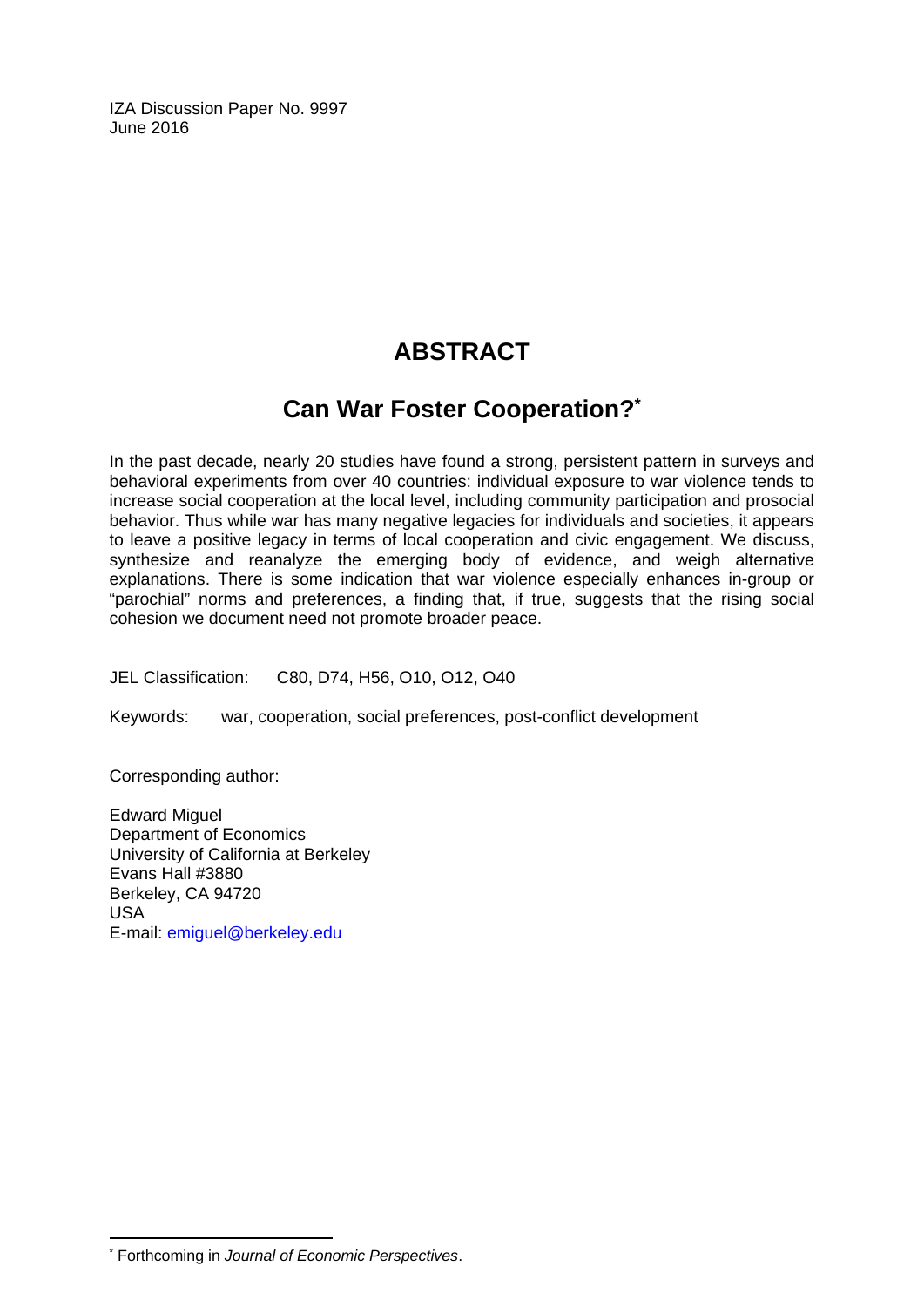Warfare leaves terrible legacies, from raw physical destruction to shattered lives and families. Many international development researchers and policymakers describe war as "development in reverse" (Collier et al. 2003), having persistent adverse effects on all factors relevant for development: physical, human, and social capital. Yet a long history of scholarship from diverse disciplines offers a different perspective on the legacies of war. Historians and anthropologists have noted how, in some instances, war fostered societal transitions from chiefdoms to states and further strengthened existing states (Carneiro 1970; Flannery and Marcus 2003; Tilly 1985; Choi and Bowles 2007; Morris 2014; Diamond 1999). Meanwhile, both economists and evolutionary biologists, in examining the long-run processes of institution building, have also argued that war has spurred the emergence of more complex forms of social organization, potentially by altering people's psychology (Bowles 2008; Turchin 2015).

In this article, we discuss and synthesize a rapidly growing body of research from which a new stylized fact has emerged: people exposed to war violence tend to behave more cooperatively after war. We show the range of cases where this holds true, and persists, even many years after war. We can do so because of a wealth of new data. Until recently, a paucity of individuallevel data from conflict and post-conflict societies prevented researchers from systematically exploring the legacies of war on social and political behavior. In the last decade, however, interdisciplinary teams of researchers – mainly in economics, anthropology, political science, and psychology – have begun to design research projects specifically to understand how exposure to war violence affects collective action, fairness, cooperation and other important aspect of social behavior among populations around the globe.

In case after case, people exposed to war violence go on to behave more cooperatively and altruistically, which we will generally call "prosocial" behavior. Table 1, Panel A illustrates the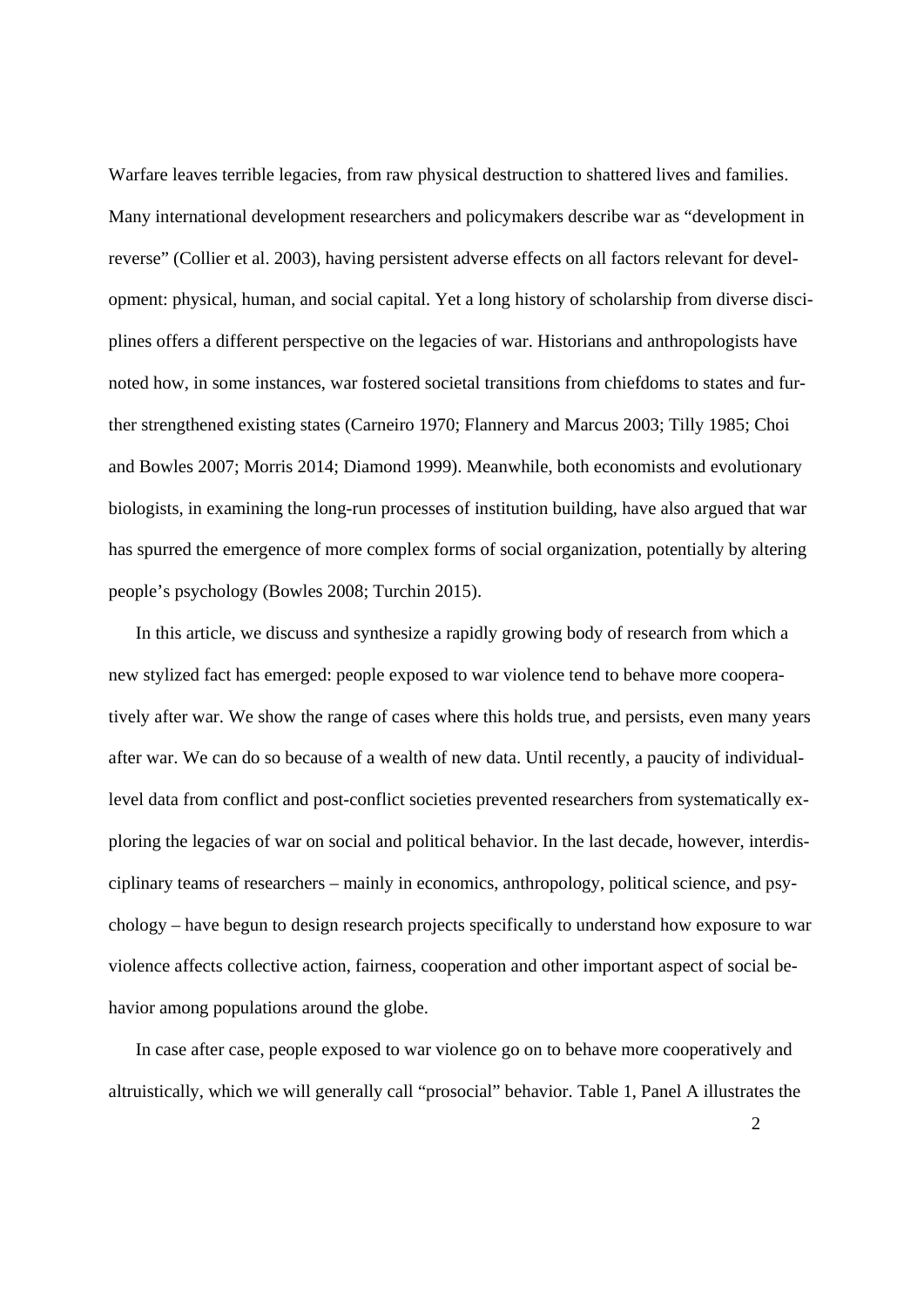breadth of evidence, referencing studies involving Sierra Leone, Uganda, and Burundi in Africa, and to the Republic of Georgia, Israel, Nepal, and many other societies. The data come from individual surveys collected in seven countries, plus one paper with comparable data from 35 European countries. This evidence covers both civil and interstate wars; and includes a wide array of wartime violence experiences, ranging from personal exposure in which individuals themselves were targeted or directly witnessed violence, to more indirect exposure in which family members were killed or injured.

The evidence suggests that war affects behavior in a range of situations, real and experimental. People exposed to more war-related violence tend to increase their social participation, by joining more local social and civic groups or taking on more leadership roles in their communities. They also take actions intended to benefit others in experimental laboratory games, such as altruistic giving.

Our meta-analysis also suggests the effects of violence are persistent and fairly consistent across cases. Moreover, we see little systematic difference by the type of violence experienced (including in a related body of studies that estimate impacts of crime victimization), or across studies with different empirical strategies. The results appear to hold for men and women, as well as children and adults exposed to violence, and are remarkably similar for both the victims and perpetrators of violence. Finally, the impacts of exposure do not diminish with time; indeed, if anything, the opposite seems to be true.

Violence may also affect in-group prosocial behavior – namely, participation with, and altruism towards, members of one's own village or identity group – most of all. Too few studies define 'out-groups' consistently (or at all), so this in-group bias remains somewhat speculative. Nonetheless, it and some of the other patterns we observe is consistent with a broad literature on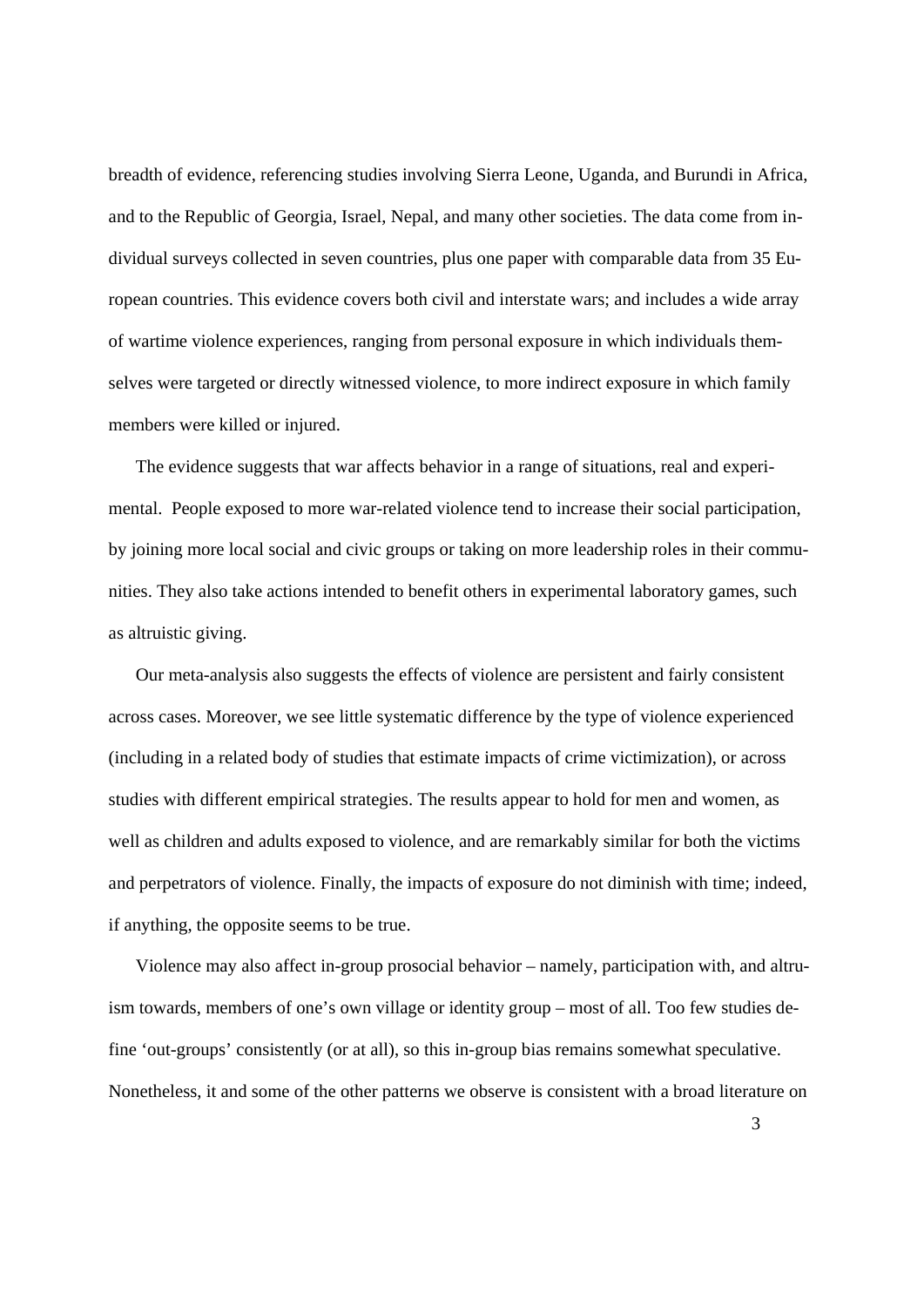human behavior and evolutionary biology emphasizing that parochial altruism is a widespread evolved response to external threats. The increased local cooperation we document might help to explain why some post-conflict countries experience almost "miraculous" economic and social recoveries. Yet if people become more parochial and less cooperative with out-group members, this behavioral response could also harden social divisions, contribute to conflict cycles, and help explain the well-known pattern that many post-conflict countries soon return to violence.

Understanding the effects of war in all its complexity, including on post-war patterns of individual behavior and institution-building, is of broad importance. Nearly half of all nations in the world have experienced some form of external or internal armed conflict in the past half century (Blattman and Miguel 2010). According to the World Bank, about two billion people live in countries deemed fragile (Burt, Hughes, and Milante 2014). The findings discussed here emphasize that war is not only one of the most consequential forces for economic development and the emergence of state institutions, but also appears to have complex and multifaceted effects on post-war populations, society and politics.

#### **Case Evidence on the Effects of Exposure to Wartime Violence**

To make the discussion more concrete, we highlight the case of Sierra Leone, a post-conflict society for which there is an unusual wealth of evidence: three studies by three sets of authors, each with different study populations. The Sierra Leone case also illustrates the synergy of diverse measurement and research methods, including survey reports, behavior in lab experimental tasks, and observational data.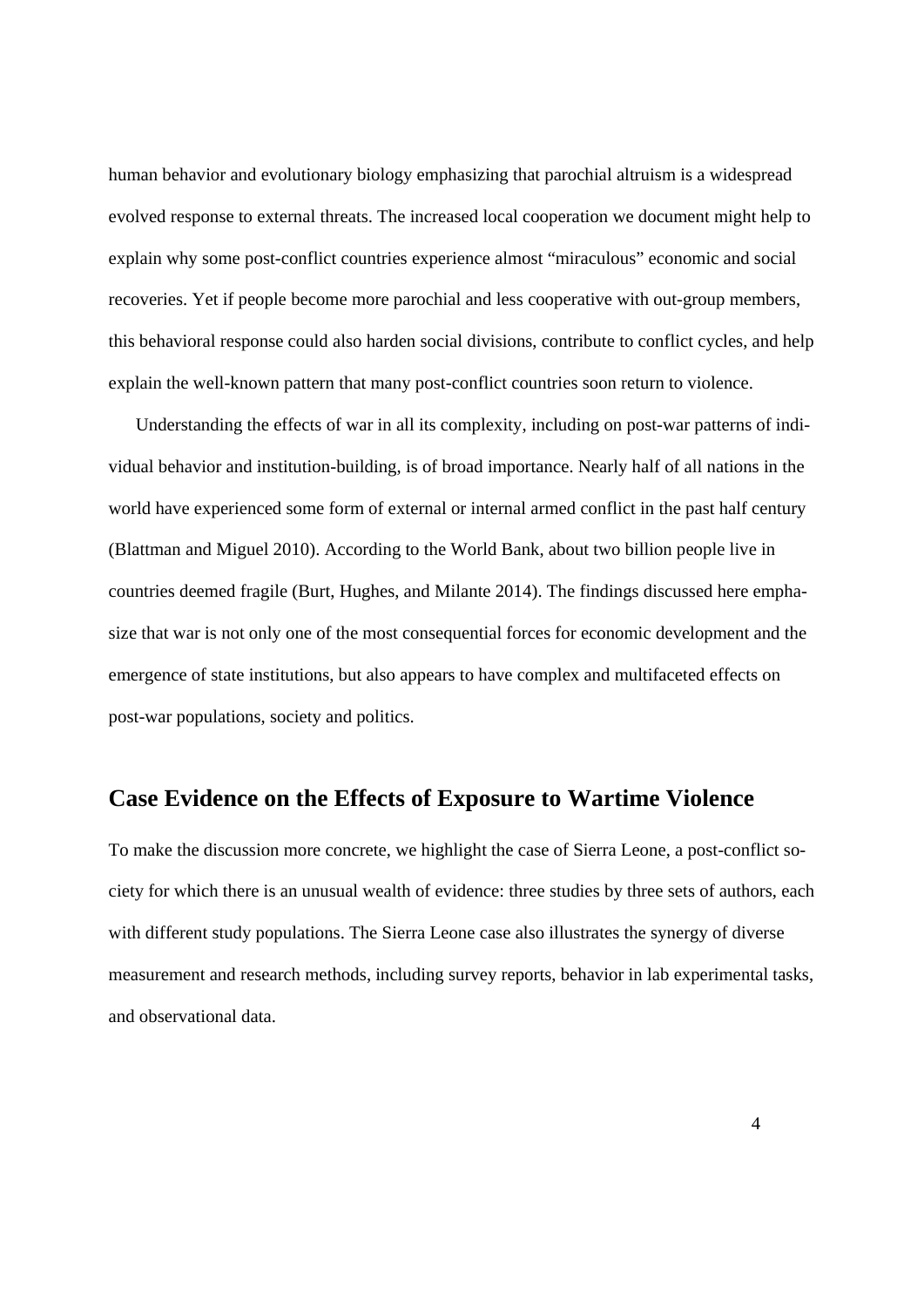#### *The Sierra Leone Civil War*

A brutal, countrywide civil war afflicted Sierra Leone from 1991 to 2002. The Revolutionary United Front (RUF), a small group of militants who first entered Sierra Leone from Liberia, inspired a violent rebellion which was nominally directed against the corruption and ineffectiveness of the government. The reach and duration of the war were fueled by access to alluvial diamonds and opportunities to loot civilian property. Many communities organized local fighting groups to protect themselves from the violence of the rebels. Neither ethnic nor religious divisions played a central role in this war: both the RUF and the Sierra Leone army were explicitly multi-ethnic. An internationally-brokered peace agreement was signed in 2003 after a large deployment of United Kingdom and United Nations troops.

The war killed more than 50,000 civilians and temporarily displaced roughly two million people—nearly half of the country's population. Armed groups mutilated and raped thousands of civilians. Few people escaped some form of assault or other violence. Nonetheless, there was wide variation in the degree of exposure and victimization.

The period since the end of the civil war has seen an almost miraculous recovery. While the country remains one of the poorest in the world, it has experienced over a decade of peace and has held several rounds of national and local elections, with alternation of political power among the major political parties at the national level. Until the Ebola outbreak during 2014, the local economy had improved in each year since the end of the conflict, often with very rapid growth rates and high levels of foreign direct investment (Casey, Glennerster, and Miguel 2015).

All three studies from Sierra Leone identified the same essential pattern: plausibly exogenous variation in exposure to war-related violence was associated with greater social participation and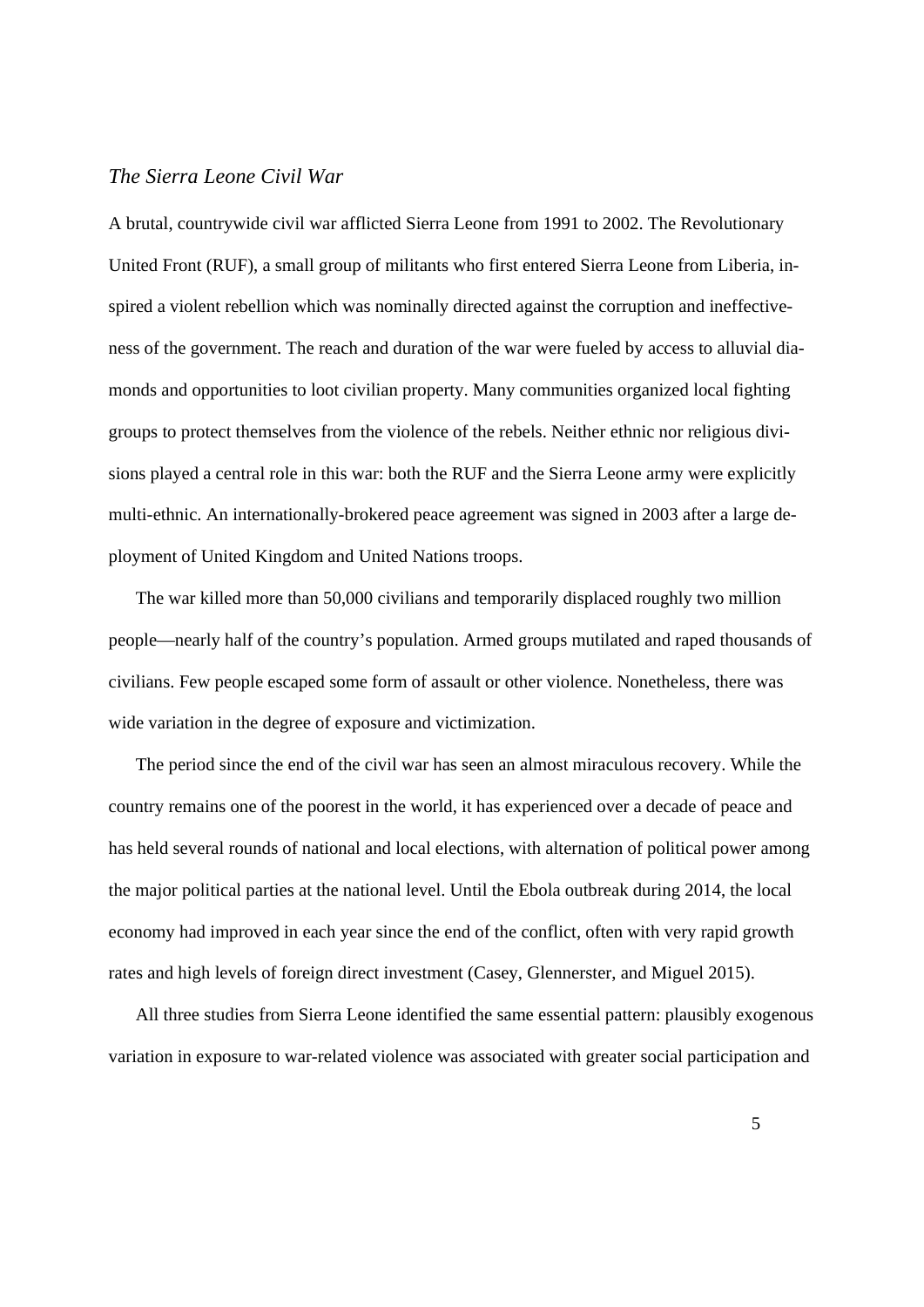prosocial behavior. The earliest study in this literature, by Bellows and Miguel (2006, 2009), analyzed patterns of local collective action and individual political engagement using a large-scale nationally representative survey dataset on more than 10,000 Sierra Leone households gathered three to five years after the conflict's end. To measure exposure to war-related violence, they constructed an index from responses to three questions: "Were any members of your household killed during the conflict?", "Were any members injured or maimed during the conflict?", and "Were any members made refugees during the war?". Victimization rates were high; for instance, 44 percent of respondents reported a household member being killed during the conflict. They found that people whose households directly experienced war violence displayed much higher levels of civic and political engagement compared to non-victims: they were more likely to report attending community meetings (by 6.5 percentage points), to vote in elections (by 2.6 percentage points), to join social and political groups, and to participate in school committees and "road brushing", a local infrastructure maintenance activity.

To move past relying only on self-reports of behavior, researchers have also carried out incentivized lab-in-field experimental games in Sierra Leone, in order to more directly assess whether war-related violence causes changes in social preferences or in beliefs about others' behavior, albeit in controlled and artificial situations. This lab experimental evidence complements observational survey evidence by helping to map out changes to economic primitives, and thus may contribute to a better understanding of competing theories.

Table 1 summarizes the games that were implemented in each study. Different types of experimental games help to distinguish between different factors. In simple allocation tasks, such as a Dictator game or a Social Value Orientation experiment, decision-makers anonymously allocate rewards between themselves and another person. Because the recipient is passive and the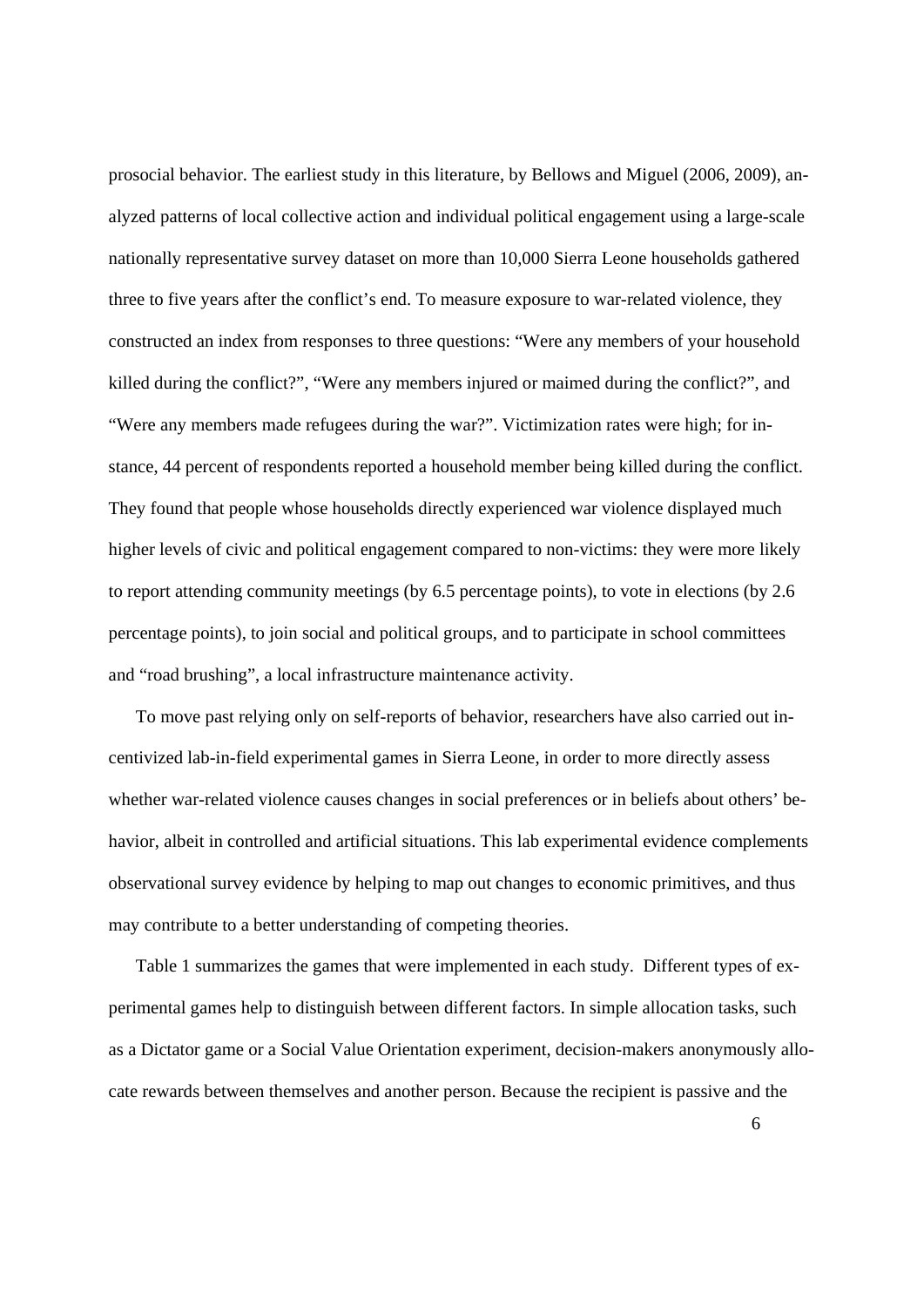interaction is one-shot and anonymous, beliefs about the reaction of the other player should not in principle affect sharing decisions. Choice situations in which participants not only maximize their own rewards but also take into account recipients' welfare are taken as measures of social preferences, such as altruism, inequality aversion, or adherence to social norms.

In a second class of games, including the Ultimatum game or Trust game, the recipient is not passive and choices are made sequentially. These tasks are designed to uncover willingness to reciprocate, by rewarding kind acts and punishing unfair behavior, as well as beliefs about cooperative behavior of others. Specifically, in an Ultimatum game, the first player is given a sum of money to divide with another player. If the second player accepts the division, then both receive the money. But if the second player rejects the division, neither player receives anything. The second player's choices, in particular rejections of low offers, reveal whether she is willing to sacrifice earnings in order to punish unfair behavior, while beliefs about whether others have such fairness motivations should be reflected in the choices of the first player. In a Trust game, the amount given by the first player to the second player is tripled, and then the second player can decide whether to give some of the money back to the first player. Transfers of the first player reveal trust, i.e., beliefs about whether other players will cooperate, while back transfers made by the second player provide a measure of reciprocity.

Finally, a Public Goods game, multiple players decide simultaneously (without knowing about the choices of others) whether to contribute to a public good. The private return from contributing is negative but the total group payoff increases since the return to other players is substantial. This game thus reveals individual willingness to cooperate or to free ride (i.e., hoping that other players will contribute to the public good). The identities of the other players can also

7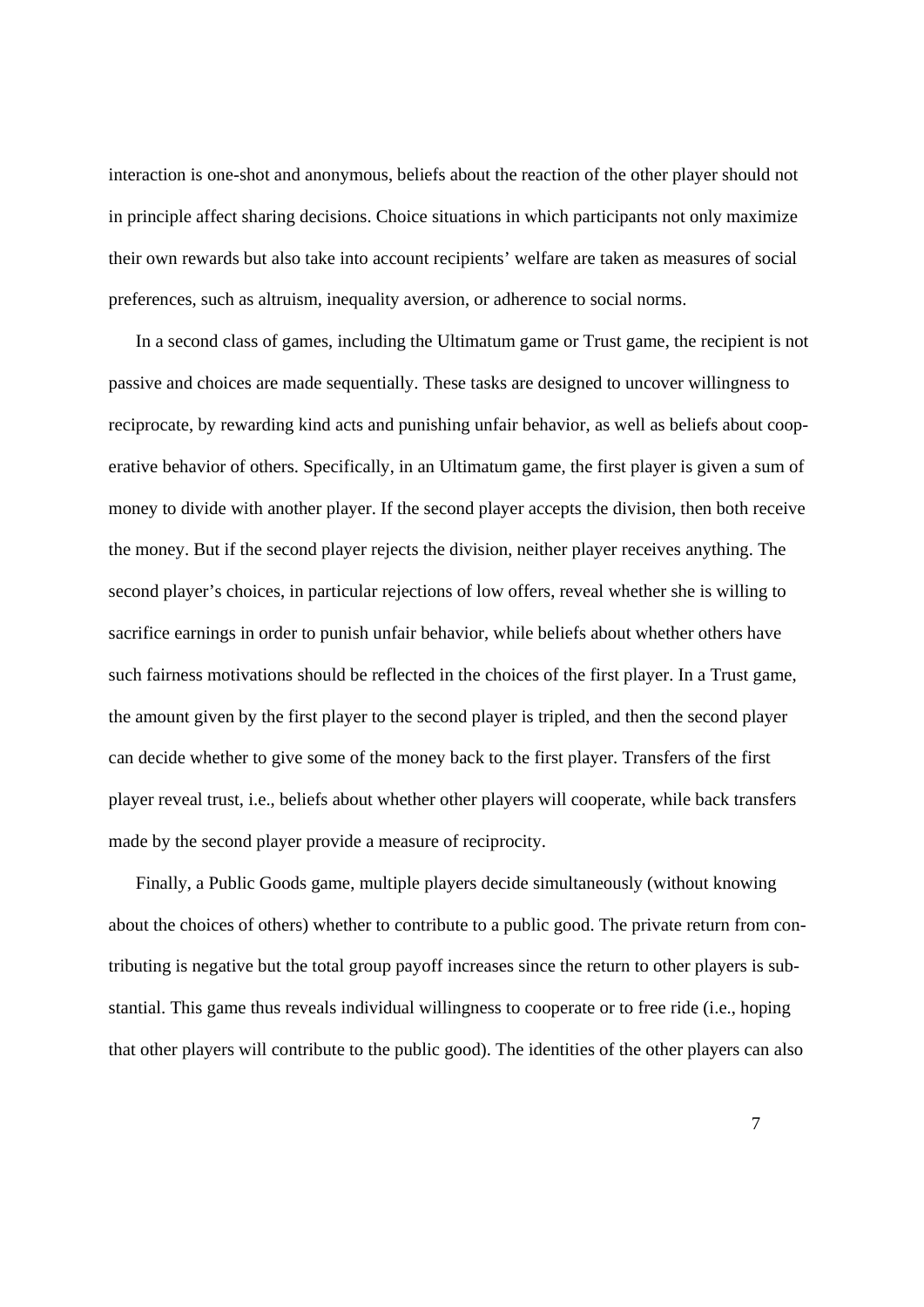vary in these games, in particular by whether players are interacting with those from a group with whom they have some reason to identify, such as an ethnic or social group, or not.<sup>1</sup>

Bauer et al. (2014) ran various allocation games, sometimes referred to as mini-Dictator games, designed to distinguish selfishness from altruism and inequality aversion, in northwestern Sierra Leone. They experimentally manipulated the identity of an otherwise anonymous recipient to shed light on whether violence increases prosocial behavior only towards people at the local level, or whether the effects on prosocial behavior are more generalized. In the in-group condition the partner was from the same village as the decision-maker, and in the out-group condition the partner was from a "distant village." Compared to non-victims, people who were directly exposed to conflict-related violence were less selfish (by 23 percentage points) and more inequality averse (by 25 percentage points) towards in-group members eight years after experiencing warrelated violence. Effects were especially large among those exposed to violence during their childhood and adolescence. There were no comparable effects on behavior towards out-group members.

Elsewhere in Sierra Leone, once again eight years post-conflict, Cecchi et al. (2015) found similar results among young street soccer players (aged 14-31 years) using both experimental and observational approaches. Players made anonymous choices in the Dictator game, and those

<sup>&</sup>lt;sup>1</sup> In considering the contribution of these behavioral experiments, an important question is the degree to which links between such measures and the formation of real world institutions and cooperation has been made. Work establishing these links is limited. However, in Ethiopia, Rustagi, Engel, and Kosfeld (2010) show that communities with more prosocial individuals, as measured using behavioral games, more effectively form real world cooperatives to monitor forest exploitation, more energetically monitor for free-riders (forest exploiters), and end up cooperating more effectively to manage harvests; these findings hold when the frequency of prosocial individuals is instrumented using the distance from market towns. The results suggest that if these villages were 'shocked' (e.g., by war) in a way that suddenly increased the frequency of prosocial individuals (as measured by experiments), they might become better at constructing local institutions to address real public goods problems.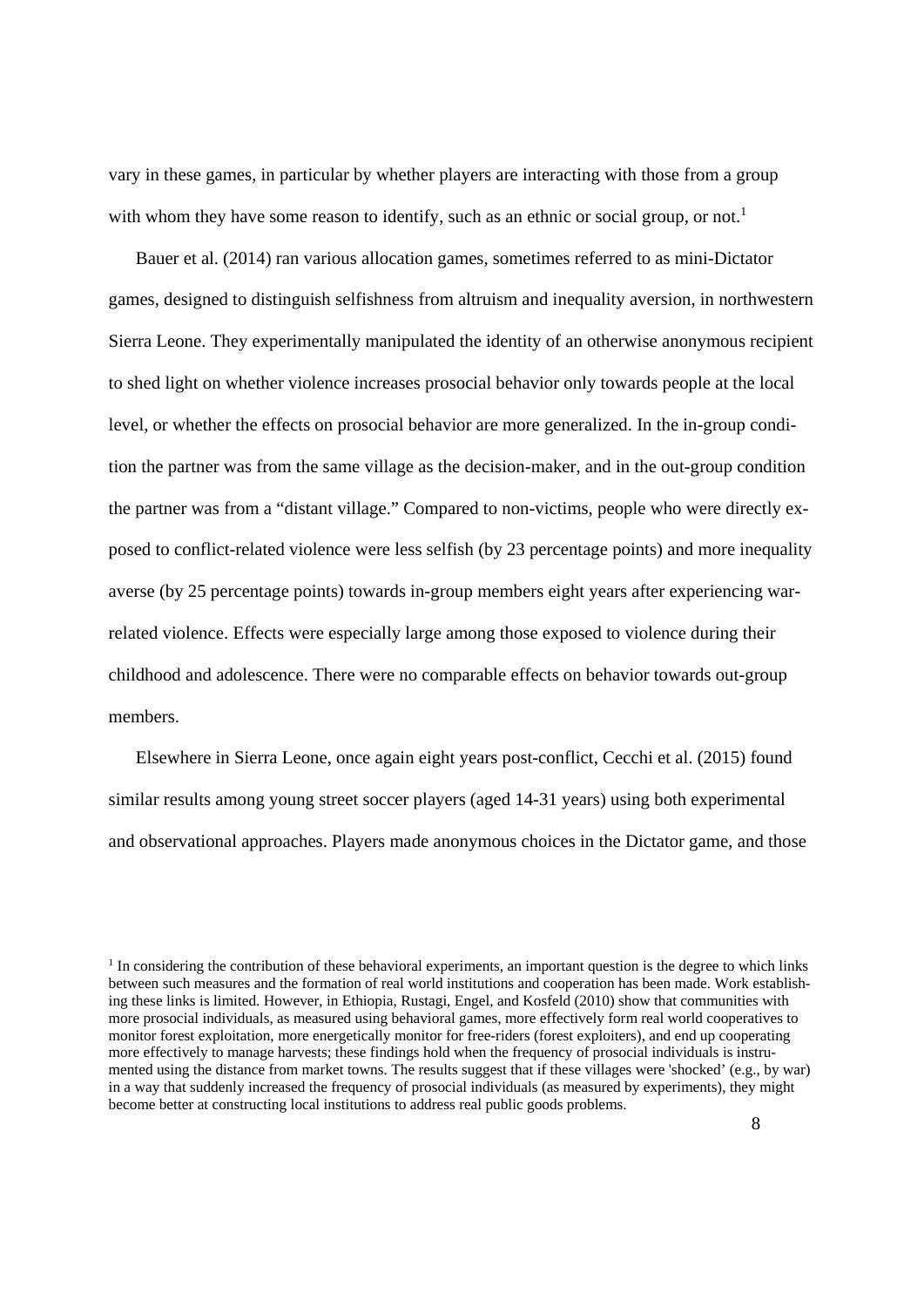who had been exposed to more intense conflict-related violence behaved more altruistically towards their teammates (the in-group) but not towards the out-group (their match opponents). Direct observation of behavior during soccer matches also revealed that the more violence-exposed players were more likely to receive a yellow or red foul card during the game, suggesting that a violent conflict not only elevated in-group prosocial behavior but may also have exacerbated outgroup antagonism.<sup>2</sup>

Notice that a common feature of this body of research—for Sierra Leone and the other studies discussed below—is that analysis is based on a comparison of individuals who suffered different degrees of war violence. These data do not allow the estimation of impacts on society as a whole since no suitable counterfactual exists.

#### *Other Country Cases: Uganda, Burundi, Georgia, Nepal, and others*

Another much studied country case is Uganda, with six papers listed in Table 1. Blattman (2009) examines the case of northern Uganda, where for 20 years the rebel group the Lord's Resistance Army (LRA) forcibly recruited tens of thousands of young people. The study attempted to account for confounders and other econometric identification concerns, using rebel raiding patterns as a source of plausibly exogenous variation in armed recruitment. The paper used a pre-war sample, tracks survivors, and attempts to account for non-survivors, reducing concerns about bias due to selective attrition. An average of five years after temporary conscription into the

<sup>&</sup>lt;sup>2</sup> While not directly comparable due to a lack of data on in-group cooperation, Miguel, Saiegh, and Satyanath  $(2011)$ show that professional soccer players (in the major European leagues) who lived in conflict settings as children are also more prone to committing violent card fouls against the opposing team during matches.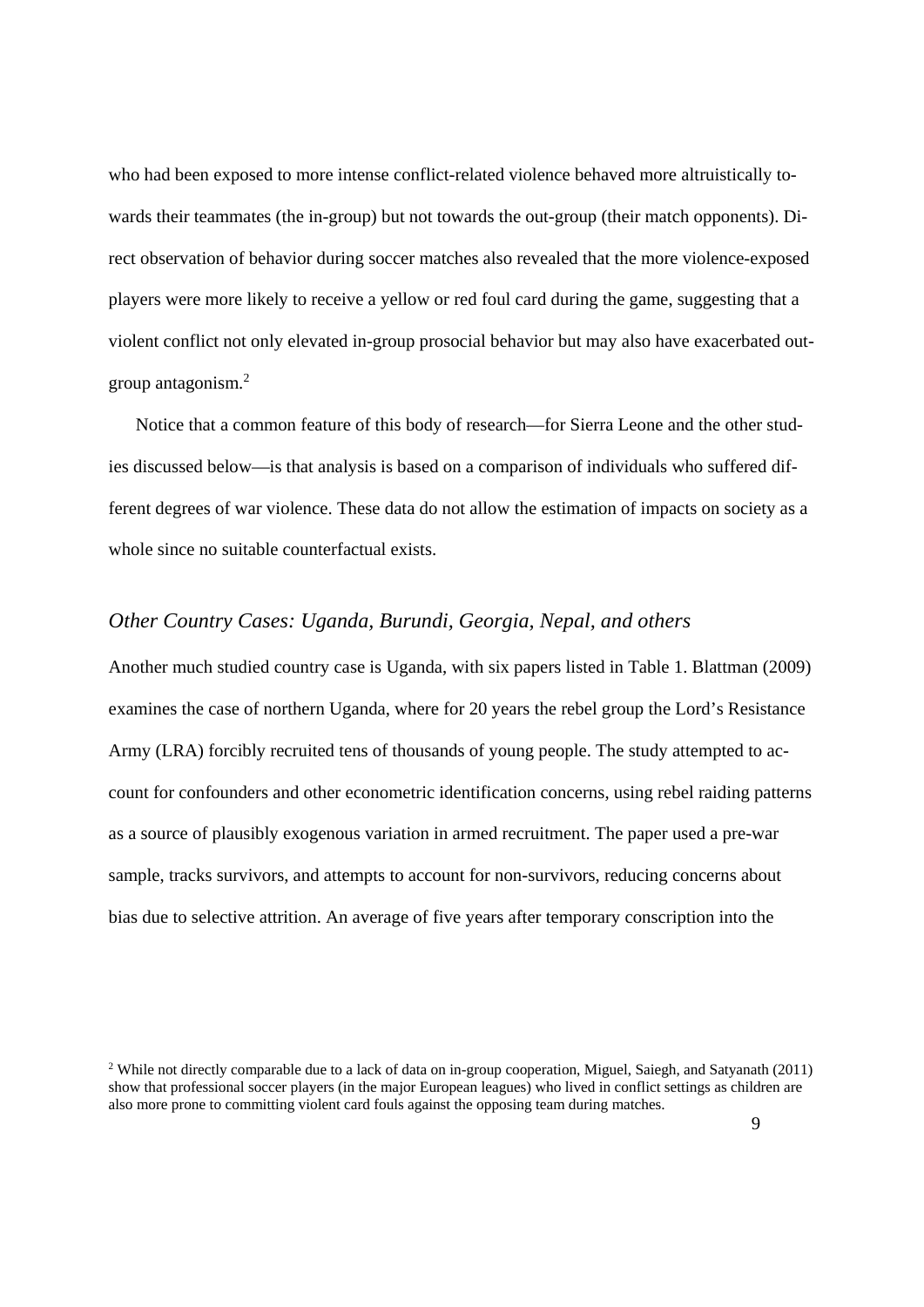LRA, the experience led to substantial increases in post-war participation in this case self-reported voting and community leadership (though not social group membership).

Studies from other post-conflict societies in Africa and elsewhere have documented similar patterns. Notably, Voors et al. (2012) implemented a Social Value Orientation experiment among adults in rural Burundi to study consequences of the 1993-2003 civil conflict there between the Tutsi-dominated army and Hutu rebels. Nine years after the war, individuals who personally experienced war-related violence, or who lived in attacked communities, behaved more altruistically towards neighbors in the experimental tasks, and were also more likely to report being involved in local community organizations.

Beyond Africa, Bauer et al. (2014) conducted an experimental study in the Republic of Georgia that paralleled their Sierra Leone study. The data were gathered among a sample of children six months after the brief August 2008 war with Russia over South Ossetia. As in Sierra Leone, the authors found evidence of a differential treatment of in-group and out-group: participants who were more affected by the conflict were less selfish and more inequality averse towards ingroup members (their classmates) as compared to their less affected peers, but no such effects on behavior towards out-group was found.

In a study of Nepalese society, Gilligan, Pasquale, and Samii (2014) found that members of communities with greater exposure to violence during the 1996-2006 civil war, between governmental forces and Maoist revolutionaries, exhibited greater levels of cooperation when interacting with each other: three years post-conflict, they were more trustworthy in a Trust game, more willing to contribute to the common pot in the Public Goods game, and they reported being more active in community organizations.

10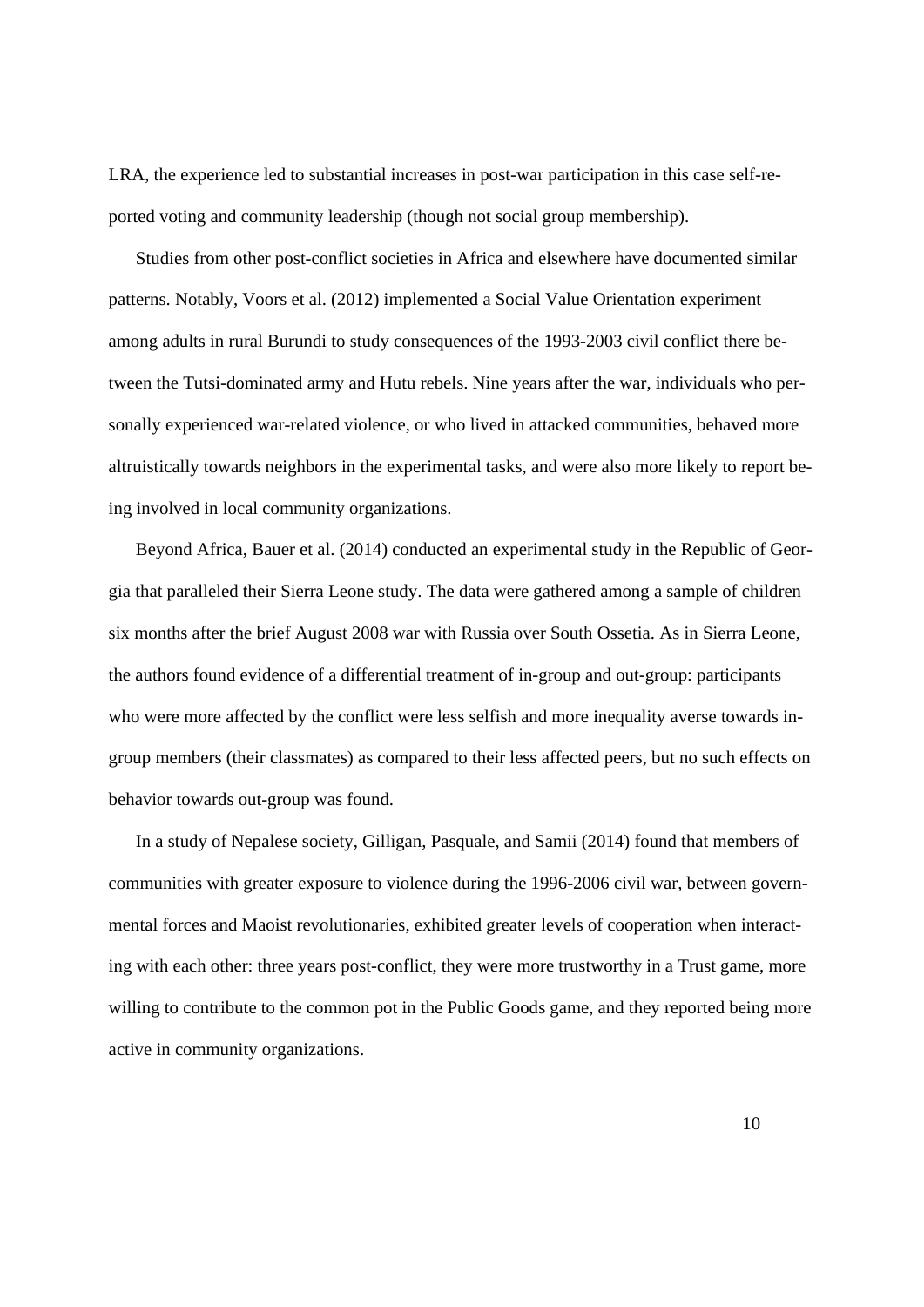In Israel, meanwhile, results from Ultimatum and Trust games indicated that living in a society with an active ongoing conflict (the Israel-Hezbollah conflict of 2006) temporarily increased the willingness of senior citizens to punish non-cooperators and to reward cooperation (Gneezy and Fessler 2012). An aspect of this study is that it relied on comparison of choices made before, during and after the conflict and thus does not account for any time effects that occurred contemporaneously with the conflict.

In a study in Tajikistan, more than a decade after its 1992-1997 civil war, Cassar, Grosjean, and Whitt (2013) explored the effects of war-related violence on trust and cooperation. The war in Tajikistan has been described as a power struggle pitting former communists against a highly fractionalized group of challengers with diverse ideologies (e.g., Islamist groups, ethnic nationalists, and pro-democratic reformers). What makes this civil war interesting is the complex network of rivalries that emerged within local communities during the fighting, often resulting in neighbors fighting neighbors (intra-group conflict). This contrasts with the above mentioned studies, in which violence was typically perpetrated by people from outside of the affected communities (inter-group conflicts). In experimental games, Cassar, Grosjean, and Whitt (2013) matched subjects with another (anonymous) individual from the same village, and thus with some probability with someone from an antagonistic group. It turns out that the exposure to violence during the civil war was associated with a decrease in trust (measured by the first mover transfers in the Trust game). Interestingly, these negative effects were quite heterogeneous and appear to have depended on the nature of infighting within local communities: effects were particularly negative in regions where opposing groups were residentially inter-mixed and where local allegiances were thus split, indicating that exposure to violence reduced cooperative behavior when people thought they may interact with members of an opposing group in the conflict. Yet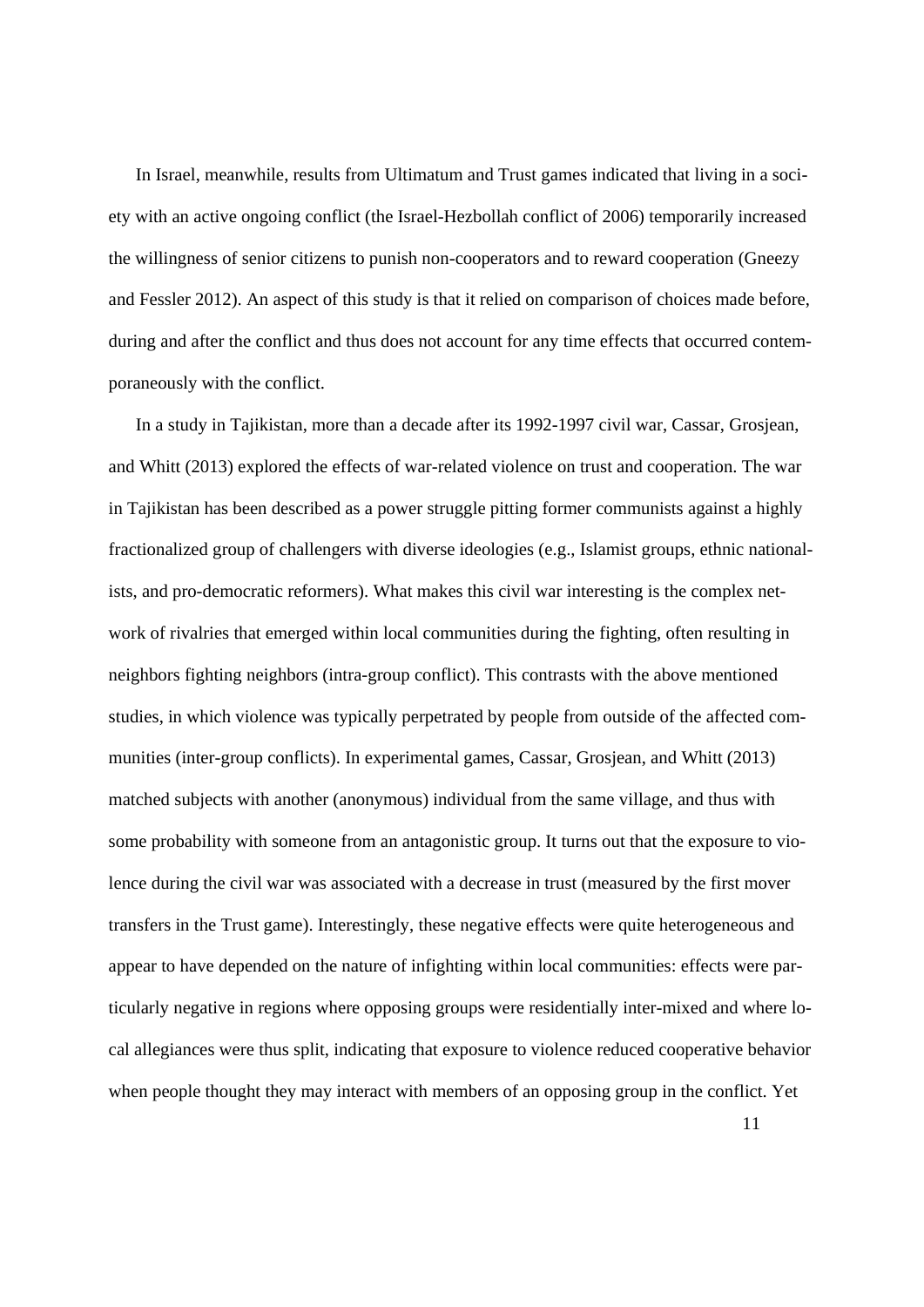the authors also found evidence of elevated participation in local groups and associations among the war exposed, as in other studies. In the case of local group participation, individuals presumably had some ability to choose with whom they would interact (in contrast to the games, where matching was random), so this result is also consistent with war exposure raising levels of prosocial behavior towards in-group members, although alternative interpretations remain possible.

The broad pattern of war exposure stimulating greater cooperation also holds in large-scale national surveys across multiple countries. Grosjean (2014) linked comparable nationally representative surveys from the Life in Transition Survey project, which gathered data from 35 countries in central and eastern Europe, the Baltic states, south-eastern Europe, the former Soviet Union, and Mongolia in 2010. Nearly forty thousand individuals answered questions on their own and their parents' and grandparents' war exposure, with the relevant recall period covering World War II (1939-1945), as well as the civil wars in the former Yugoslavia (in the 1990s), the Tajik civil war (1992-1997), Chechen wars (1994-2009), and Kyrgyzstan clashes in 2010. The incidence of WWII exposure was very high: the average proportion of respondents who reported that they or their parents/grandparents were injured or killed was nearly 30% overall. Grosjean then focused on within-country variation in exposure to war violence. The results show a positive link between past violent conflict experiences and contemporary participation in community groups, and collective action and membership in political parties, while there is also a negative effect on trust in central government institutions.<sup>3</sup>

 <sup>12</sup>  <sup>3</sup> Some evidence suggests that the effects of experiencing war-related violence may be more persistent if experienced during childhood and adolescence, in line with a broader literature on critical periods in the formation of preferences and non-cognitive skills (Heckman 2006; Almås et al. 2010; Bauer, Chytilová, and Pertold-Gebicka 2014; Kosse et al. 2014). Specifically, in Sierra Leone Bauer et al. (2014) find the strongest effects on social preferences among those who were children or adolescents during the civil war, and similarly in Uganda Bauer, Fiala, and Levely (2014) show that effects are driven mainly by those who soldiered during childhood or early adolescence.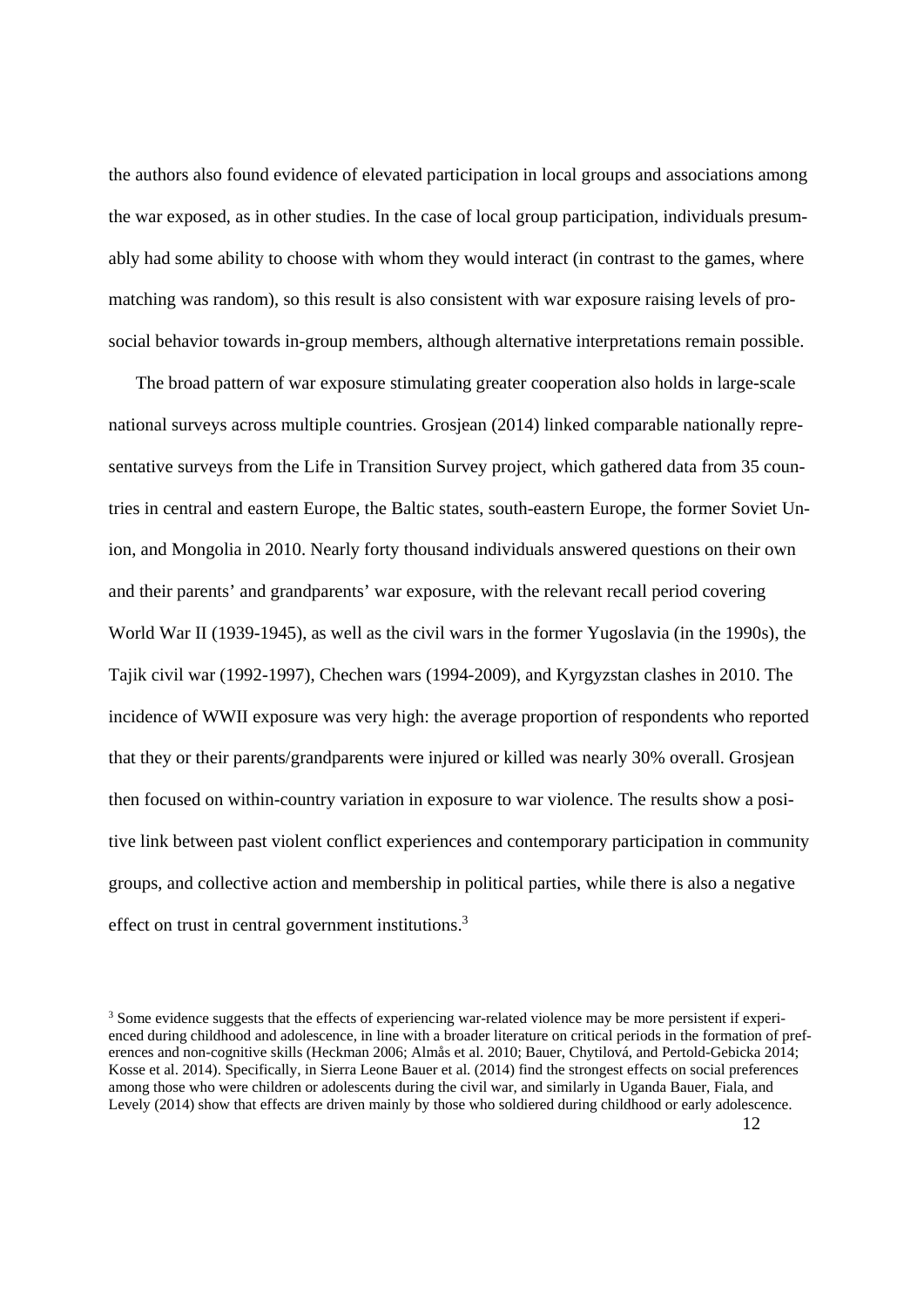## **Disentangling Correlation and Causation**

The obvious econometric concern is the possibility that the correlation between war exposure and cooperation is driven by some omitted variable that has a confounding effect, rather than reflecting a causal impact. For instance, more cooperative people could be more likely to participate in collective action, including civil defense forces or armed organizations that represent their groups during wartime, and thus are more likely to live in a family that experiences some form of direct war victimization. Or perhaps attackers systematically target people who are likely to be more cooperative in nature, such as leading families or wealthy and influential citizens. If true, statistical tests would overstate the impact of war victimization on later civic participation and social capital. Attrition poses another potential challenge for causal identification, if the least prosocial or cooperative people are also more likely to die, migrate, or be displaced and not return home.

Given the impossibility of randomized experiments involving targeted violence, studies in this area have taken various analytical steps to mitigate some of the most worrisome confounders. For example, Bellows and Miguel (2009) use three strategies in their study of Sierra Leone. First, they control for local fixed effects, typically at the village level, thus removing potential regional and local omitted variables, and show that within-village variation in violence exposure helps to explain patterns of within-village cooperation. In some settings, the qualitative evidence suggests violence is relatively indiscriminate in nature within a village, which is supported by statistical tests documenting the weak relationship between pre-war characteristics and the likelihood of falling victim to violence.

13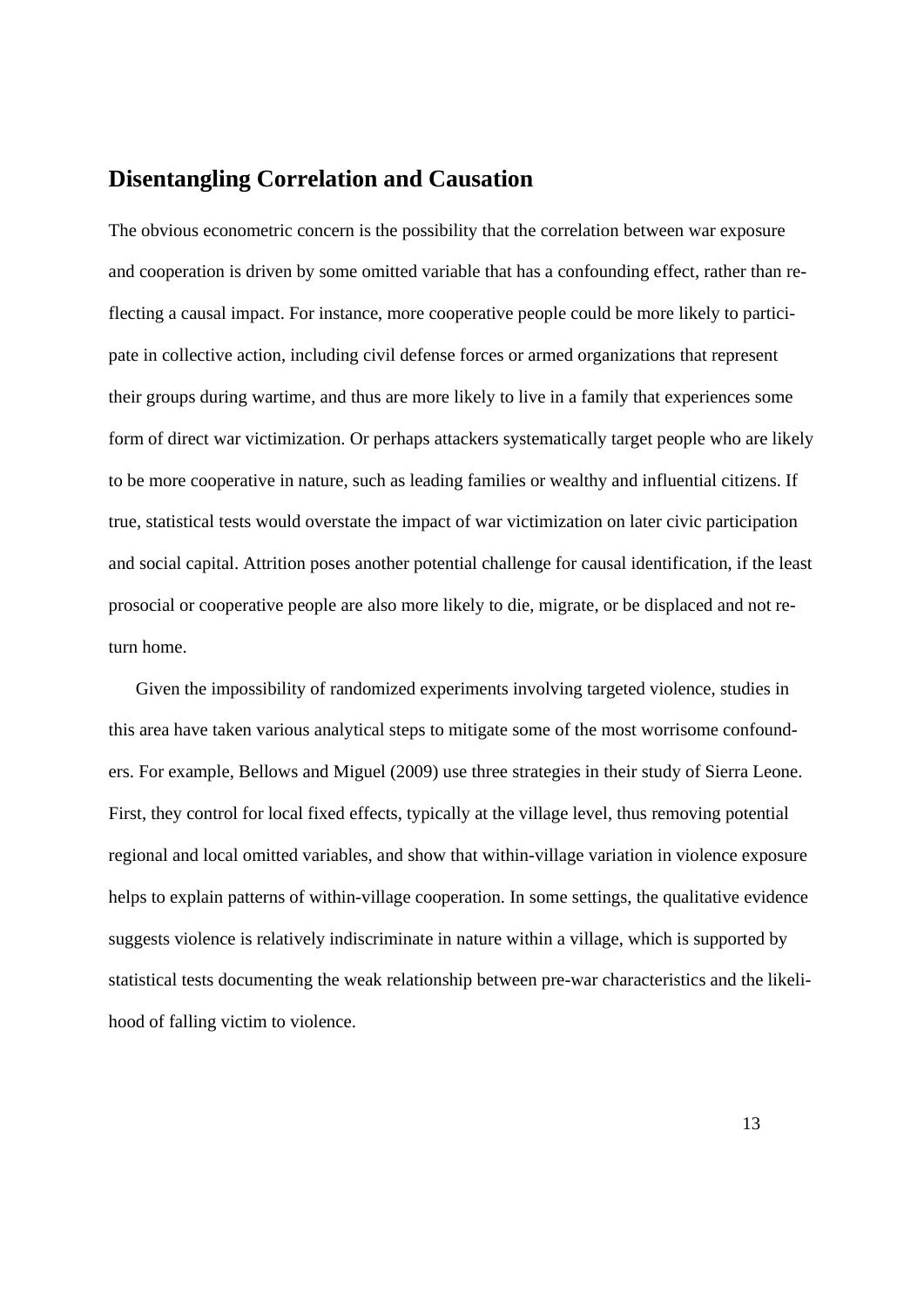Second, the researchers attempt to control for local confounders with an extensive set of prewar characteristics, such as wealth or whether victimized households were more central to local politics. González and Miguel (2015) expand on this issue, discuss limitations of the original Bellows and Miguel (2009) analysis, and present alternative ways of accounting for the possible selection into war violence exposure.

Third, they estimate effects among sub-samples for which victimization was likely to be less systematic: for example, for individuals too young (e.g., children) to have been prewar community leaders, or for individuals living in areas where fighters were unlikely to have detailed knowledge of the local area, in which case indiscriminate violence seems more likely.

These three strategies describe nearly every study in our sample. All make some form of a conditional unconfoundedness assumption, and control (where such data exist) for possible confounders. Every war is different, of course, and so there is no universal set of confounders. But each paper makes a plausible case that the remaining variation in violence is largely idiosyncratic. Despite these efforts, none of these empirical strategies can fully eliminate concerns about bias from selection and omitted variables. As we show in the meta-analysis, the results are nonetheless relatively consistent across different studies and approaches to causal identification, arguably generating more confidence that the estimated relationships are causal.

## **Meta-analysis**

The existence of so many new papers tackling the same core question with similar data permits us to formalize some of the cross-paper comparisons with a formal reanalysis.

 14 We identified 23 published and unpublished papers that estimate the effects of violence on social behavior, and report them in Table 1. Of these, 19 focus on war violence (as opposed to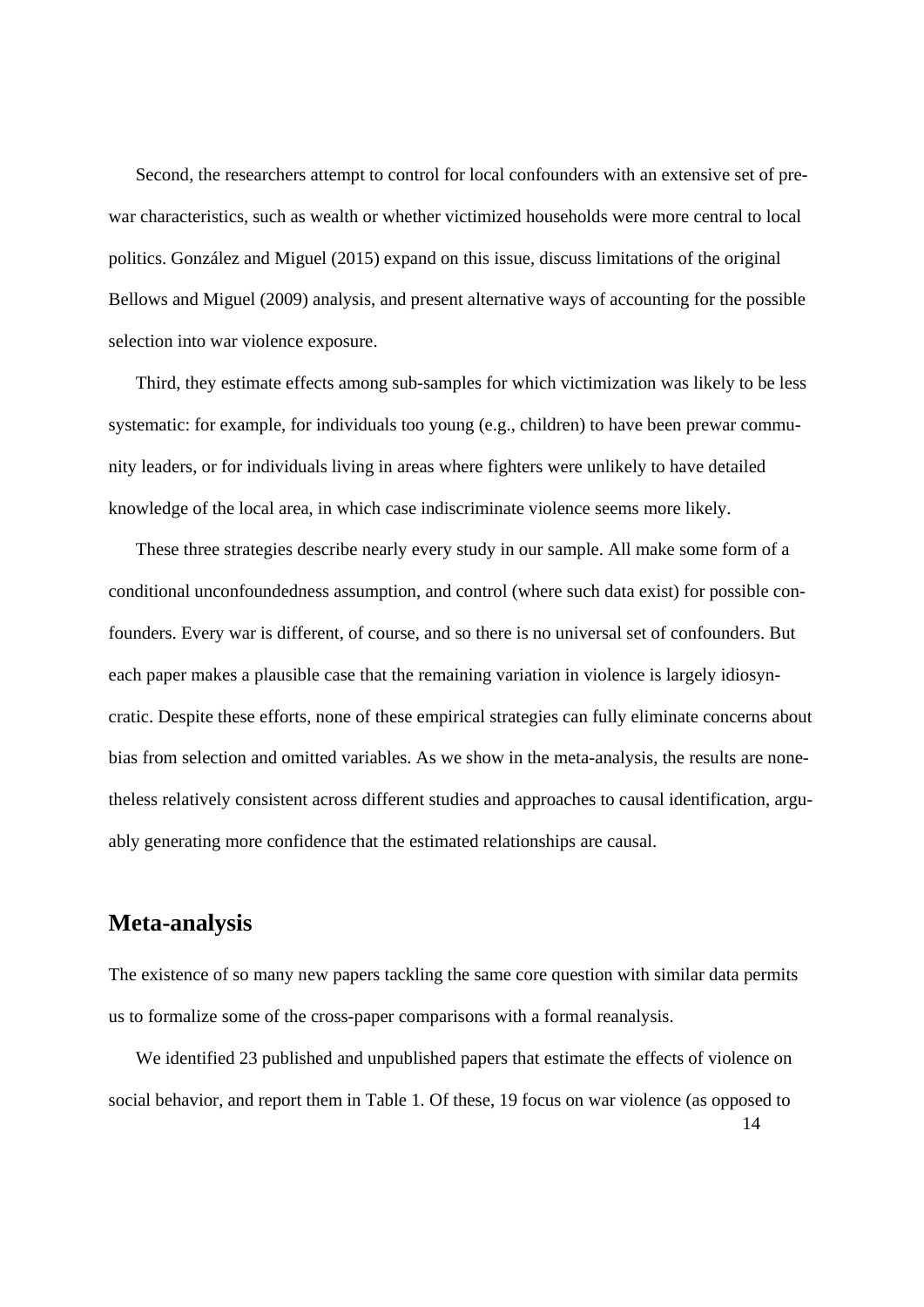violence in the form of crime or during elections) and we focus our analysis on these war-related papers here. Of these, 16 studies meet two additional criteria for our reanalysis: the dependent variable was some measure of social participation, cooperation, or prosociality; and the individual data were available online or from the authors.<sup>4</sup> We perform a meta-analysis of these 16 studies using the original data, calculating the average effect of war violence on cooperation as a weighted mean across studies. The online appendix available with this paper at http://e-jep.org summarizes details of the formal literature search, inclusion and exclusion criteria, and discusses the statistical methods and results in greater detail.

#### *Outcome Measures*

Outcome measures vary across studies, and not all outcomes are gathered in every paper. To simplify comparisons, we employ the data from each study to construct a standardized index of outcomes that has a mean of zero and unit standard deviation. The outcome variables generally fall into six categories, as follows (and we summarize them for each study in Table 1):

*1) Social group participation.* This variable captures participation in local social clubs, sports teams, or community organizations. Some studies report the number of groups in which an individual participates, and we standardize the summed measure. If a study uses a binary indicator for group participation and no data is available for the number of groups, we standardize the binary measure.

<sup>&</sup>lt;sup>4</sup> We excluded one paper for which data are unavailable, and excluded two papers that examine behaviors that are not comparable to other studies (such as trust in the national government, or willingness to host refugees). Panel B in Table 1 provides information on these three studies. In addition, we identified four related studies focusing on other types of exposure to violence (such as crime, electoral violence, or displacement) in Panel C. We explored the robustness of our results to including some of these additional studies in the meta-analysis, and find qualitatively similar patterns. The results are available in the online appendix.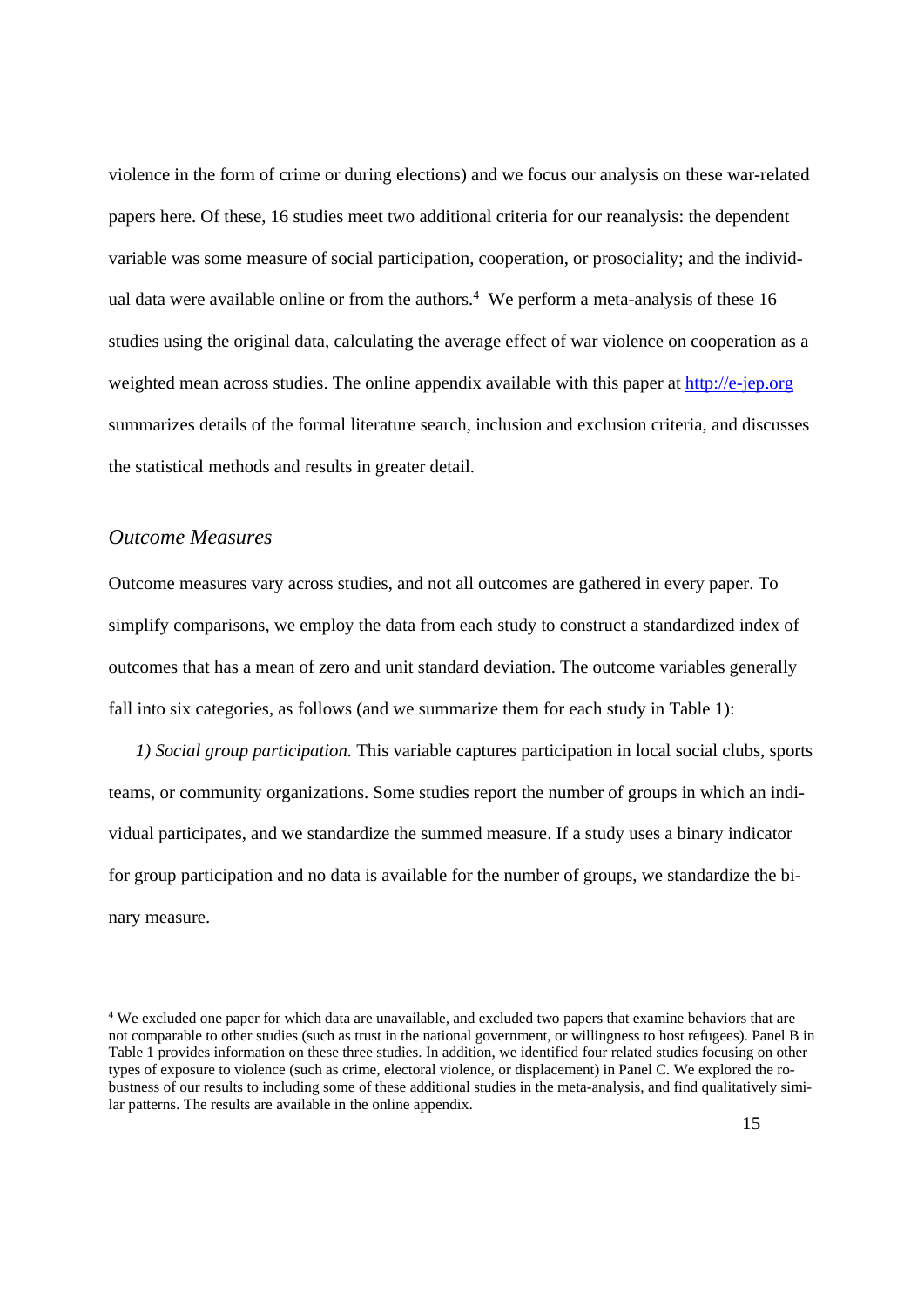*2) Community leadership and participation.* This variable includes indicators for community leadership and engagement, such as participating in local meetings, volunteering for community work, and/or being a community leader or mobilizer. We sum the available indicators for each study and standardize.

*3) Trust.* For each study, we sum the available trust variables (such as "How much do you trust members of your village?") and standardize the sum. Since trust in in-group and out-group members might differ, we also create separate variables for these subgroups. We define in-group members as people from the same family, village, class, and ethnic group. Out-group members are classified as individuals from other ethnic groups or parts of the country.

*4) Prosocial behavior in experimental games.* Measures of prosocial behavior vary by study (see Table 1), ranging from altruistic and inequality averse behavior in allocation tasks (such as the Dictator game), trust and reciprocal behavior in a Trust game, punishment of unfair offers in an Ultimatum game, and contributions in a Public Goods game. As the scale of each outcome measure varies by game and study, we standardize each outcome, where higher (positive) values correspond to more prosocial behavior. We also distinguish between prosocial behavior toward in-group and out-group members for studies that manipulated the identity of the experimental counterpart accordingly.

*5) Voting.* This variable measures voting in local and national elections. We sum the number of elections in which participants were registered to vote, planned to vote, or voted, and standardize the summed measure.

*6) Knowledge of and interest in politics.* This measure combines binary indicators for familiarity with political figures or events and more general interest in a country's politics. For each study, we sum these indicators and standardize the summed measure.

16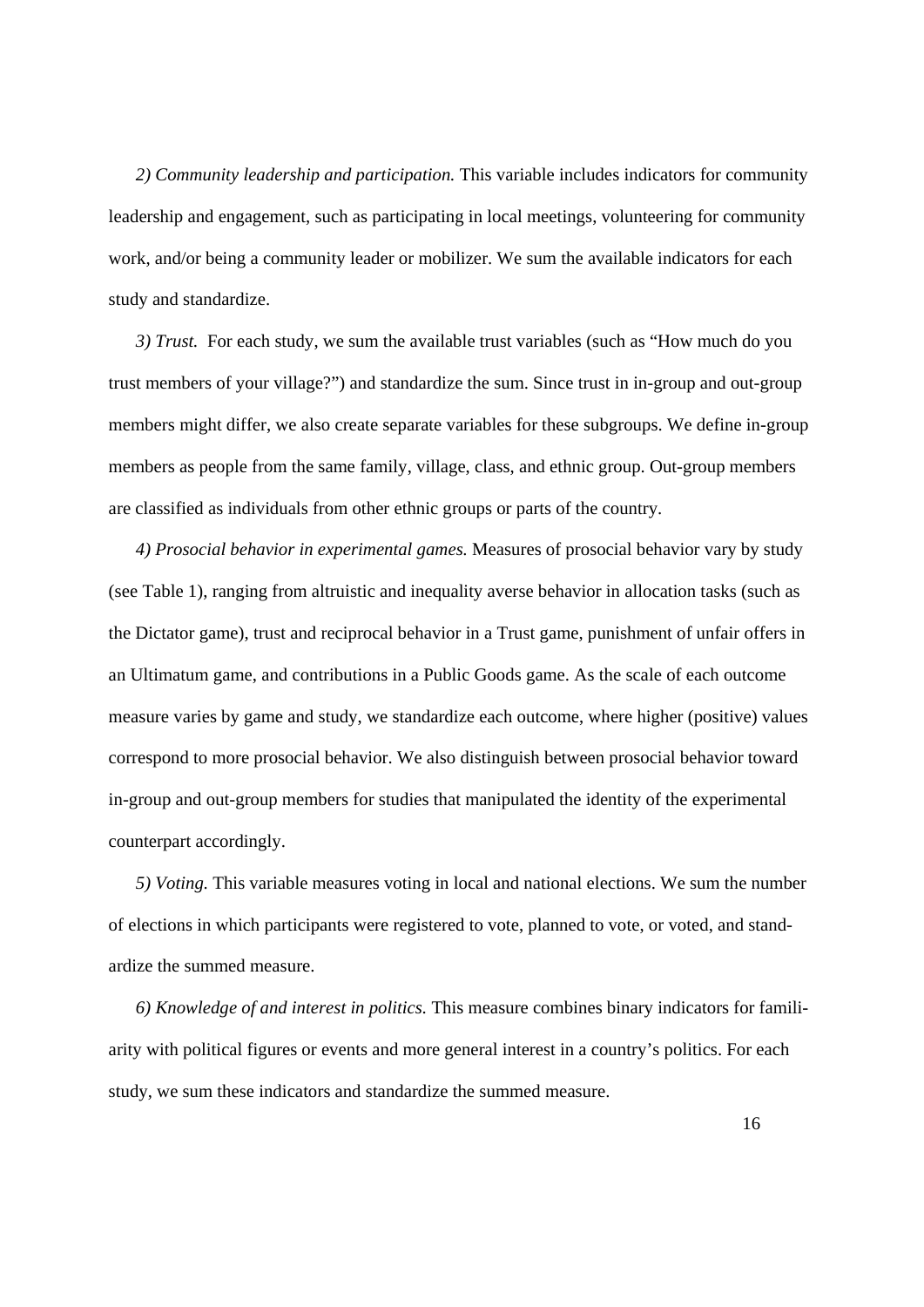To enhance comparability, as well as address the multiple comparison problem, we also create a summary index of all cooperation measures. In particular, for each study, we generate a mean effect across all available outcomes (following Kling and Liebman 2004; Kling, Liebman, and Katz 2007) where the indices are calculated from the standardized outcome measures of each study.

#### *Statistical Approach*

We replicate each study's original research design, taking the study's identification strategy, measure of violence exposure, control variables, and observation weights at face value.<sup>5</sup> Each study has a different empirical strategy for identifying the impact of war violence exposure, and as noted above, most papers assume conditional unconfoundedness—namely, that after adjusting for any observed variables (including location fixed effects in many cases) that would help to determine violence, the remaining exposure to violence can be treated as random.

Violence is rarely truly random, of course, and not all the plausible determinants of violence are observed. Thus, the plausibility of the econometric identification assumptions vary from paper to paper, and so these causal claims must be taken with some caution. To analyze this issue more systematically, we code studies by their analytical approach, and document the details in the online appendix. For example, some studies possess pre-war data on victims, some have a

 $<sup>5</sup>$  There is one small exception to this, namely, if a paper uses a continuous measure of violence, we convert it to an</sup> indicator for comparability with other studies and ease of interpretation. In the appendix we also consider alternative independent variables: standardized continuous measures; indicators of the respondent's direct or personal exposure to violence; and indicators of indirect exposure to violence (e.g., through the household or community's exposure; these include, for example, having household members killed or injured, or being in a community that was targeted by violence). Results, reported in Appendix Table A17, are qualitatively similar using alternative approaches.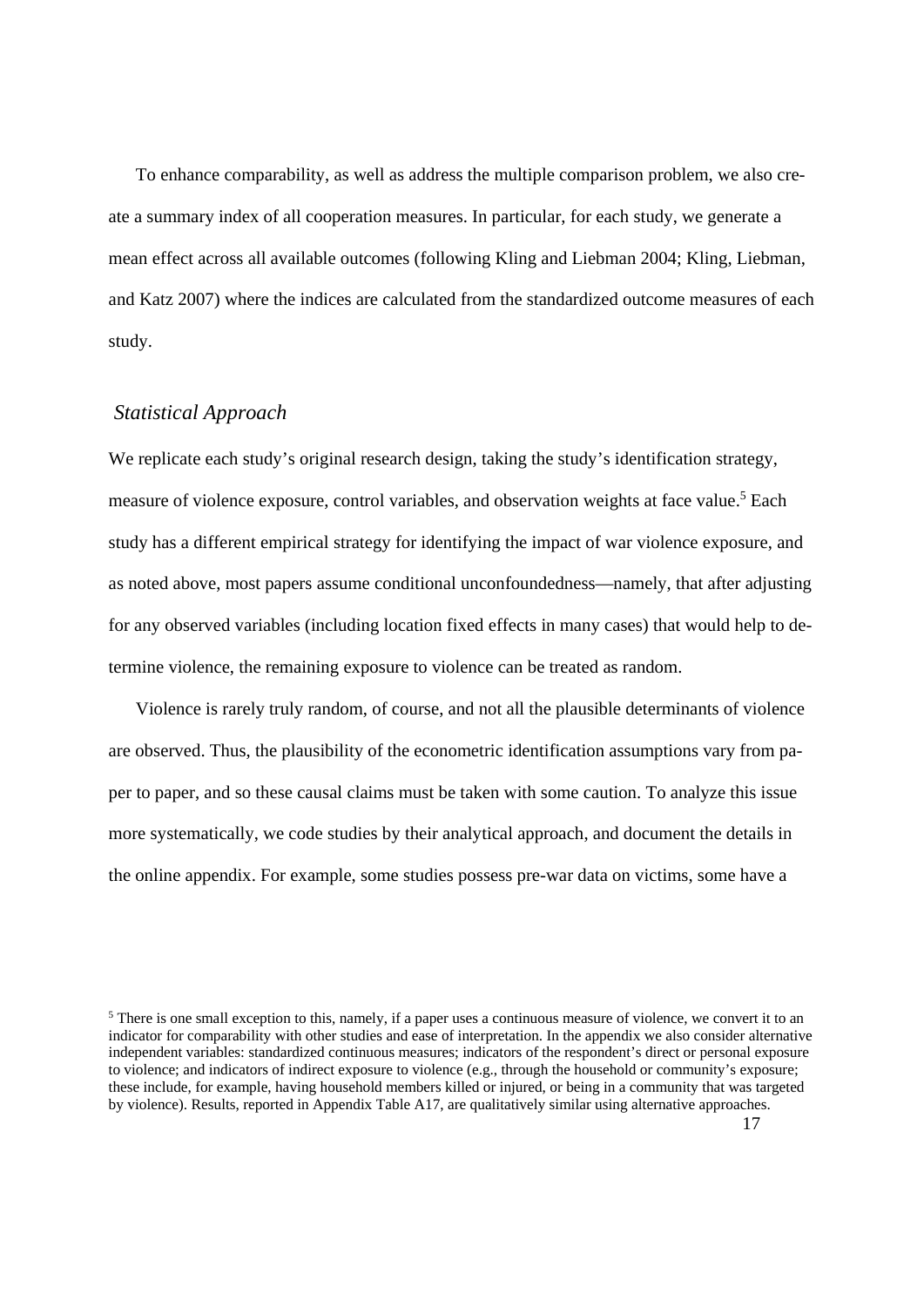long list of "substantive" control variables that go beyond basic demographics to control for the specific confounders (such as wealth or status) that arguably could drive victimization risk.

First, however, we estimate overall effects of violence on prosocial behavior. We use both fixed effects and random effects models for this meta-analysis, though note that this terminology has a somewhat different meaning in a meta-analysis than it would to refer to the use of fixed or random effects in a regression model in a single study. In meta-analysis, a fixed effect refers to whether the effects of the independent variable are indicative of a single stable underlying parameter, while a random effect allows the effect of the variable to differ across contexts in possibly idiosyncratic ways. To put it another way, a fixed effect meta-analysis model is based on the assumption that there is a common effect across all the studies, and effectively assumes that studies are drawn from the same population, with larger sample studies thus receiving much more weight in the analysis. In contrast, random effects models allow the true effect magnitude to vary across studies, perhaps because the nature of war violence effects is context-specific. In this case, the studies included in the meta-analysis are simply thought of as a sample from the broader distribution of effects, and smaller sample studies receive relatively more weight than they do in the fixed effects meta-analysis.

In this meta-analysis, the random effects model is arguably preferable on conceptual grounds, since the nature and effects of war violence are likely to be heterogeneous across contexts, but we also report the results of fixed effects approaches, as is common in the related meta-analysis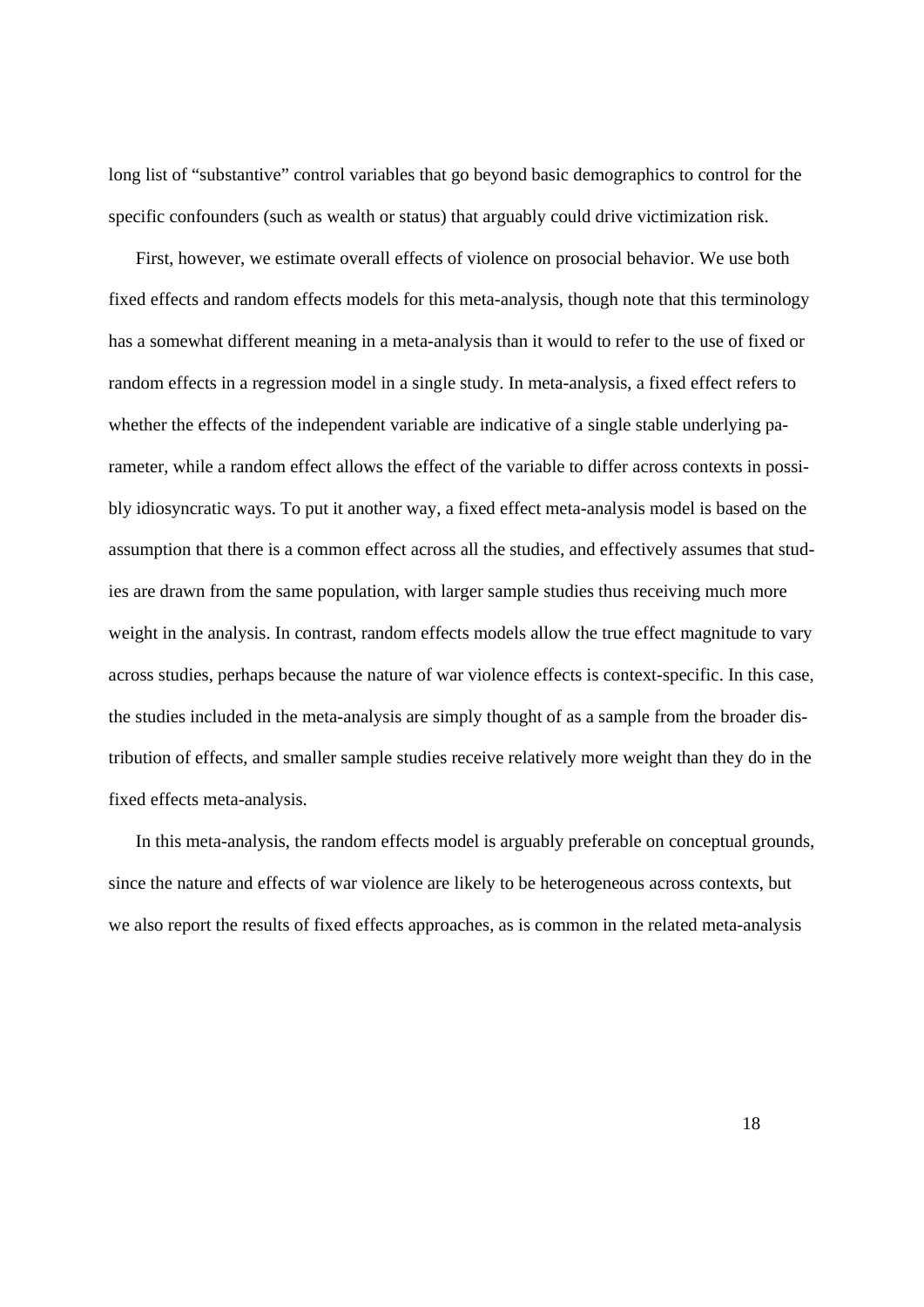literature, in order to assess robustness to statistical modeling assumptions.<sup>6</sup> Below we also explicitly model the heterogeneity in effect estimates as a function of observed study factors (e.g., duration since war exposure), in order to better characterize the nature of context-dependence, something that random effects meta-analysis alone is unable to shed light on.

#### *Results*

Figure 1 displays the average effect of war violence on the standardized indexes, as well as on the overall summary index of all cooperative and prosocial behaviors. There is some variation in the number of studies that capture particular aspects of cooperative behavior, as indicated in the figure, with N=17 studies contributing to the summary index. We present both the fixed and random effects average treatment effects with 95 percent confidence intervals. Table 2 reports the corresponding coefficients, standard errors, and *p* values.7

Overall, exposure to war violence is associated with a positive and statistically significant increase in the summary index, with a coefficient of 0.07-0.08 standard deviation units and statistical significance for both the fixed effects ( $p$  value < 0.01) and random effects ( $p$  value < 0.01) approaches. We interpret this as a rejection of the null of no effect, and substantial evidence of positive effects, albeit with only moderate magnitude.

When considering different types of outcomes, the standard errors in the random effects models are much larger than in the fixed effects case, which is not uncommon in meta-analysis.

<sup>&</sup>lt;sup>6</sup> The online appendix available with this paper also considers a third approach, following Stanley and Jarrell (1989), to include studies without published data. To do so, we use t-statistics as a standardized measure of effect size. As can be seen in Table A18, we find qualitatively similar results.

 $<sup>7</sup>$  In the online Appendix available with this paper, Figures A4 to A25 present the study-by-study estimates that</sup> make up the meta-analysis, for each outcome. The count for the summary index is 17 (and not 16, the total number of analyzed studies) because the Bauer et al (2014) paper has data from two countries, as we thus consider them as two estimates here.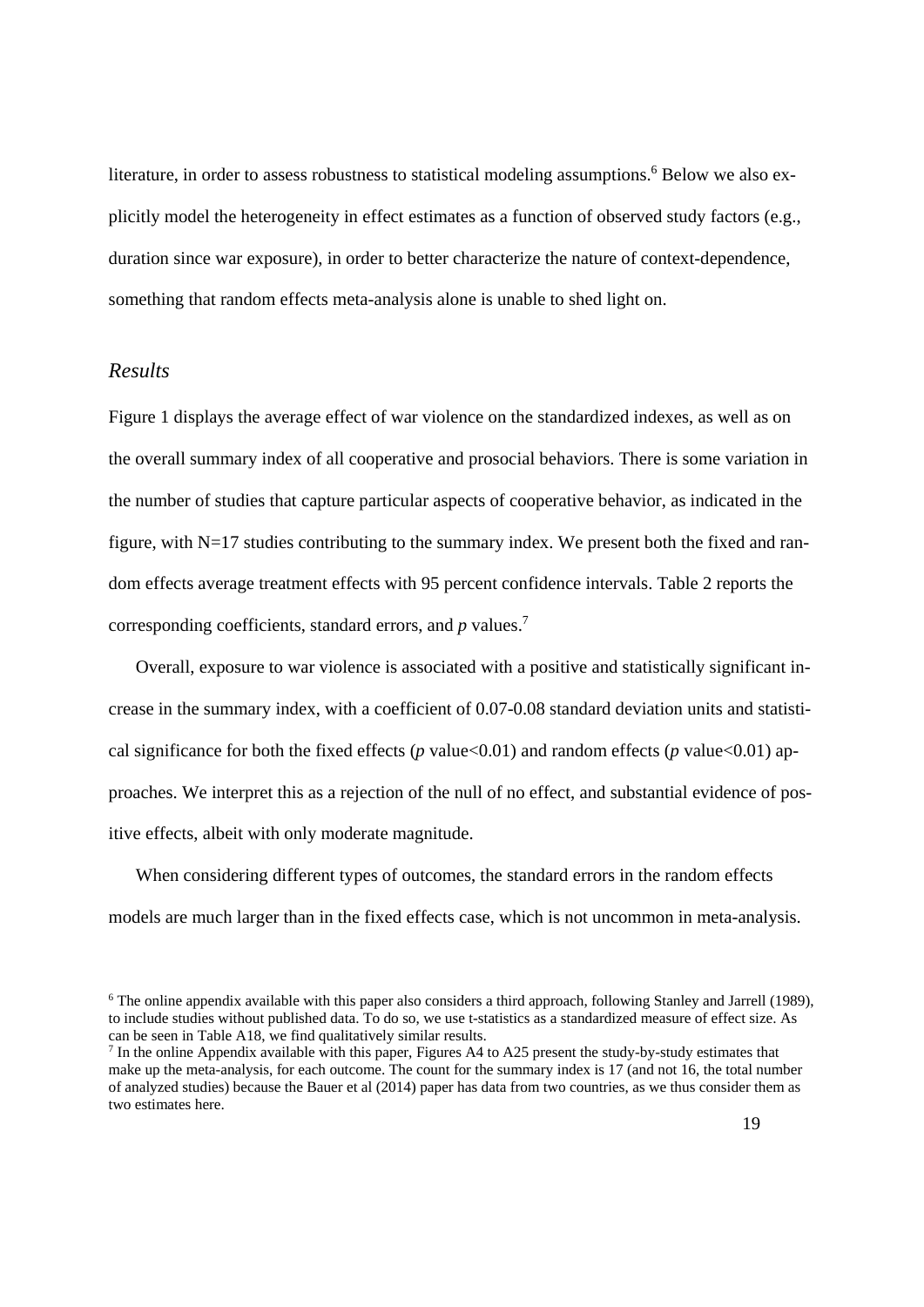Precision is increasing in both the number of subjects per study as well as the number of studies, and so the effects are least precise where we have a small number of studies (as in the case of trust). Taken together, there is substantial evidence of an increase in several dimensions of cooperation and prosocial behavior with exposure to war violence. The fixed effect estimates are positive and statistically significant for participation in social groups, community leadership and participation, prosocial behavior in experimental games, voting, and knowledge of politics (all with *p* value<0.01). However, the effect of exposure to war violence on trust is close to zero. The random effect estimates are positive and significant for prosocial behavior in experimental games, and marginally significant for community leadership and participation in social groups, while effects are not distinguishable from zero for the other categories.

 In Figure 2, we examine behavior towards in-groups versus out-groups, focusing on the papers and outcomes with appropriate data. For experimental game measures of prosocial behavior, there are positive and significant impacts of war exposure on behavior towards in-group members in both the fixed effect and random effect models, with substantial gains of 0.24 to 0.25 standard deviation units and statistically significant findings (*p* value<0.01). In contrast, effects are smaller in magnitude (at 0.04 standard deviation units) for behavior towards out-group members and not statistically significant in either model. While there is no indication of negative effects towards the out-group, there is significantly less prosocial behavior towards them than towards the in-group. For the stated trust measures, there are no statistically significant effects overall or towards in-group or out-group individuals separately, nor do we find a significant difference between effects on in-group and out-group members, although it is worth recalling that there are relatively few studies with the detailed trust questions needed to undertake this analysis.

20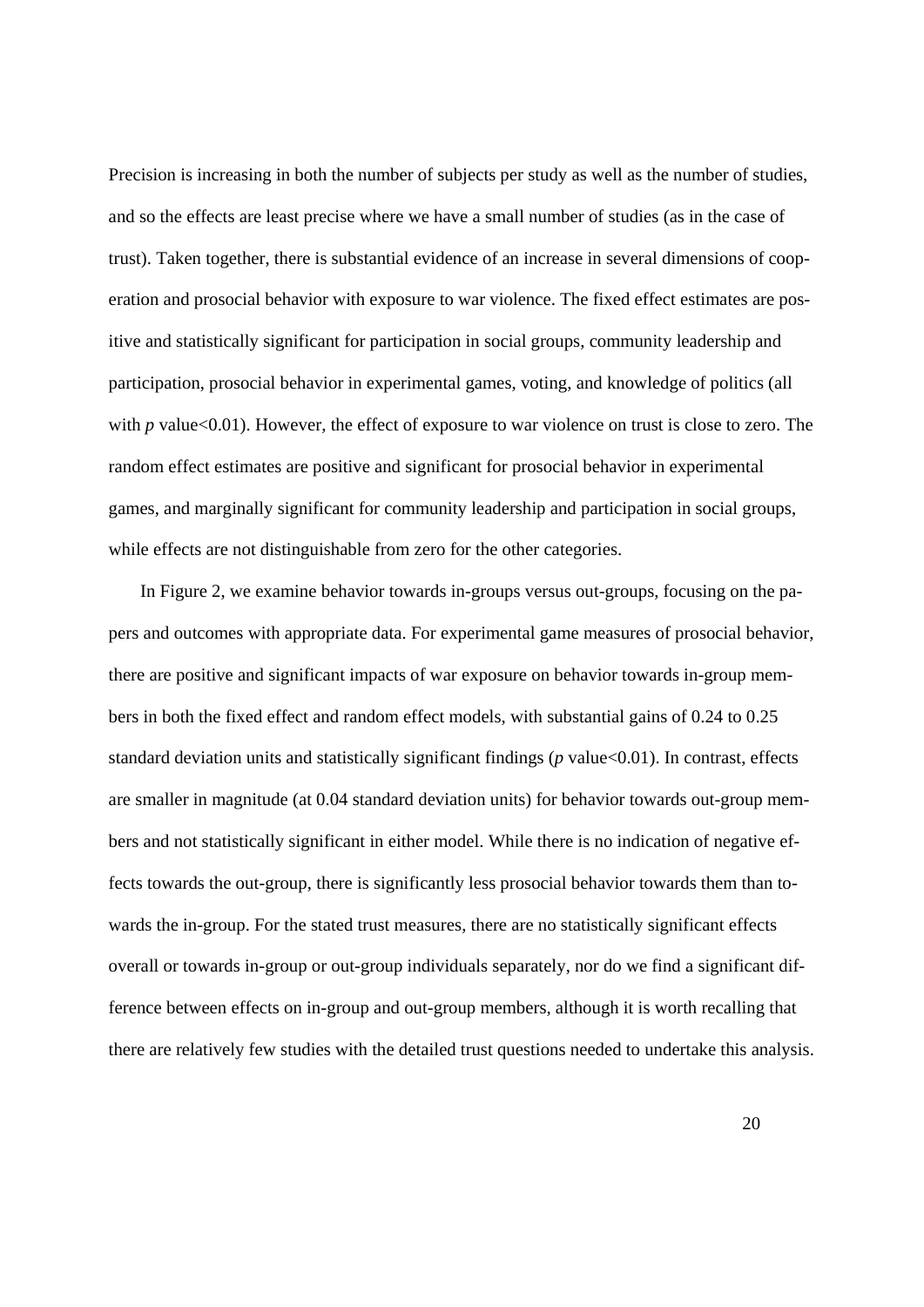#### *Patterns across Studies*

It is informative to examine how circumstances, settings, or study characteristics correlate with the estimated effects of violence on prosocial behavior, although standard errors are relatively wide given the N=17 estimates in hand.

First, we see no evidence that the effects of war violence on prosocial behavior declines over time. We regressed the estimated effect from each study on the length of time between the end of the conflict and the study measures (Table 1 reports the time since war exposure for each study). Figure 3, Panel A illustrates the results in a meta-analytic scatterplot; the figure shows the observed effects estimated for individual studies (measured as a standardized index of all cooperation outcomes) plotted against the length of time (in years) between the end of the conflict and the timing of each study. The resulting regression line has a small positive slope of 0.01 that is not statistically significant in the random effects model (although the fixed effects estimate, reported in the online appendix, is significant).

Second, in Figure 3B, we compare the war violence studies to data from a study that examines exposure to criminal violence and prosocial behavior across the world (Bateson, 2012), and obtain similar average effects. Indeed the estimated effects from crime studies are if anything somewhat larger: the difference in average effect size is 0.03, although it is again not significant in the random effects model. Of course, the difference between war violence and criminal violence is often hard to make, especially if crime involves victims and perpetrators arrayed across a salient social cleavage or carried out by gangs, so some crime incidents could also have an organized inter-group dimension; the data do not allow us to say. But the evidence at least suggests that the "war" aspect may not be at the core of whatever is causing this phenomenon.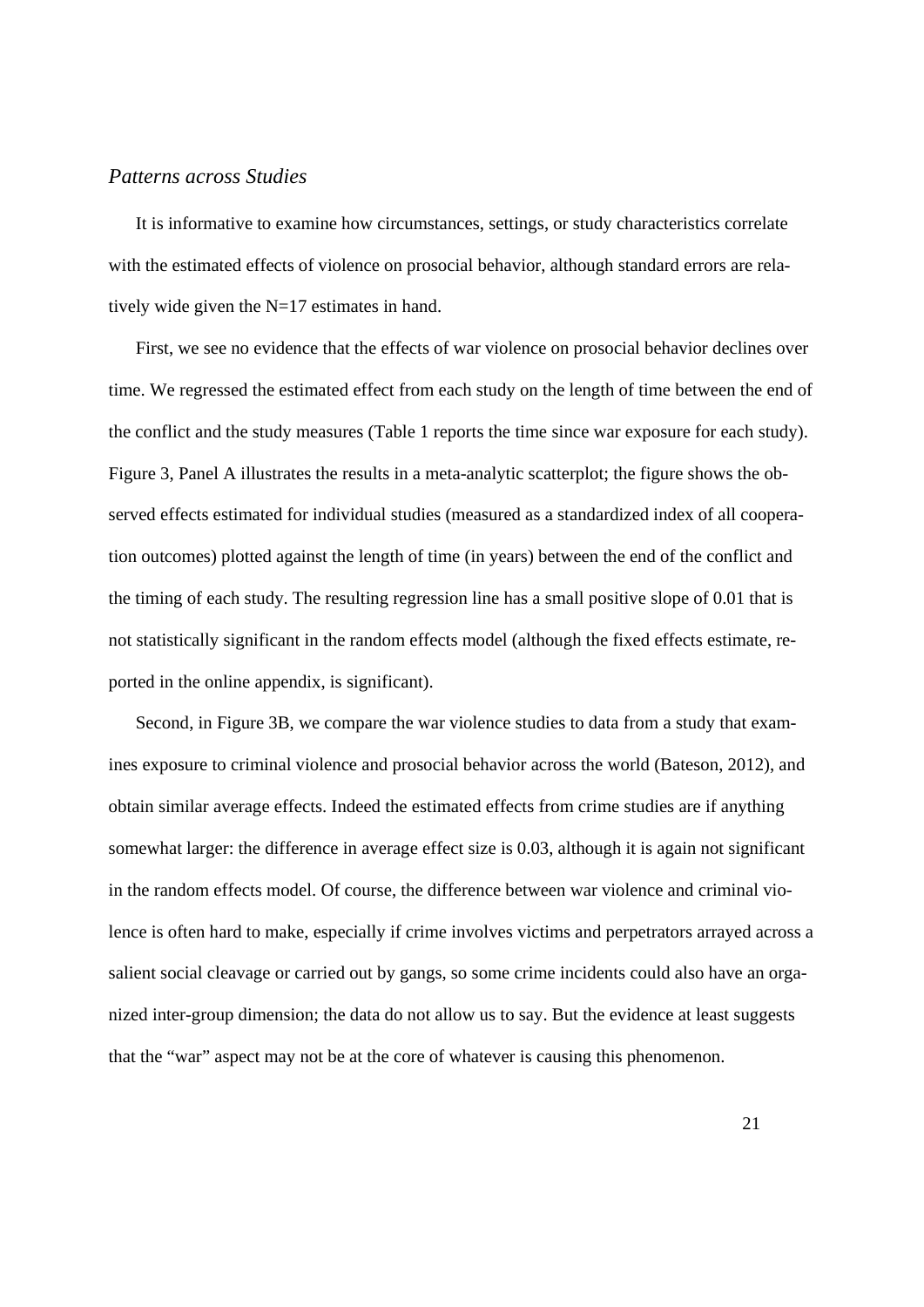Third, the estimated effects are fairly consistent across the various empirical strategies used in the emerging literature. As discussed above, we coded variables that capture different aspects of the papers' research designs, including the use of pre-war data, substantive controls, community fixed effects, instrumental variables, and sensitivity analyses. The results, reported in the online appendix (Figure A3), show that the empirical strategy does not significantly predict variation in the magnitude of the effects across studies in a random effects model, although some study-level covariates are significant in the fixed effects model. For instance, we find that estimates from studies that control for pre-war individual covariates are of larger magnitude, and estimates from studies that employ sensitivity analyses are somewhat smaller in magnitude (and these patterns are significant in the fixed effects meta-analysis), although we have not identified a definitive explanation for these differences.

Fourth, we examine whether the way in which violence exposure is measured—on the personal and household level, as opposed to the community, municipality, or district level—might explain the variation in the magnitudes of the effects. We find that studies using measures of personal exposure have smaller coefficients, on average, than studies using more aggregated measures of exposure. We also categorize each study based on whether civilians were exposed to violence, as opposed to combatants, and find that exposure to violence as a civilian is associated with larger effects.

## **Theoretical Explanations**

The research to date has done a far better job of establishing the effect of war violence on later cooperation than of explaining it. Most papers propose at least one economic, evolutionary, or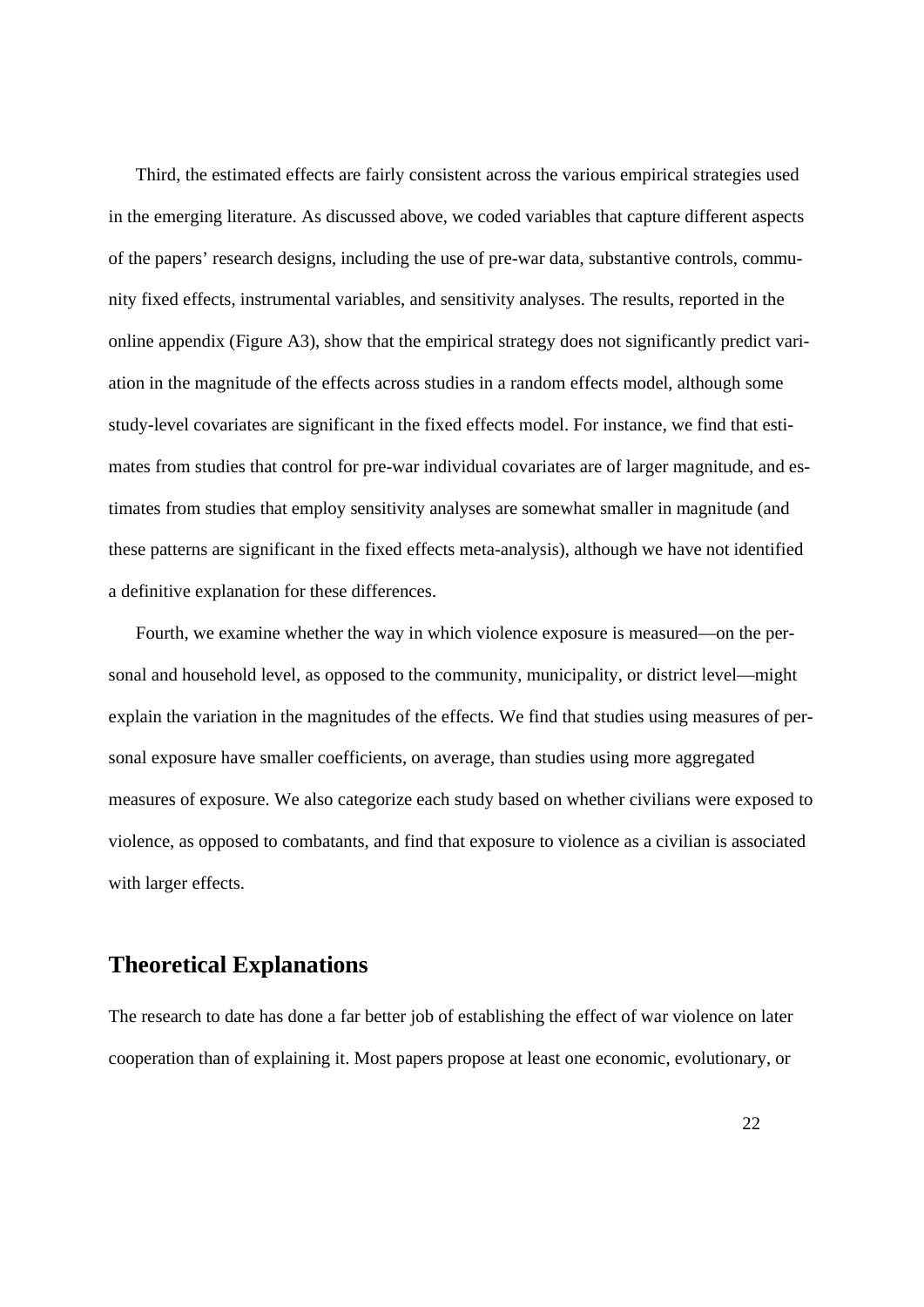psychological theory consistent with the observed patterns, but few are able to directly test alternative theoretical predictions of specific models, and the existing pattern of results does not strongly favor any single theoretical perspective. Here, we try to organize the various explanations into a somewhat more coherent conceptual framework.

#### *Changes in Constraints, Economic Payoffs, and Beliefs*

Interestingly, almost none of the studies in Table 1 proposes an explanation rooted in the logic of neoclassical economics, that is, an explanation in which social participation or prosocial behavior becomes the optimal choice after war due to the effects of violence on people's economic incentives, constraints and beliefs. Even so, it is possible that violence affects behavior in this way.

Several economic channels may be relevant. First, greater cooperation may arise from the greater value of social insurance. War frequently destroys household assets, and may make victims of violence more dependent on local informal systems of risk-sharing and insurance, especially among kin and neighbors, thus increasing the return to investments in social capital. Moreover, during wartime, investments in various types of physical and human capital may have been too risky, too constrained, or too expensive relative to investments in social capital. Those most victimized (or most at risk of violence) would thus have an incentive to make larger social capital investments, which could be reflected after war in group memberships, community leadership, and other forms local participation. Second, cooperative behavior could emerge from motives of personal safety and protection. During and after war, property rights and personal security seem likely to be low, and investments in local social capital could be a valuable form of self-protection—for example, in the case of mutual assistance patrols of the neighborhood or village against intruders).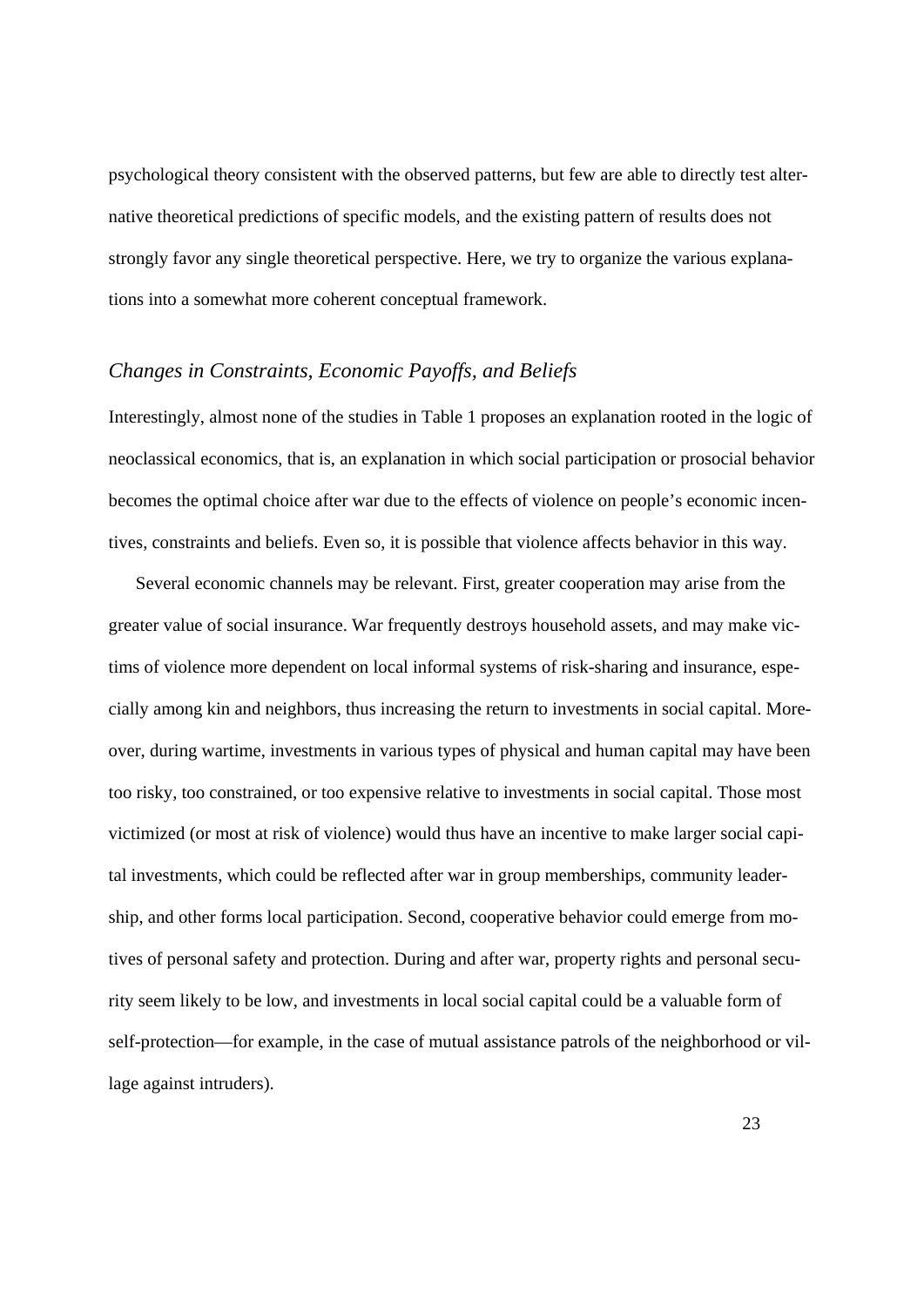It is also possible that the rapid economic recovery many post-war societies experience such as Sierra Leone after its civil war, or many of the European cases studied in Grosjean (2014) after WWII—could produce the effects we document, if improving economic circumstances tend to generate more social cooperation.

War-related experience may also induce changes in people's beliefs that make prosocial behavior more (or less) persistent. If a sufficiently large number of community members experience the war "shock" at the same time, the entire community could be driven to a more prosocial equilibrium. In this situation, war-affected individuals would appear particularly prosocial soon after the war, but in the long run they would not be distinguishable from the rest of their community because all community members would converge to the new equilibrium. Alternatively, assuming that only a subset of a community experienced the shock of war at the same time, then perhaps the community as a whole does not shift to a new equilibrium. Instead, the prosocial behavior of war-affected individuals might decline over time as their beliefs converge back to the prevailing reality in their communities.

#### *Changes in Parochial Norms and Preferences*

Social scientists commonly seek to explain variation in individual social and political activity by pointing to variation in altruism, ethical norms, intrinsic motives to serve the public good, and other "social preferences." Some researchers have suggested that exposure to war-related violence may shape these underlying preferences.

In particular, evolutionary theories suggest that changes due to war violence might lead to favoring one's own group rather than social and political action in general. More specifically, evolutionary researchers from several disciplines have argued that our species' long history of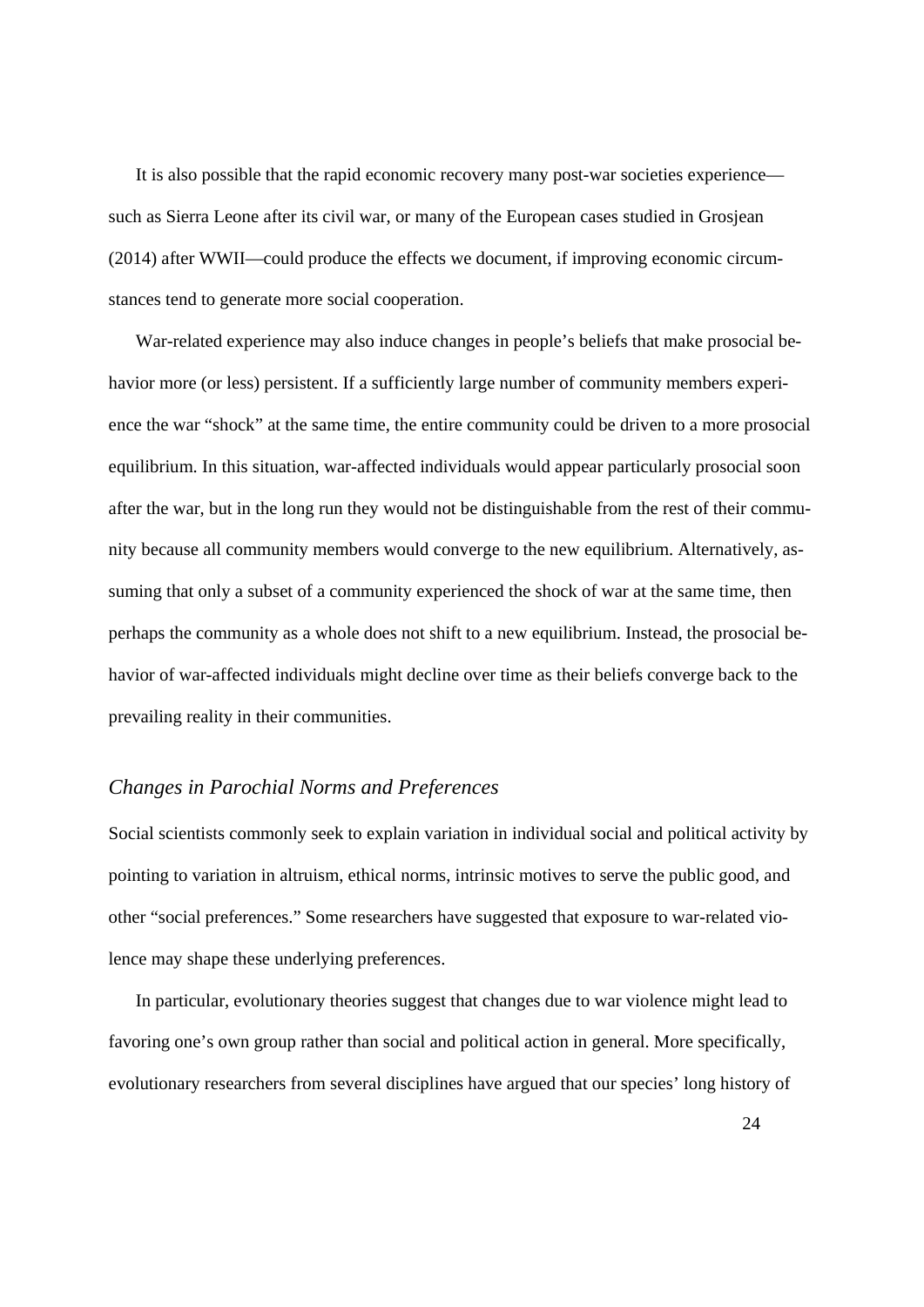intergroup competition may have favored adaptive psychological responses that promote the success of an individual's group relative to other groups – especially relative to antagonistic outgroups (see Alexander 1987; Boyd et al. 2003; Darwin 1981; Henrich 2004). This idea has spurred two theoretical variants, one rooted in purely genetic evolution, and a second that considers the interaction between cultural and genetic evolution.

In the purely genetic version, intergroup competition directly favors prosociality toward ingroup members and the derogation of those in competing groups (Bowles 2006; Choi and Bowles 2007; Haidt 2012; Wilson 2012). The prediction from this approach is that intergroup competition—and especially war, an extreme form of such competition—will increase individuals' prosocial behavior toward in-group members. These effects are expected to shift people's social preferences—their intrinsic motivations—to make them more parochially prosocial.

In the culture-gene co-evolutionary variant, intergroup competition favors cultural practices in the form of social norms or institutions that promote success in intergroup competition (Henrich and Boyd 2001; Richerson and Boyd 2001). Meanwhile, operating within groups, natural selection favors psychological reactions that motivate stronger adherence to these local social norms, institutional practices, and cultural beliefs in favor of culturally-defined in-groups. This psychological response to intergroup competition is favored because cultural evolution has long selected cooperative combinations of norms, institutions and beliefs—so greater norm adherence, including a greater willingness to punish norm-violators, should promote competitive success.

To the degree that local norms prescribe cooperative behavior, individuals more exposed to intergroup competition—including war—should reveal greater prosociality. Since norms are eventually internalized as motivations (or preferences), this approach predicts a shift in prefer-

25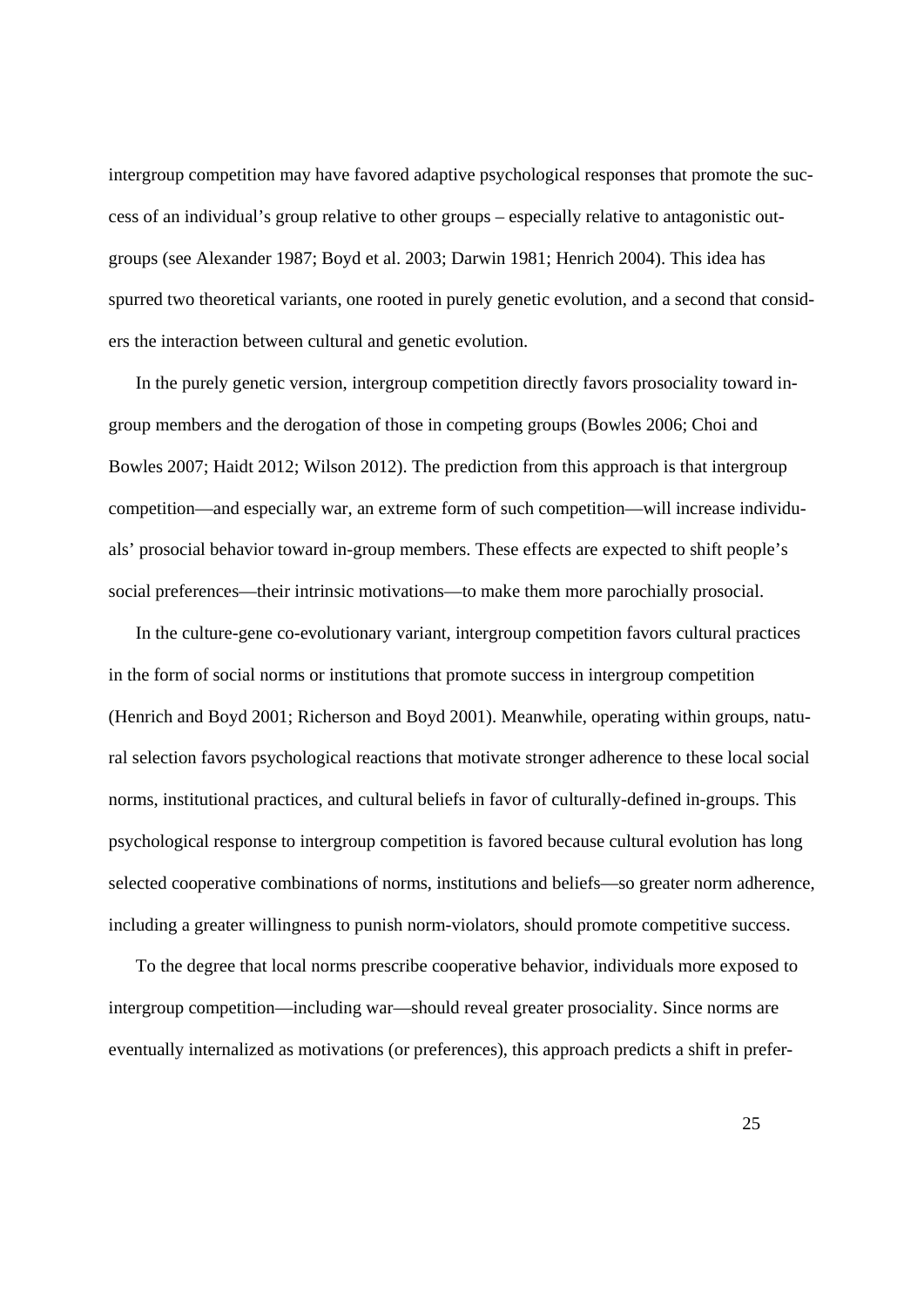ences similar to that noted above for the purely genetic version. However, unlike the genetic version, this war-exposure could also increase adherence to other norms: for example, if local social norms derogate homosexuality, favor attendance at religious rituals or promote belief in a particular god, then more war-exposed individuals also ought to be more inclined to derogate homosexuality, attend rituals and believe in the relevant deity (Henrich 2015).

To study changes in parochial norms and preferences, it is essential to assess what the relevant in- and out-groups are. For example, the experience of a civil war that pits one ethnic group against another might strengthen co-ethnic pro-sociality, while corroding the between-ethnic group social capital that could be necessary for later nation-building. Conversely, the experience of an external aggressor attacking a population already possessing a national identity might bond that entire population even more tightly together, and potentially enhance the opportunities for constructing effective national-level institutions in the post-war period. In both cases, and more speculatively, war experience would harden people's parochial pro-sociality, but the downstream consequences for social stability might depend on how the in-group is interpreted, and what role the relevant out-group plays in social and political life going forward.

#### *Changes in General Preferences and Other Psychological Explanations*

A final set of theories and articles propose that preferences for participation and prosociality shift more generally, rather than for or against a particular group. For example, there is substantial evidence that war violence is linked to symptoms of depression and distress, which include a general malaise and lack of desire to engage with people, avoidance of places or people that reminds them of the traumatic event, difficulty in maintaining close relationships, an inability to experience positive emotions, negative feelings about oneself or others, and hopelessness about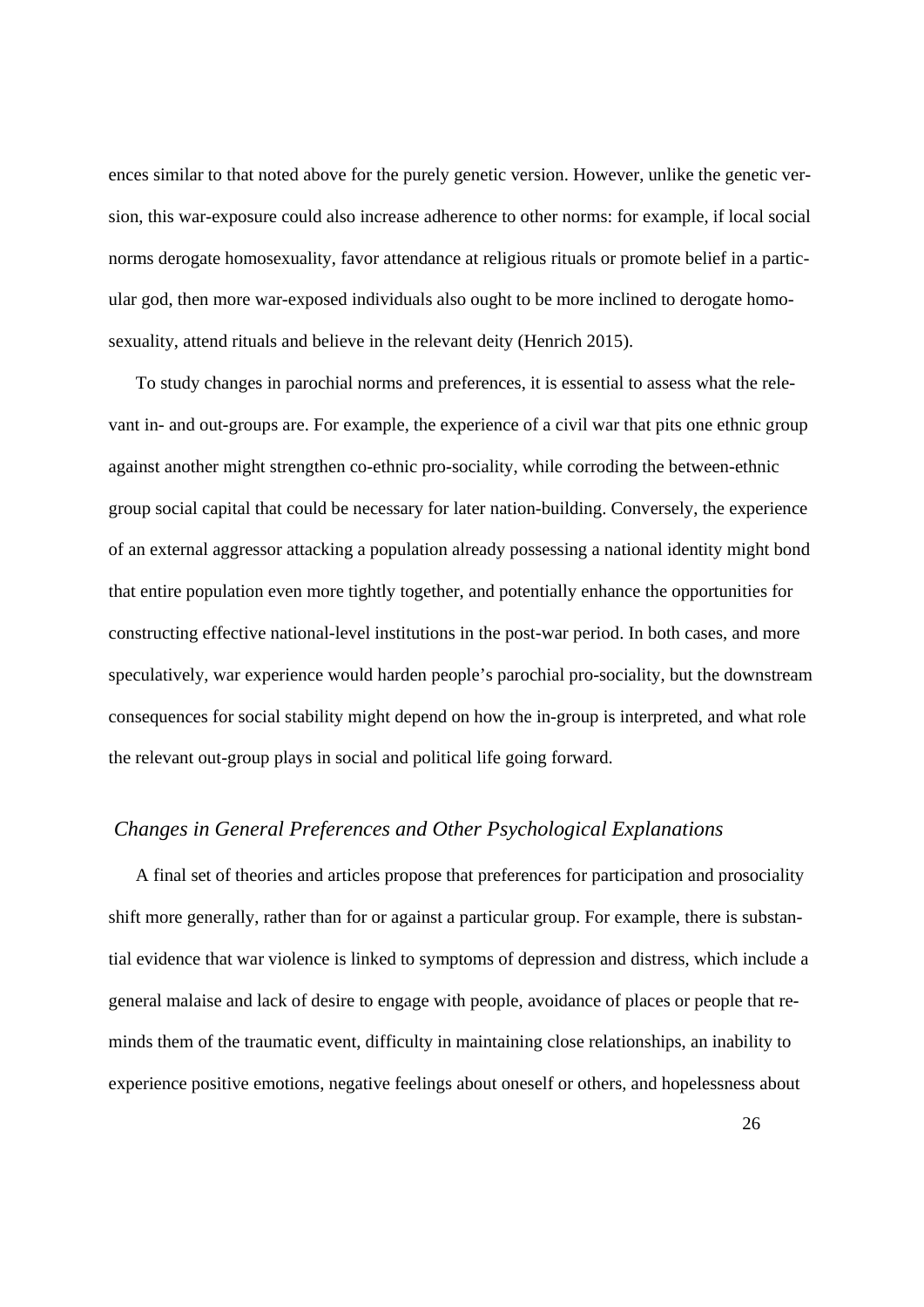the future (Ehlers and Clark 2000; Galovski and Lyons 2004). Most victims of wartime violence do tend to recover from these symptoms with time, but an important minority continues to experience moderate to severe symptoms for many years, or even the rest of their lives. When people speak of the harmful effects of war on social and political activity, they often have this kind of lasting psychological damage in mind. What is striking is that, in spite of the well-documented effects of violence on distress and depression for some individuals, the emerging empirical evidence reveals an increase in average cooperation and community participation.

Along the same lines of generalized preference change, other psychologists have documented the opposite reaction to violence, a phenomenon they have labeled "post-traumatic growth." Working with the survivors of serious accidents, rape, or other near-death experiences, psychologists have noted that some people respond to trauma by reflecting on and reevaluating their lives, especially in terms of what they regard as important and valuable, such as family and relationships; this research is based largely on case studies. For instance, some victims report a greater valuing of life, more meaningful relationships with others, greater personal hardiness, a realization of new possibilities, and increased spirituality (Calhoun et al. 1998; Tedeschi and Calhoun 2004). After war violence, it is possible to imagine victims changing their priorities in life and placing renewed value on relationships with family and community, and even changing otherregarding preferences. Such changes need not be parochial in nature; the existing literature in this area is silent on this point.

Yet another perspective on preference change comes from the political science literature on rebellion. Some ethnographers studying who joins rebel movements (and why) have argued that the experience of injustice, particularly war-related violence, increases individual preferences for collective action. Wood (2003), studying insurgents in El Salvador, noted that people tended to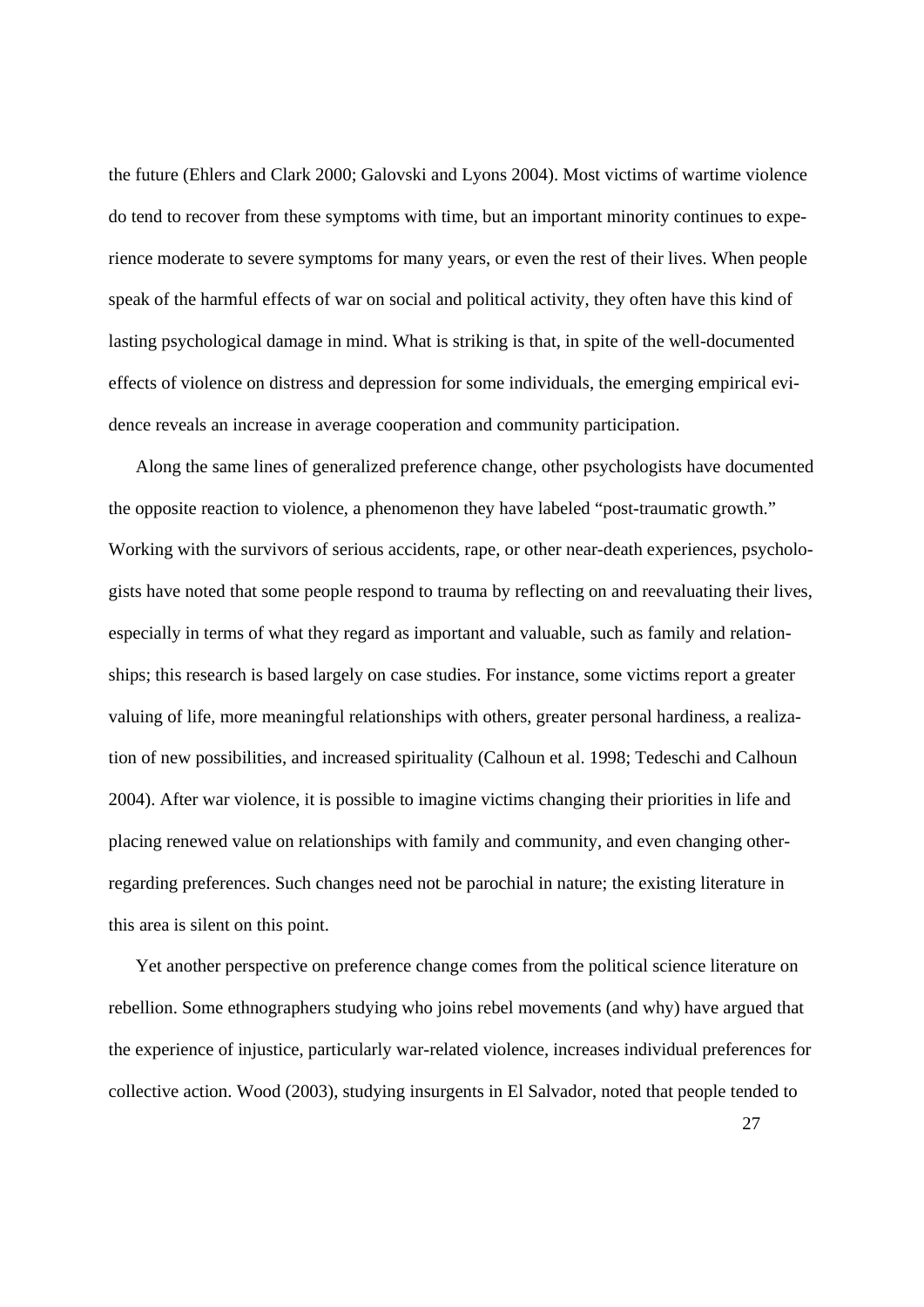join or support the rebel movement in response to government violence against them or their family members. She argues that material considerations (such as destruction of property or aspirations of land distribution) played little role in who joined. Rather, Wood argues that the injustice of being the subject of violence instilled a "pleasure in agency"—an increase in the intrinsic value in collective action and associational life.

Political scientists use the intrinsic pleasure of participation or expression to explain a variety of behaviors, perhaps most importantly to explain why people expend time and energy to vote, and where these intrinsic motives are referred to as "expressive preferences" (for example, Brennan and Lomasky 1997). As with the economists' closely related concept of social preferences, it is not clear what drives these "expressive preferences," or how they respond to experience or investment. Some ethnographers have argued that injustices instill a desire for revenge and a pleasure in punitive action (for example, Petersen 2001). Wood's (2003) work in El Salvador has powerful parallels to psychological narratives of post-traumatic growth. On the other hand, since the participation Wood observes is inherently parochial, it is possible that these expressive preferences are also sometimes parochial and could have similar evolutionary origins.

#### *What does the evidence suggest?*

Each of the above theories is intuitive and plausible, but empirical support is, so far, relatively limited. Nonetheless, the patterns in the emerging literature do weigh against certain interpretations and lend some support to others. Our reading is that the evidence favors the idea that war violence influences individual social preferences or adherence to existing social norms, and there is suggestive evidence that these changes may be parochial in nature.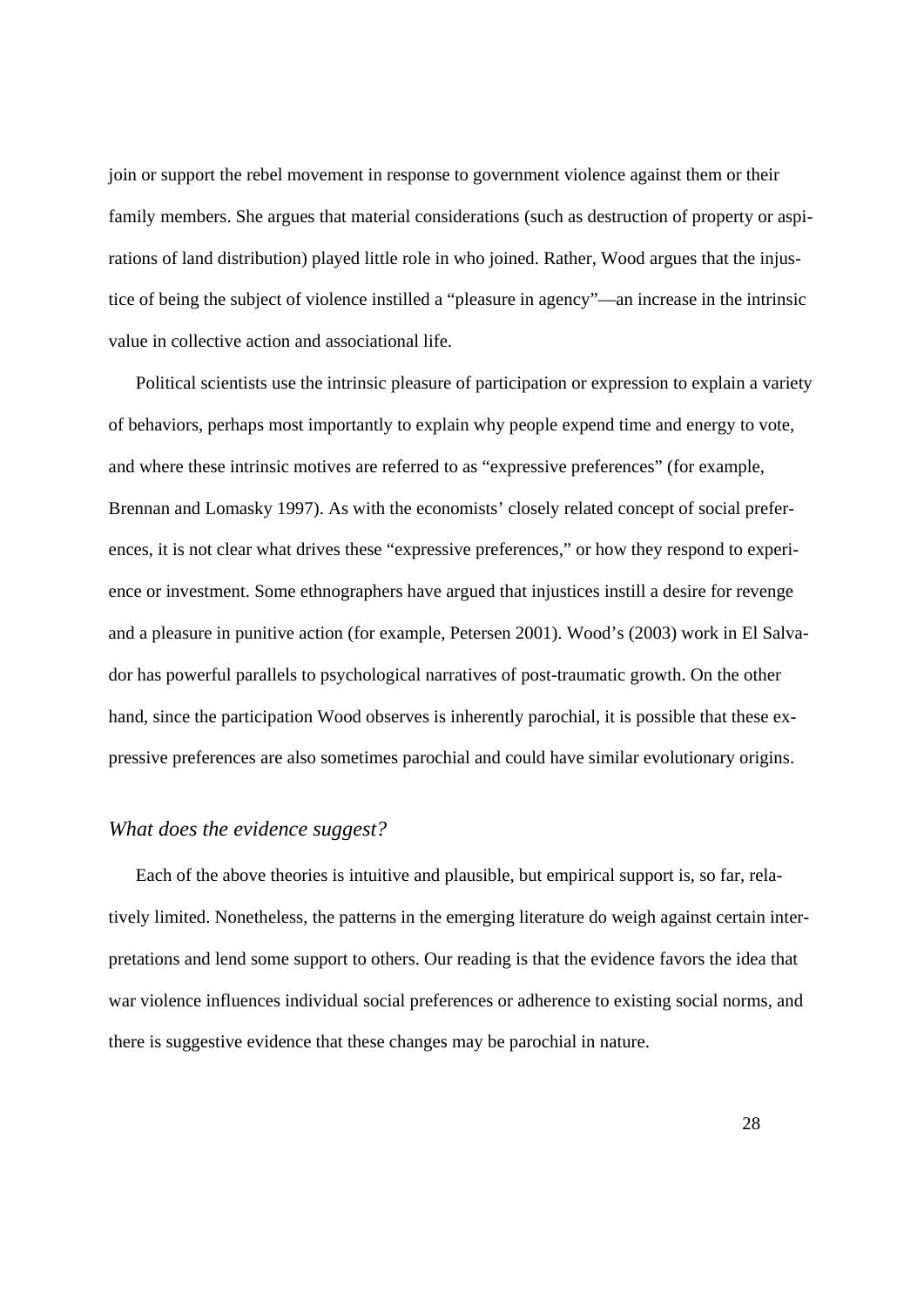For instance, several patterns suggest skepticism towards neoclassical economic explanations. First, the evidence from anonymous behavioral games seems to suggest that something beyond a straightforward calculated response to costs and benefits is occurring. Second, some studies document effects even among young children, and children are more likely to be influenced by prevailing norms and social preferences than by economic cost-benefit considerations or constraints. Third, the war violence effects we document endure long after the conflicts end and even when post-war prosperity and security have improved relative to the pre-war (or immediate post-war) situation. Finally, if it were simply a matter of post-war household economic circumstances driving cooperation, one might expect that improving living standards driven by external assistance programs would have a similar effect on local cooperative behavior, but there is little evidence of such a relationship. For example, in a randomized controlled trial in post-war Sierra Leone, Casey, Glennerster, and Miguel (2012) show that large amounts of aid increased local incomes and market activity but did not translate into improvement in a wide range of measures of village meeting participation, social capital, and cooperation.

Nor do we see much evidence consistent with the view that a change in beliefs about the behavior of others is key. This perspective has two empirical implications: first, that behavioral differences between war-affected people and others are driven by possibly ephemeral differences in information and beliefs, and second, there may not be any enduring long-run differences between the war-affected individuals and the rest of the community (although there may be persistent differences between entire communities subjected to war and those that were not, if a new local equilibrium emerges). Yet neither of these is borne out in the data. War exposed individuals do not expect others to be more cooperative in survey questions on trust, they behave more pro-so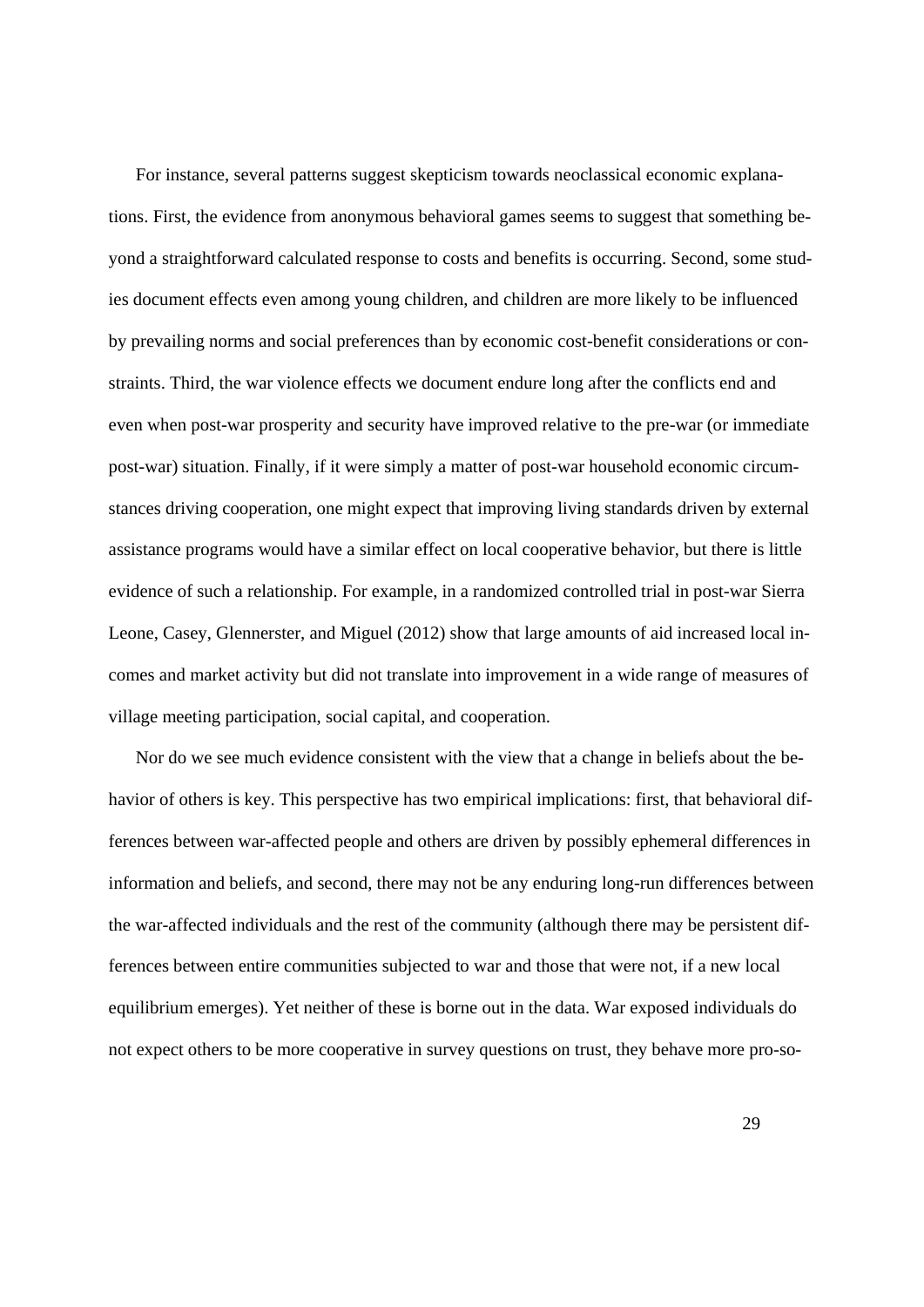cially even in games in which beliefs about the behavior of others should not matter, and the behavioral differences between more and less war exposed members of the same community are not ephemeral: they appear to last for many years after conflict ends.

There are at least three reasons, meanwhile, to suggest that war violence may lead to changing social preferences. First, several studies document behavioral changes in experiments that were specifically designed to identify social preferences or adherence to social norms, while controlling for other motivations. Second, there is the body of qualitative studies and case evidence from the political analysis of conflict, described above, that documents self-reported changes in preferences following war victimization. Third, several studies document a change in in-group prosociality, but not out-group prosociality—a form of social preference change predicted by the theory.

Ultimately, there is still insufficient evidence to conclude decisively in favor of one theory over another, but generating such evidence provides a clear direction for future research.

## **Conclusion**

In less than a decade, nearly 20 observational studies have emerged on the same basic question in different settings, 16 of which are sufficiently similar, and have publicly available data, to be jointly re-analyzed. This in itself is a striking accomplishment: not only did a few provocative early papers promote a flurry of replications and extensions around the world, but in nearly every case the data have been made freely available online or shared with us directly by the authors, even for unpublished papers.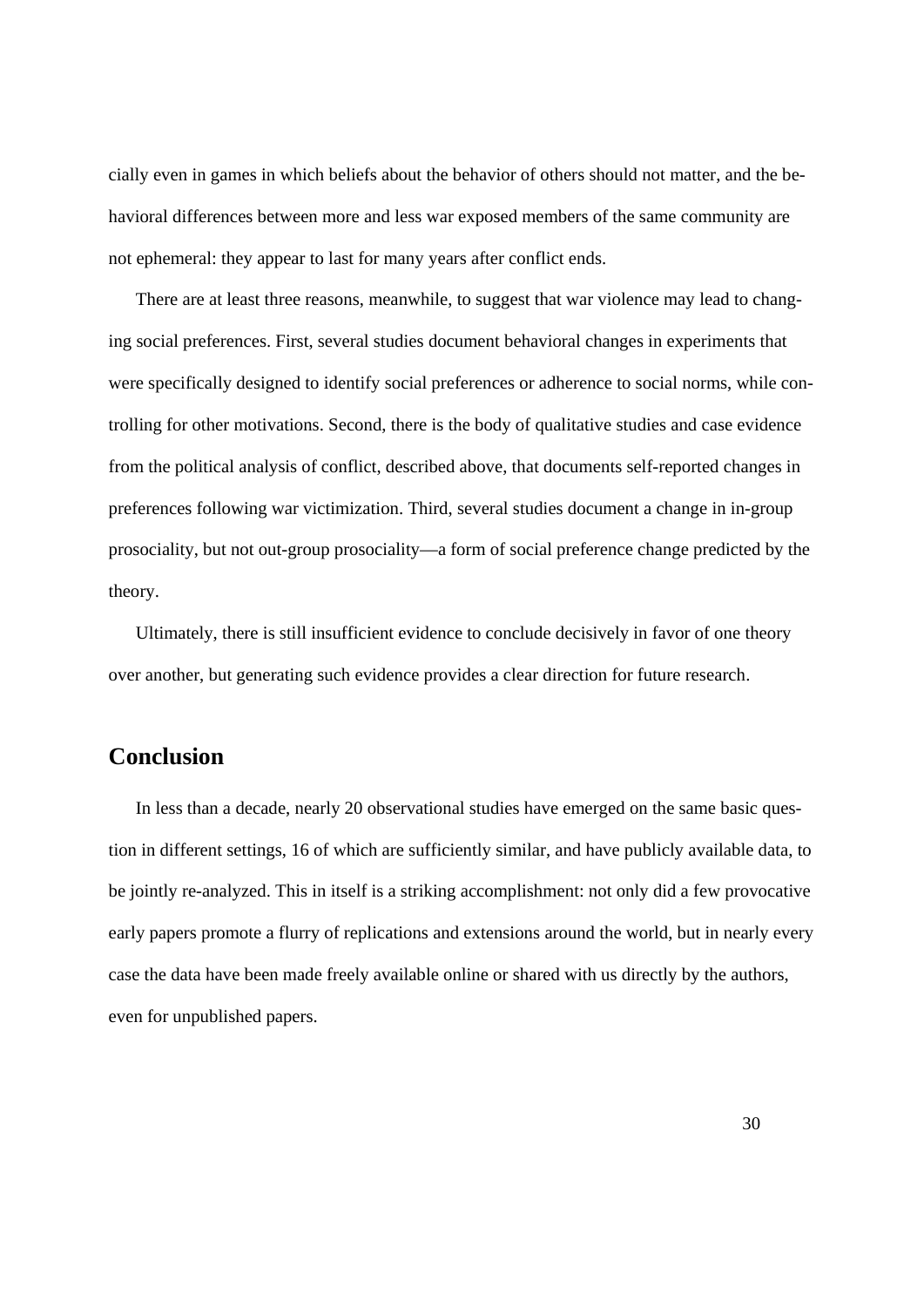This replication and openness, and the synthesis it permits here, generate some important and perhaps surprising conclusions about violence, psychology and the formation of social capital, conclusions that differ in some cases from the arguments in the individual papers themselves.

Most of the papers in this emerging literature do agree on one central matter: that the data strongly reject the common view that communities and people exposed to war violence will inevitably be deprived of social capital, collective action, and trust. Across the 16 studies from economics, anthropology, political science and psychology, the average effect on a summary index of cooperation is positive and statistically significant, if moderate in magnitude.

Looking across many studies, however, systematic patterns emerge which were not readily apparent in any single article. For instance, despite early indications that political behavior might also be as positively affected as prosociality (Blattman 2009), this increase in political engagement is not borne out in several more recent studies (e.g., Voors et al. 2012; Cassar, Grosjean, and Whitt 2013; Bauer, Fiala, and Levely 2014). Another example comes from the lab experiments, which more often than not have shown that the pro-sociality that emerges is focused on in-group interactions but not on behavior towards out-groups. This evidence for parochial altruism, while preliminary, matters because war might enhance intragroup cooperation and facilitate post-conflict reconstruction while simultaneously raising the risk of future social divisions and renewed intergroup conflict.

The most important next step will be for researchers to focus on establishing the reach and generality of this parochial altruism finding. Does it withstand scrutiny, and can we decisively rule out generalized changes in prosocial preferences, or more standard economic arguments? This necessitates a sharper focus on behaviors towards out-group members that belong to the antagonistic group in the war, which is not the case in most existing studies.

31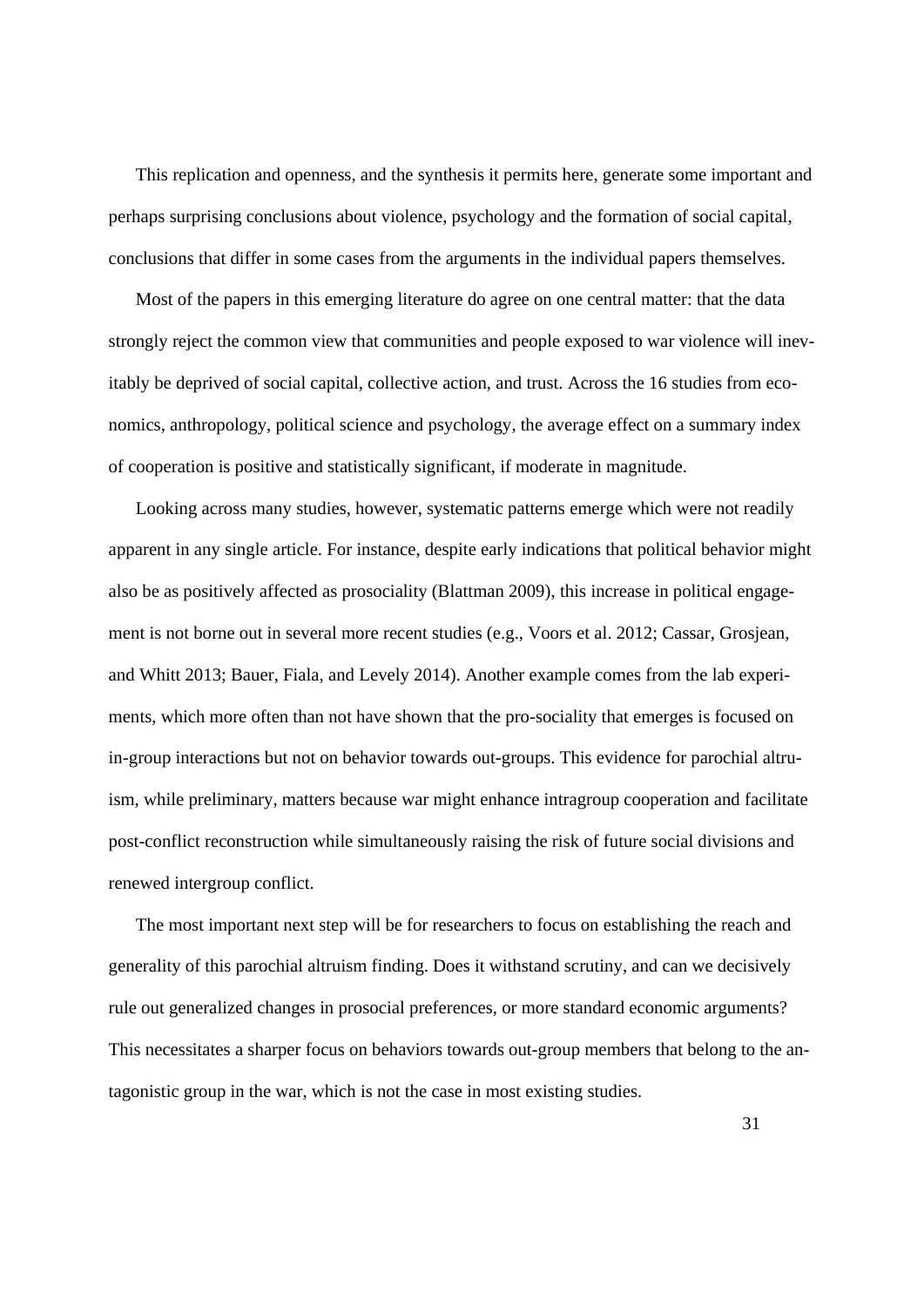Another important direction is to examine other forms of insecurity, including crime, state repression, natural disaster, life-threatening accidents, and domestic abuse. In particular, the distinction between wartime violence and urban crime may not be large in certain cases, especially where widespread organized crime takes on characteristics of civil conflict, such as the cases of Mexican or Colombian drug trafficking organizations.

Early evidence does indeed suggest that our findings on violence and cooperation could generalize to a wider range of situations. The meta-analysis finds that those who have experienced crime-related violence are also more likely to display cooperative behavior, just like war victims. There are parallels in related literatures, including findings that victims of crime are more likely to participate in community and political meetings, be interested in politics, and engage in group leadership (Bateson 2012). Other emerging evidence exploring the effects of post-election violence (Becchetti, Conzo, and Romeo 2014), and earthquake and tsunami damage (Caló-Blanco, et al. 2015; Cassar, Healy, and Von Kessler 2011; Rao et al. 2011) also mimics the main finding of this paper, namely that survival threats tend to enhance local cooperation. We expect that work in these areas will yield new insights about what psychological, economic and social mechanisms could lead those who experience violence to shift to more cooperative behavior.

The core empirical finding we identify – that exposure to wartime conflict fosters cooperative behavior– resonates with the experience of rapid post-war political, social and economic recovery in many war-torn societies, as well as their tendency to implement egalitarian social policies, including progressive taxation and gender equality reforms (Tripp 2015, Scheve and Stasavage 2010, 2012). While the human costs of war are horrific, there may also be at least some reason for optimism once the violence ends.

32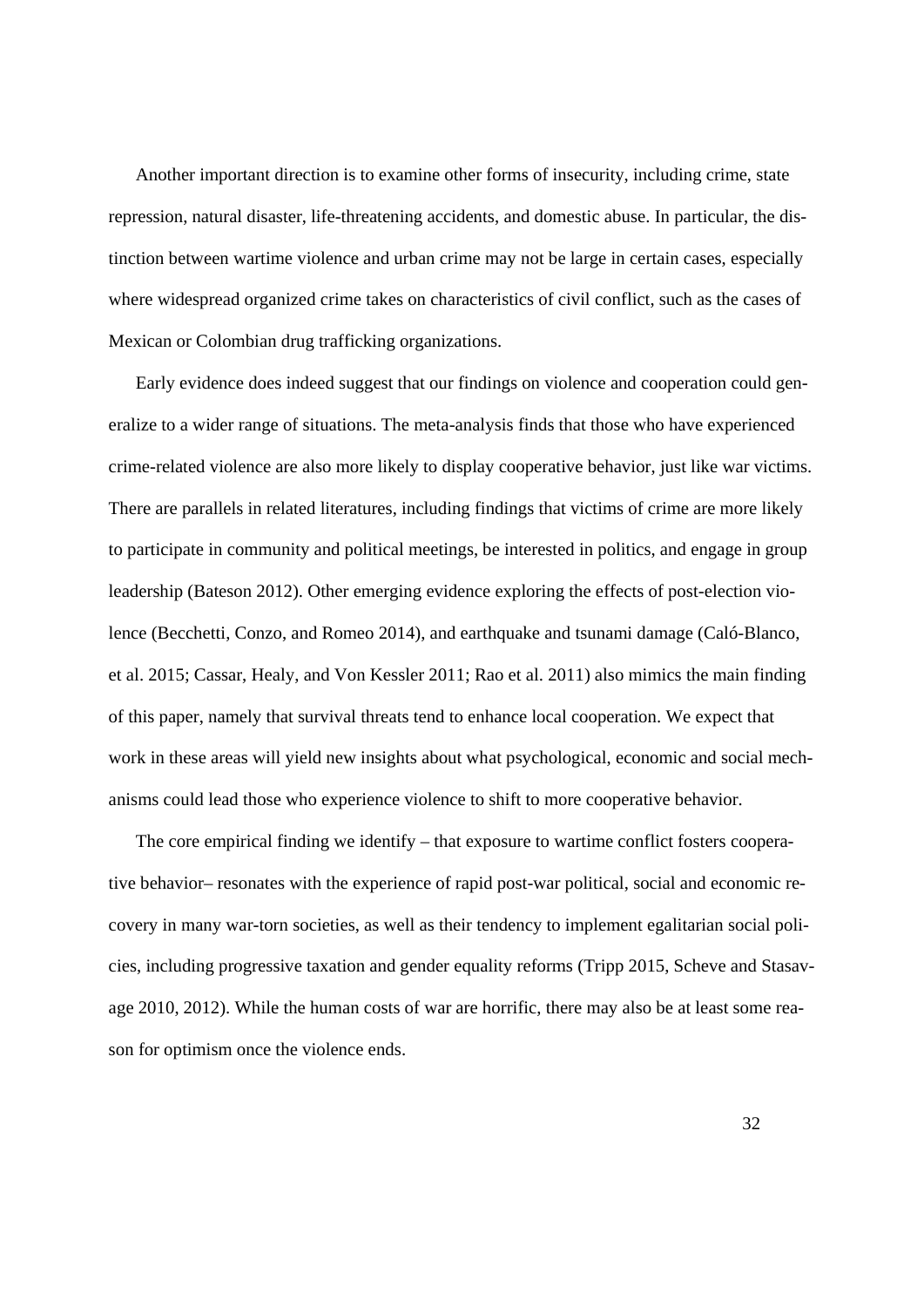## **Acknowledgements**

We have received valuable comments from Gordon Hanson, Ulrike Malmendier, Enrico Moretti, Suresh Naidu, and Tim Taylor. JH thanks CIFAR. MB and JC thank the Czech Science Foundation (Bauer P402/12/G130, Chytilová 13-20217S) and the People Programme (Marie Curie Actions) of the EU's Seventh Framework Programme under REA grant (609642). We also thank the many scholars who generously shared their data, sometimes pre-publication.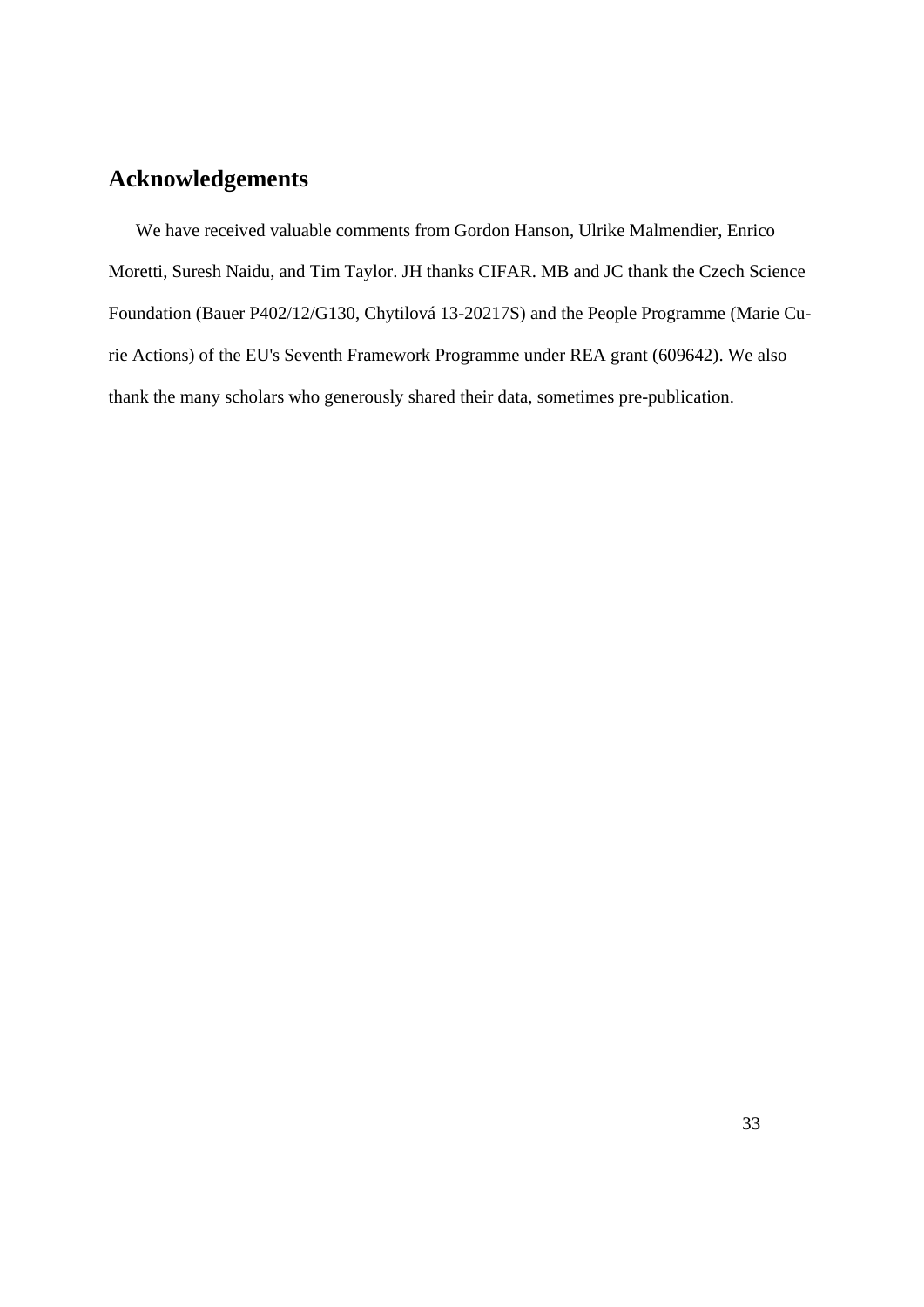## **References**

Alexander, Richard D. 1987. *The Biology of Moral Systems*. New York: Aldine De Gruyter.

- Almås, Ingvild, Alexander W. Cappelen, Erik Ø Sørensen, and Bertil Tungodden. 2010. "Fairness and the Development of Inequality Acceptance." *Science* 328 (5982): 1176–78. doi:10.1126/science.1187300.
- Annan, Jeannie, Christopher Blattman, Dyan Mazurana, and Khristopher Carlson. 2011. "Civil War, Reintegration, and Gender in Northern Uganda." *Journal of Conflict Resolution* 55 (6): 877–908.
- Bateson, Regina. 2012. "Crime Victimization and Political Participation." *American Political Science Review* 106 (03): 570–87. doi:10.1017/S0003055412000299.
- Bauer, Michal, Alessandra Cassar, Julie Chytilová, and Joseph Henrich. 2014. "War's Enduring Effects on the Development of Egalitarian Motivations and in-Group Biases." *Psychological Science* 25 (1): 47–57.
- Bauer, Michal, Julie Chytilová, and Barbara Pertold-Gebicka. 2014. "Parental Background and Other-Regarding Preferences in Children." *Experimental Economics* 17 (1): 24–46. doi:10.1007/s10683-013-9355-y.
- Bauer, Michal, Nathan Fiala, and Ian V. Levely. 2014. "Trusting Former Rebels: An Experimental Approach to Understanding Reintegration after Civil War." *CERGE-EI Working Paper Series*, no. 512. http://papers.ssrn.com.ezproxy.cul.columbia.edu/sol3/papers.cfm?abstract\_id=2417617.
- Becchetti, Leonardo, Pierluigi Conzo, and Alessandro Romeo. 2014. "Violence, Trust, and Trustworthiness: Evidence from a Nairobi Slum." *Oxford Economic Papers* 66 (1): 283– 305. doi:10.1093/oep/gpt008.
- Bellows, John, and Edward Miguel. 2006. "War and Institutions: New Evidence from Sierra Leone." *The American Economic Review* 96 (2): 394–99.

———. 2009. "War and Local Collective Action in Sierra Leone." *Journal of Public Economics* 93 (11): 1144–57.

- Blattman, Christopher. 2009. "From Violence to Voting: War and Political Participation in Uganda." *American Political Science Review* 103 (2): 231–47.
- Blattman, Christopher, and Edward Miguel. 2010. "Civil War." *Journal of Economic Literature* 48 (1): 3–57.
- Bowles, Samuel. 2006. "Group Competition, Reproductive Leveling, and the Evolution of Human Altruism." *Science* 314 (5805): 1569–72. doi:10.1126/science.1134829.

———. 2008. "Being Human: Conflict: Altruism's Midwife." *Nature* 456 (7220): 326–27. doi:10.1038/456326a.

- Boyd, Robert, Herbert Gintis, Samuel Bowles, and Peter J. Richerson. 2003. "The Evolution of Altruistic Punishment." *Proceedings of the National Academy of Sciences* 100 (6): 3531– 35. doi:10.1073/pnas.0630443100.
- Brennan, Geoffrey, and Loren Lomasky. 1997. *Democracy and Decision: The Pure Theory of Electoral Preference*. Cambridge University Press.
- Burt, Alison, Barry Hughes, and Gary Milante. 2014. "Eradicating Poverty in Fragile States: Prospects of Reaching The 'High-Hanging' Fruit by 2030." World Bank Policy Research Working Paper No. 7002. http://papers.ssrn.com/sol3/papers.cfm?abstract\_id=2479667.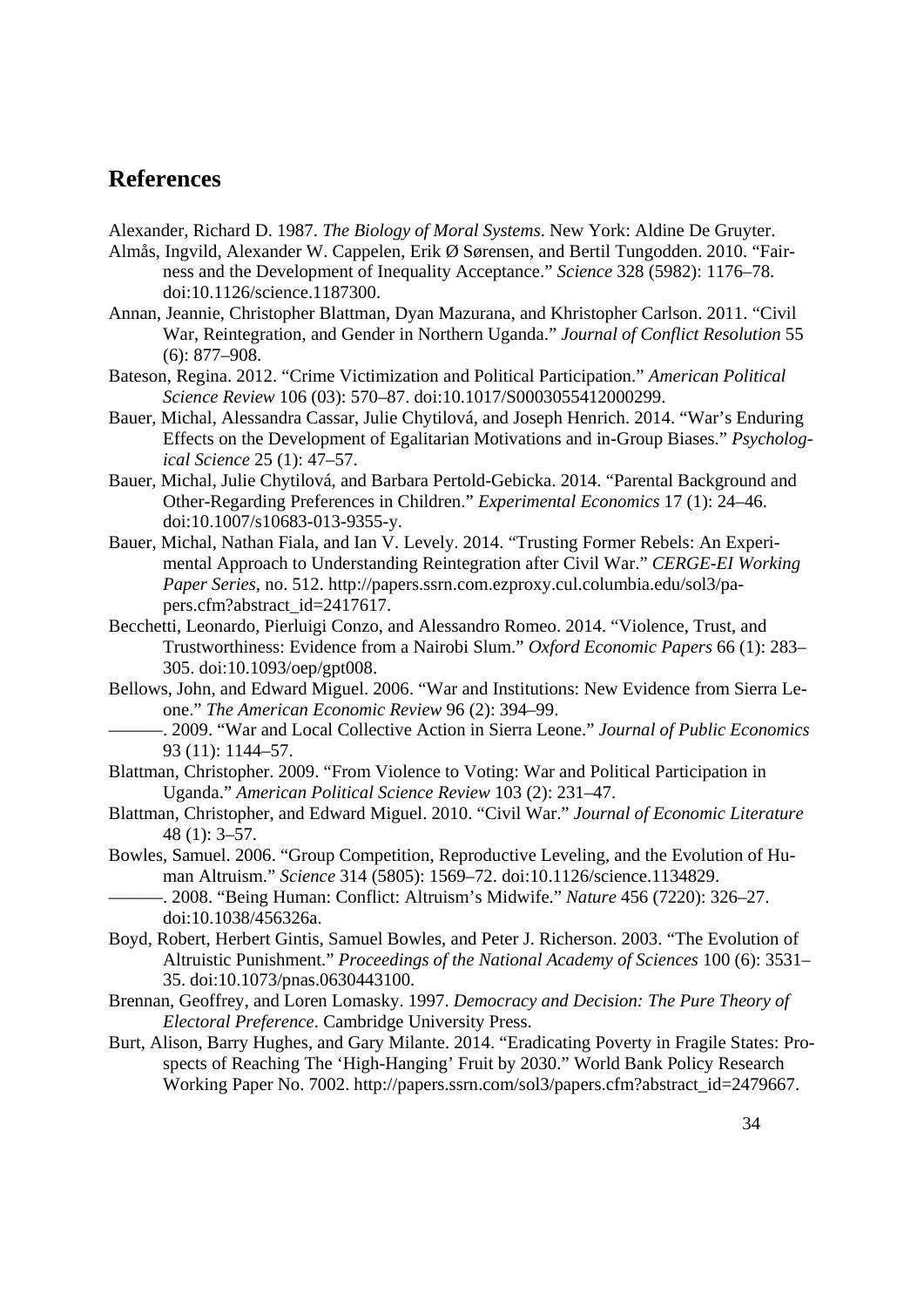- Calhoun, Dr Richard G. Tedeschi, Richard G. Tedeschi, Crystal L. Park, and Lawrence G. Calhoun. 1998. *Posttraumatic Growth: Positive Changes in the Aftermath of Crisis*. Routledge.
- Caló-Blanco, A., J. Kovarik, F. Mengel, and J. G. Romero. 2015. "Natural Disasters and Social Cohesion."
- Carneiro, Robert L. 1970. "A Theory of the Origin of the State." *Science* 169 (3947): 733–38. doi:10.1126/science.169.3947.733.
- Casey, Katherine, Rachel Glennerster, and Edward Miguel. 2012. "Reshaping Institutions: Evidence on Aid Impacts Using a Preanalysis Plan\*." *The Quarterly Journal of Economics* 127 (4): 1755–1812. doi:10.1093/qje/qje027.
- ———. 2015. "Healing the Wounds: Learning from Sierra Leone's Post-War Institutional Reforms." In *NBER Volume on African Economic Successes*, edited by S. Edwards, S. Johnson, and D. Weil. University of Chicago Press. http://www.nber.org/papers/w18368.
- Cassar, Alessandra, Pauline Grosjean, and Sam Whitt. 2013. "Legacies of Violence: Trust and Market Development." *Journal of Economic Growth* 18 (3): 285–318.
- Cassar, Alessandra, Andrew Healy, and Carl Von Kessler. 2011. "Trust, Risk, and Time Preferences after a Natural Disaster: Experimental Evidence from Thailand."
- Cecchi, Francesco, Koen Leuveld, Maarten Voors, and Lizzy van der Wal. 2015. "Civil War Exposure and Competitiveness: Experimental Evidence from the Football Field in Sierra Leone." Accessed November 13. http://www.tilburguniversity.edu/upload/e4d323d7 eef9-45fc-a589-2ca175bee824\_cecchi.pdf.
- Choi, Jung-Kyoo, and Samuel Bowles. 2007. "The Coevolution of Parochial Altruism and War." *Science* 318 (5850): 636–40. doi:10.1126/science.1144237.
- Collier, Paul, V. L. Elliott, Håvard Hegre, Anke Hoeffler, Marta Reynal-Querol, and Nicholas Sambanis. 2003. *Breaking the Conflict Trap: Civil War and Development Policy*. World Bank Publications.
- Darwin, Charles. 1981. *The Descent of Man, and Selection in Relation to Sex*. Princeton: Princeton University Press.
- De Juan, Alexander, and Jan Henryk Pierskalla. 2014. "Civil War Violence and Political Trust: Microlevel Evidence from Nepal\*." *Conflict Management and Peace Science*, 0738894214544612.
- De Luca, Giacomo, and Marijke Verpoorten. 2015a. "Civil War and Political Participation: Evidence from Uganda." *Economic Development and Cultural Change* 64 (1): 113–41. doi:10.1086/682957.
- ———. 2015b. "Civil War, Social Capital and Resilience in Uganda." *Oxford Economic Papers*, gpv036.
- Diamond, Jared. 1999. *Guns, Germs, and Steel: The Fates of Human Societies*. W. W. Norton & Company.
- Ehlers, Anke, and David M. Clark. 2000. "A Cognitive Model of Posttraumatic Stress Disorder." *Behaviour Research and Therapy* 38 (4): 319–45. doi:10.1016/S0005-7967(99)00123-0.
- Flannery, Kent V., and Joyce Marcus. 2003. "The Origin of War: New 14C Dates from Ancient Mexico." *Proceedings of the National Academy of Sciences* 100 (20): 11801–5. doi:10.1073/pnas.1934526100.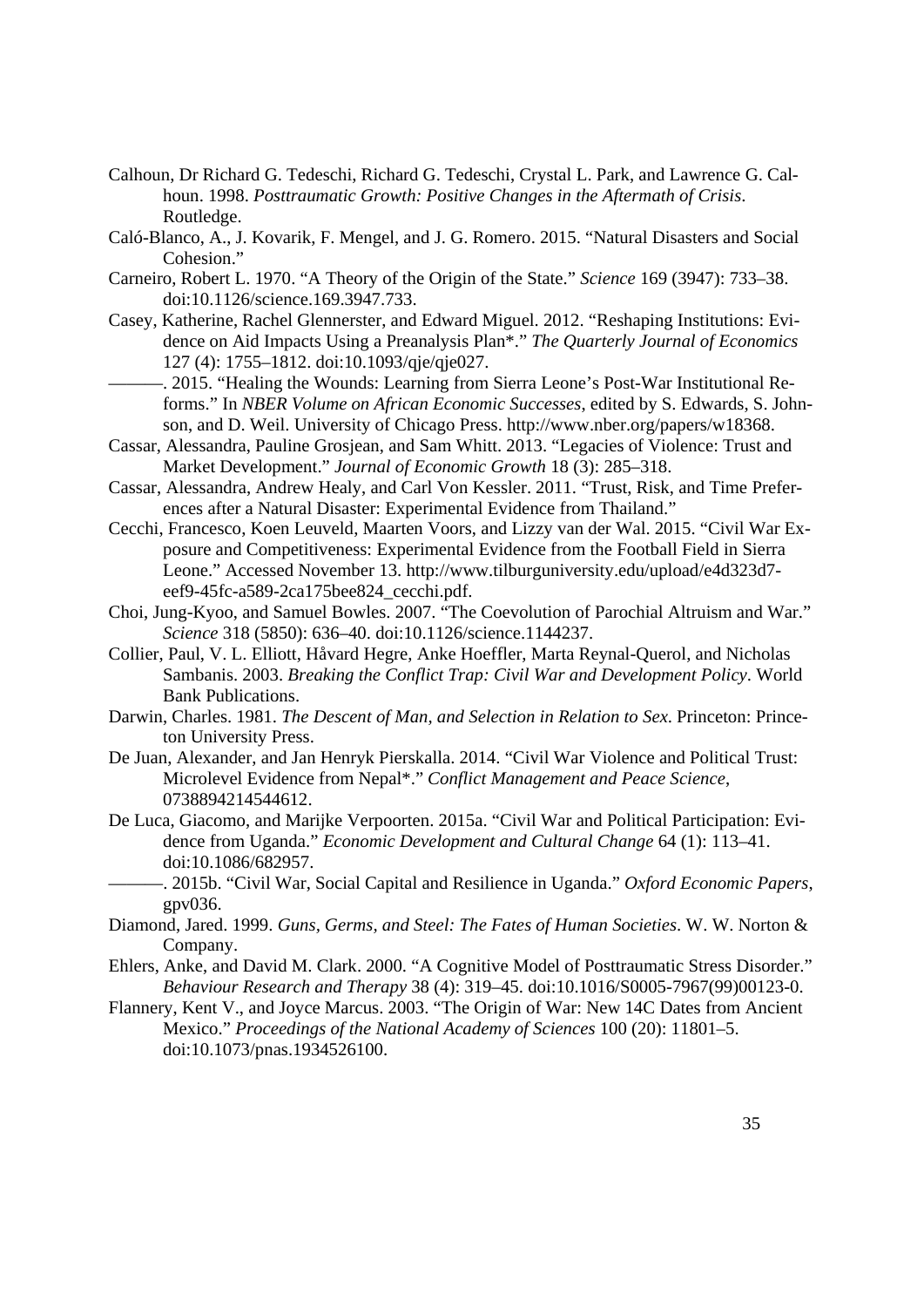- Galovski, Tara, and Judith A Lyons. 2004. "Psychological Sequelae of Combat Violence: A Review of the Impact of PTSD on the Veteran's Family and Possible Interventions." *Aggression and Violent Behavior* 9 (5): 477–501. doi:10.1016/S1359-1789(03)00045-4.
- Gilligan, Michael J., Benjamin J. Pasquale, and Cyrus Samii. 2014. "Civil War and Social Cohesion: Lab-in-the-Field Evidence from Nepal." *American Journal of Political Science* 58 (3): 604–19.
- Gneezy, Ayelet, and Daniel MT Fessler. 2012. "Conflict, Sticks and Carrots: War Increases Prosocial Punishments and Rewards." *Proceedings of the Royal Society of London B: Biological Sciences* 279 (1727): 219–23.
- González, Felipe, and Edward Miguel. 2015. "War and Local Collective Action in Sierra Leone: A Comment on the Use of Coefficient Stability Approaches." *Journal of Public Economics* 128 (August): 30–33. doi:10.1016/j.jpubeco.2015.05.004.
- Grosjean, Pauline. 2014. "Conflict and Social and Political Preferences: Evidence from World War II and Civil Conflict in 35 European Countries." *Comparative Economic Studies* 56 (3): 424–51.
- Grossman, Guy, Devorah Manekin, and Dan Miodownik. 2015. "The Political Legacies of Combat: Attitudes Toward War and Peace Among Israeli Ex-Combatants." *International Organization* 69 (04): 981–1009. doi:10.1017/S002081831500020X.
- Haidt, Jonathan. 2012. *The Righteous Mind: Why Good People Are Divided by Politics and Religion*. New York: Pantheon Books.
- Hartman, Alexandra C., and Benjamin S. Morse. 2015. "Wartime Violence, Empathy, and Intergroup Altruism: Evidence from the Ivoirian Refugee Crisis in Liberia." http://cega.berkeley.edu/assets/miscellaneous\_files/119\_-\_HartmanMorseViolenceEmpathy-May\_2015\_- \_ABCA.pdf.
- Heckman, James J. 2006. "Skill Formation and the Economics of Investing in Disadvantaged Children." *Science* 312 (5782): 1900–1902. doi:10.1126/science.1128898.
- Henrich, J. 2015. *The Secret of Our Success: How Learning from Others Drove Human Evolution, Domesticated Our Species, and Made Us Smart*. Princeton University Press.
- Henrich, Joseph. 2004. "Cultural Group Selection, Coevolutionary Processes and Large-Scale Cooperation." *Journal of Economic Behavior & Organization*, Evolution and Altruism, 53 (1): 3–35. doi:10.1016/S0167-2681(03)00094-5.
- Henrich, Joseph, and Robert Boyd. 2001. "Why People Punish Defectors: Weak Conformist Transmission Can Stabilize Costly Enforcement of Norms in Cooperative Dilemmas." *Journal of Theoretical Biology* 208 (1): 79–89. doi:10.1006/jtbi.2000.2202.
- Hopfensitz, Astrid, and Pepita Miquel-Florensa. 2014. "Investigating Social Capital in Colombia: Conflict and Public Good Contributions." Toulouse School of Economics (TSE). http://neeo.univ-tlse1.fr/3625/1/wp\_tse\_463.pdf.
- Kling, Jeffrey R., and Jeffrey B. Liebman. 2004. "Experimental Analysis of Neighborhood Effects on Youth." John F. Kennedy School of Government, Harvard University. http://www.ksg.harvard.edu/jeffreyliebman/klingliebman2004.pdf.
- Kling, Jeffrey R, Jeffrey B Liebman, and Lawrence F Katz. 2007. "Experimental Analysis of Neighborhood Effects." *Econometrica* 75 (1): 83–119. doi:10.1111/j.1468- 0262.2007.00733.x.
- Kosse, Fabian, Thomas Deckers, Hannah Schildberg-Hörisch, and Armin Falk. 2014. "Formation of Human Prosociality: Causal Evidence on the Role of Social Environment."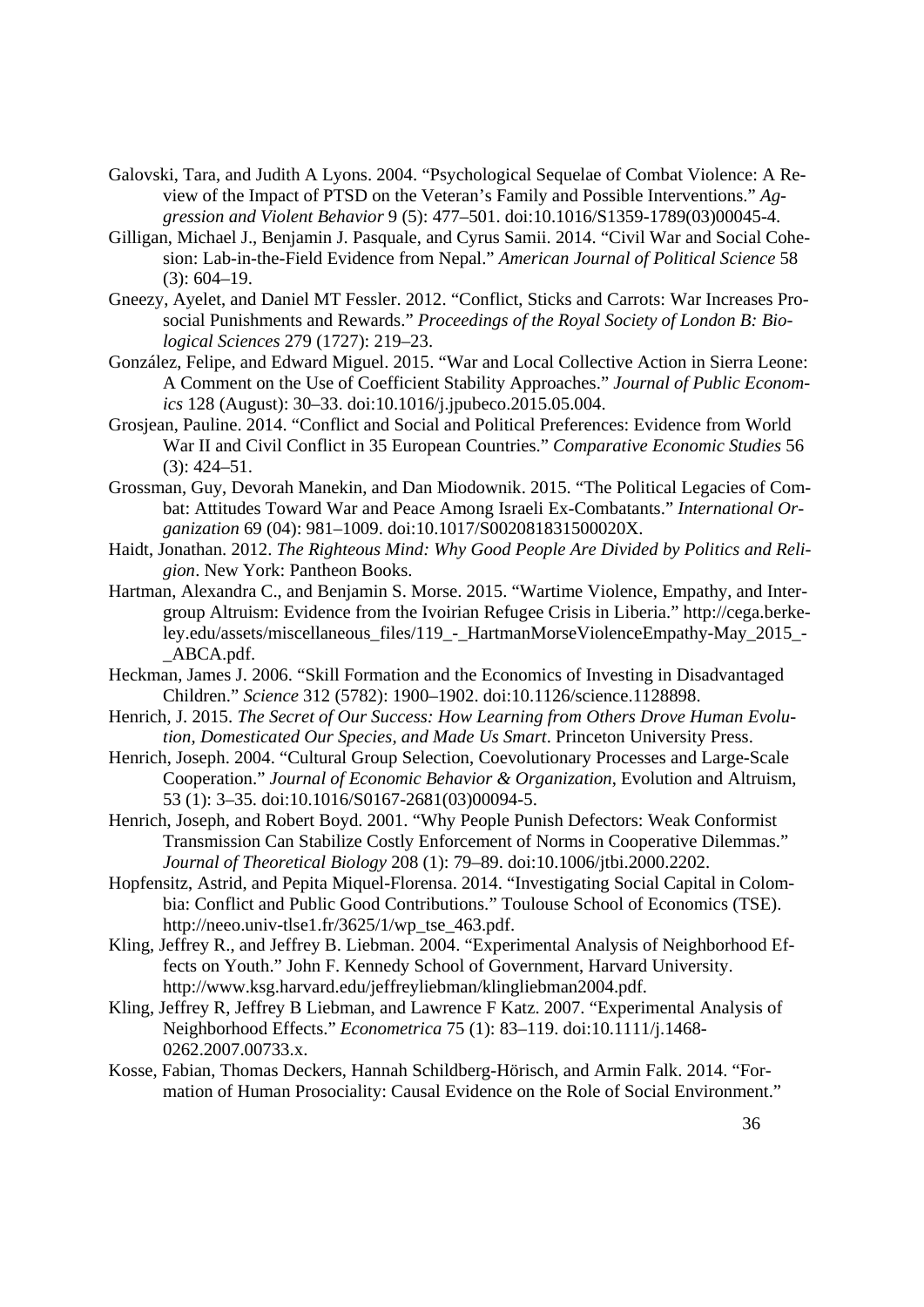http://www.sfbtr15.de/fileadmin/user\_upload/redaktion/events/Tagung\_Bonn\_April\_2015/C8\_Falk\_SchildbergHoerisch.pdf.

- Miguel, Edward, Sebastián M. Saiegh, and Shanker Satyanath. 2011. "Civil War Exposure and Violence." *Economics & Politics* 23 (1): 59–73. doi:10.1111/j.1468-0343.2010.00372.x.
- Morris, Ian. 2014. *War! What Is It Good For?: Conflict and the Progress of Civilization from Primates to Robots*. Macmillan.
- Petersen, Roger D. 2001. *Resistance and Rebellion: Lessons from Eastern Europe*. Cambridge University Press.
- Rao, Li-Lin, Ru Han, Xiao-Peng Ren, Xin-Wen Bai, Rui Zheng, Huan Liu, Zuo-Jun Wang, Jin-Zhen Li, Kan Zhang, and Shu Li. 2011. "Disadvantage and Prosocial Behavior: The Effects of the Wenchuan Earthquake." *Evolution and Human Behavior* 32 (1): 63–69.
- Richerson, Peter J., and Robert Boyd. 2001. "The Evolution of Subjective Commitment to Groups: A Tribal Instincts Hypothesis." *Evolution and the Capacity for Commitment* 3: 186–220.
- Rohner, Dominic, Mathias Thoenig, and Fabrizio Zilibotti. 2013. "Seeds of Distrust: Conflict in Uganda." *Journal of Economic Growth* 18 (3): 217–52.
- Rojo-Mendoza, Reynaldo T. 2014. "From Victims to Activists: Crime Victimization, Social Support, and Political Participation in Mexico."
- Rustagi, Devesh, Stefanie Engel, and Michael Kosfeld. 2010. "Conditional Cooperation and Costly Monitoring Explain Success in Forest Commons Management." *Science* 330 (6006): 961–65.
- Scheve, Kenneth, and David Stasavage. 2010. "The Conscription of Wealth: Mass Warfare and the Demand for Progressive Taxation." *International Organization* 64 (04): 529–61.
	- -. 2012. "Democracy, War, and Wealth: Lessons from Two Centuries of Inheritance Taxation." *American Political Science Review* 106 (01): 81–102.
- Shewfelt, Steven Dale. 2009. *Legacies of War: Social and Political Life after Wartime Trauma*. Yale University. http://gradworks.umi.com/33/61/3361597.html.
- Stanley, T. D., and Stephen B. Jarrell. 1989. "Meta-Regression Analysis: A Quantitative Method of Literature Surveys." *Journal of Economic Surveys* 3 (2): 161–70. doi:10.1111/j.1467- 6419.1989.tb00064.x.
- Tedeschi, Richard G., and Lawrence G. Calhoun. 2004. "Posttraumatic Growth: Conceptual Foundations and Empirical Evidence." *Psychological Inquiry* 15 (1): 1–18. doi:10.1207/s15327965pli1501\_01.
- Tilly, Charles. 1985. "War Making and State Making as Organized Crime." In *Bringing the State Back In*. Cambridge University Press. http://dx.doi.org/10.1017/CBO9780511628283.008.
- Tripp, Aili Mari. 2015. *Women and Power in Post-Conflict Africa*. Cambridge University Press.
- Turchin, Peter. 2015. *Ultrasociety: How 10,000 Years of War Made Humans the Greatest Cooperators on Earth*. Beresta Books.
- Voors, Maarten J., and Erwin H. Bulte. 2014. "Conflict and the Evolution of Institutions: Unbundling Institutions at the Local Level in Burundi." *Journal of Peace Research* 51 (4): 455– 69.
- Voors, Maarten J., Eleonora EM Nillesen, Philip Verwimp, Erwin H. Bulte, Robert Lensink, and Daan P. Van Soest. 2012. "Violent Conflict and Behavior: A Field Experiment in Burundi." *The American Economic Review* 102 (2): 941–64.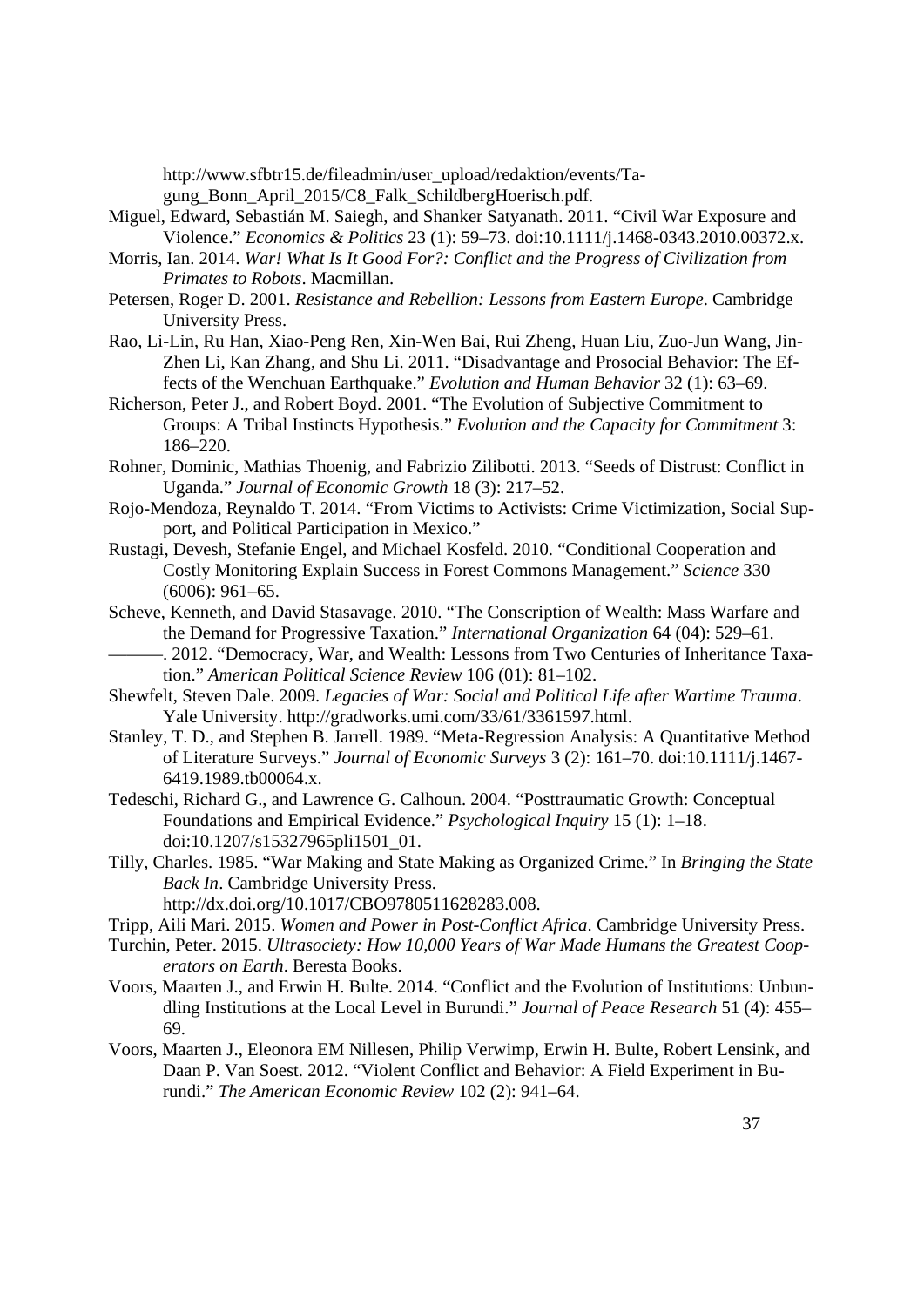Wilson, Edward O. 2012. *The Social Conquest of Earth*. New York: Liveright Pub.

Wood, Elisabeth Jean. 2003. *Insurgent Collective Action and Civil War in El Salvador*. Cambridge University Press. http://books.google.com/books?hl=en&lr=&id=QBAAN3AB-KmIC&oi=fnd&pg=PR8&dq=Insurgent+collective+action+and+civil+war+in+El+Salvador.&ots=7YJAUiSoA3&sig=H\_pifIj0Ct-O3m2R-SZg7n0UE\_U.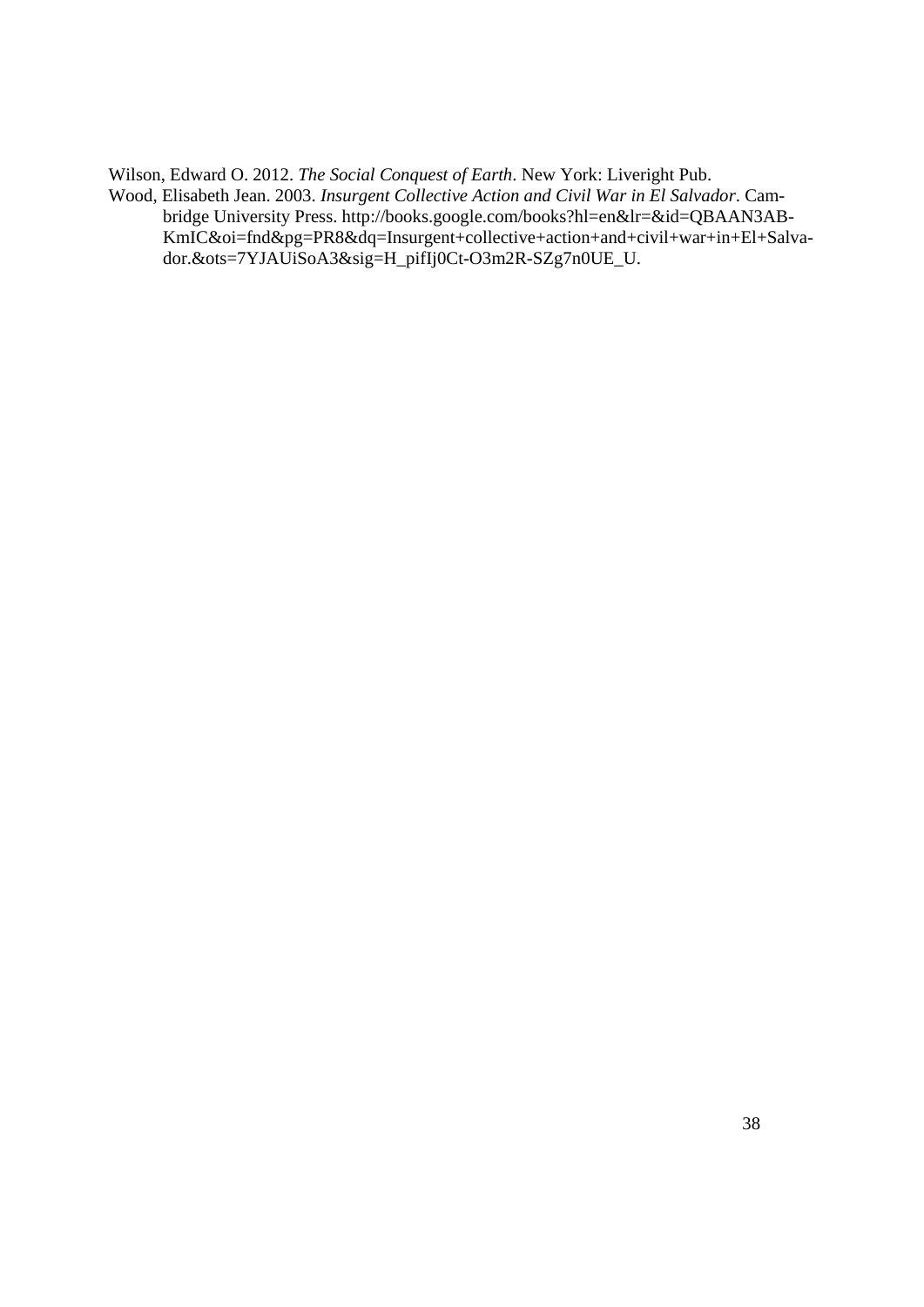| Paper |                                              | Country                     | <b>Conflict</b>                                                                                     | Data collec-<br>tion                   | <b>Sample</b>                                                                                   | <b>Comparable survey</b><br>measures                                                            | Comparable ex-<br>perimental<br>measures                               | <b>Time since</b><br>war exposure                | <b>Published</b> | Data<br>avail-<br>able |  |
|-------|----------------------------------------------|-----------------------------|-----------------------------------------------------------------------------------------------------|----------------------------------------|-------------------------------------------------------------------------------------------------|-------------------------------------------------------------------------------------------------|------------------------------------------------------------------------|--------------------------------------------------|------------------|------------------------|--|
|       | A. Papers eligible for the meta-analysis     |                             |                                                                                                     |                                        |                                                                                                 |                                                                                                 |                                                                        |                                                  |                  |                        |  |
| 1.    | Annan et al.<br>(2011)                       | Uganda                      | Lord's Resistance Army<br>(LRA) insurgency (1986-<br>2006)                                          | 2005-7                                 | Representative sam-<br>ple of youth, some of<br>whom were con-<br>scripted by LRA;<br>$N = 613$ | Groups, community,<br>trust, voting, interest<br>in politics                                    | $\overline{\phantom{a}}$                                               | $\sim$ 7 years                                   | ✓                |                        |  |
| 2.    | Bauer et al.<br>(2014)                       | Georgia and<br>Sierra Leone | Georgia: war with Russia<br>over South Ossetia (2008)<br>Sierra Leone: civil war<br>$(1991 - 2002)$ | Georgia: 2009<br>Sierra Leone:<br>2010 | Georgia: children;<br>$N = 565$<br>Sierra Leone: adult<br>population; N=586                     | Georgia: groups<br>Sierra Leone: groups,<br>community, trust, vot-<br>ing, interest in politics | Both countries:<br><b>Allocation</b> tasks<br>(mini-dictator<br>games) | Georgia: 6<br>months<br>Sierra Leone: 8<br>vears | ✓                |                        |  |
| 3.    | Bauer, Fiala,<br>and Levely<br>(2014)        | Uganda                      | Lord's Resistance Army in-<br>surgency (1986-2006)                                                  | 2011                                   | Young men, some of<br>whom were con-<br>scripted by LRA;<br>$N = 337$                           | Groups, community,<br>trust, voting                                                             | Trust game                                                             | 5 years                                          |                  |                        |  |
| 4.    | Bellows and<br><b>Miguel</b> (2006,<br>2009) | Sierra Leone                | Civil war (1991-2002)                                                                               | 2005 and<br>2007                       | Nationally repre-<br>sentative sample;<br>$N=10,496$                                            | Groups, community,<br>trust, voting, interest<br>in politics                                    |                                                                        | 3-5 years                                        | ✓                | ✓                      |  |
| 5.    | Blattman<br>(2009)                           | Uganda                      | Lord's Resistance Army<br>(LRA) insurgency (1986-<br>2006)                                          | 2005-6                                 | Young men, some of<br>whom were con-<br>scripted by LRA;<br>$N = 741$                           | Groups, community,<br>voting                                                                    |                                                                        | $~5$ years                                       | ✓                |                        |  |
| 6.    | Cassar,<br>Grosjean, and<br>Whitt (2013)     | Tajikistan                  | Civil war (1992-1997)                                                                               | 2010                                   | Adult population;<br>$N = 426$                                                                  | Groups, community,<br>trust, voting                                                             | Trust game                                                             | 13 years                                         | ✓                | ✓                      |  |
| 7.    | Cecchi et al.<br>(2015)                      | Sierra Leone                | Civil war (1991-2002)                                                                               | 2010                                   | Youth male street<br>football players;<br>$N = 162$                                             |                                                                                                 | Dictator game                                                          | 8 years                                          | ✓                |                        |  |
| 8.    | De Luca and<br>Verpoorten<br>(2015a)         | Uganda                      | Lord's Resistance Army in-<br>surgency (1986-2006)                                                  | 2000, 2005,<br>2012                    | Nationally repre-<br>sentative sample;<br>$N=4,671$                                             | Groups, trust                                                                                   |                                                                        | 12 years                                         | ✓                |                        |  |
| 9.    | De Luca and<br>Verpoorten<br>(2015b)         | Uganda                      | Lord's Resistance Army in-<br>surgency (1986-2006)                                                  | 2000, 2005,<br>2012                    | Nationally repre-<br>sentative sample;<br>$N=4,671$                                             | Community, voting,<br>interest in politics                                                      | $\overline{\phantom{a}}$                                               | 12 years                                         | ✓                |                        |  |
| 10.   | Gilligan,<br>Pasquale, and<br>Samii (2014)   | Nepal                       | Civil war (1996-2006)                                                                               | 2009-10                                | Household heads;<br>$N = 252$                                                                   | Interest in politics                                                                            | Dictator game,<br>Trust game, Pub-<br>lic goods game                   | 3 years                                          | ✓                | ✓                      |  |
| 11.   | Gneezy and<br>Fessler<br>(2012)              | Israel                      | Israel-Hezbollah war (2006)                                                                         | 2005-7                                 | Senior citizens;<br>$N=50$                                                                      |                                                                                                 | Ultimatum<br>game, Trust<br>game                                       | 1 year                                           | ✓                |                        |  |

#### **Table 1: Studies of war exposure and cooperation**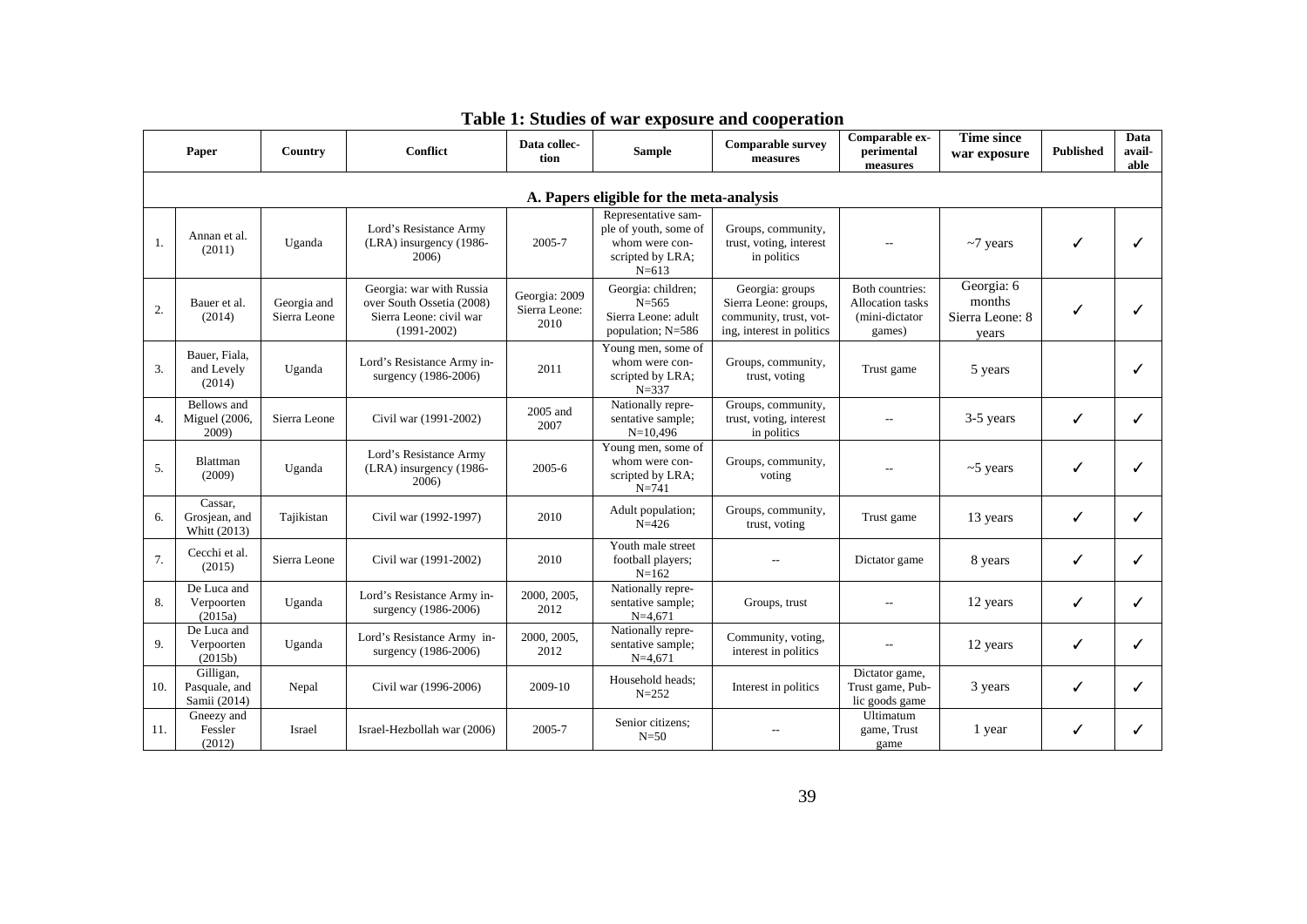| 12. | Grosjean<br>(2014)                               | 35 countries<br>in Europe, the<br>Caucasus and<br>Central Asia               | WWII (1939-1945); Yugo-<br>slav wars (1991-5); Kosovo<br>war (1998-9); Tajik civil war<br>$(1992-7)$ ; Chechen wars<br>(1994-2009); Kyrgyzstan<br>clashes $(2010)$ | 2010                                                                              | Nationally repre-<br>sentative samples;<br>$N = 38,864$                                                                                | Groups, trust, voting,<br>interest in politics                                                                                 |                                                                            | $5$ months $-65$<br>years | ✓ | $\checkmark$ |
|-----|--------------------------------------------------|------------------------------------------------------------------------------|--------------------------------------------------------------------------------------------------------------------------------------------------------------------|-----------------------------------------------------------------------------------|----------------------------------------------------------------------------------------------------------------------------------------|--------------------------------------------------------------------------------------------------------------------------------|----------------------------------------------------------------------------|---------------------------|---|--------------|
| 13. | Grossman.<br>Manekin, and<br>Miodownik<br>(2015) | Israel                                                                       | Israeli-Palestinian conflict<br>$(1967+)$                                                                                                                          | 2013                                                                              | Former soldiers who<br>enlisted between<br>1998-2003 and<br>2004-2009; N=2,334                                                         | Voting, interest in pol-<br>itics                                                                                              |                                                                            | $1-12$ years              | ✓ | $\checkmark$ |
| 14. | Rohner,<br>Thoenig, and<br>Zilibotti<br>(2013)   | Uganda                                                                       | Lord's Resistance Army in-<br>surgency (1986-2006)                                                                                                                 | 2000 and<br>2008                                                                  | Nationally repre-<br>sentative sample;<br>$N = 2,431$                                                                                  | Trust                                                                                                                          |                                                                            | 8 years                   | ✓ | ✓            |
| 15. | Voors et al.<br>(2012)                           | Burundi                                                                      | Civil war (1993-2005)                                                                                                                                              | 2009                                                                              | Household heads,<br>$N = 287$                                                                                                          | Groups, community,<br>voting                                                                                                   | <b>Allocation</b> tasks<br>(social value ori-<br>entation experi-<br>ment) | 4-6 years                 | ✓ | $\checkmark$ |
| 16. | Voors and<br>Bulte (2014)                        | Burundi                                                                      | Civil war (1993-2005)                                                                                                                                              | 2007                                                                              | Adult population;<br>$N = 874$                                                                                                         | Groups, trust                                                                                                                  | $\overline{\phantom{a}}$                                                   | 4 years                   | ✓ | $\checkmark$ |
|     |                                                  |                                                                              |                                                                                                                                                                    |                                                                                   | B. Papers ineligible for the meta-analysis                                                                                             |                                                                                                                                |                                                                            |                           |   |              |
| 17. | De Juan and<br>Pierskalla<br>(2014)              | Nepal                                                                        | Civil war (1996-2006)                                                                                                                                              | 2003                                                                              | Nationally repre-<br>sentative sample;<br>8,822                                                                                        | Trust in national gov-<br>ernment                                                                                              |                                                                            | $0-7$ years               | ✓ |              |
| 18. | Hartman and<br>Morse (2015)                      | Liberia                                                                      | Civil war (1989-2003)                                                                                                                                              | 2013                                                                              | Adult population;<br>$N \sim 1,600$                                                                                                    | Willingness to host<br>refugees                                                                                                | --                                                                         | 10 years                  |   |              |
| 19. | Shewfelt<br>(2009)                               | Indonesia,<br>Bosnia and<br>Hercegovina,<br>USA (Vi-<br>etnam veter-<br>ans) | Indonesia: insurgency in<br>Aceh (1976-2005)<br>B&H: civil war (1992-1995)<br>USA: Vietnam war (1955-<br>1975)                                                     | Indonesia:<br>2007<br>Bosnia: 2006<br><b>USA: 1986</b>                            | Indonesia: N=1,752<br>Bosnia: nationally<br>representative sam-<br>ple; N=3,580<br>USA: male Vietnam<br>theater veterans;<br>$N=1,171$ | Indonesia: Groups,<br>community, trust, vot-<br>ing<br>Bosnia: Groups, vot-<br>ing, interest in politics<br><b>USA: Groups</b> |                                                                            | $2-11$ years              |   |              |
|     |                                                  |                                                                              |                                                                                                                                                                    |                                                                                   | C. Papers studying other forms of violence                                                                                             |                                                                                                                                |                                                                            |                           |   |              |
| 20. | <b>Bateson</b><br>(2012)                         | 70 countries                                                                 | Crime victimization                                                                                                                                                | Americas:<br>2010<br>Africa: 2008-<br>$\mathbf Q$<br>Europe: 2000<br>Asia: 2005-8 | Latin America:<br>39,238<br>U.S. and Canada:<br>3,000<br>Africa: 27,713<br>Europe: 17,088<br>Asia: 16,725                              | Groups, community,<br>voting, interest in pol-<br>itics                                                                        |                                                                            |                           |   | $\checkmark$ |
| 21. | Becchetti,<br>Conzo, and                         | Kenya                                                                        | Kenyan crisis, post-election<br>violence (2007-8)                                                                                                                  | 2010                                                                              | Nairobi slum-dwell-<br>ers: $N=404$                                                                                                    | $-$                                                                                                                            | Trust game                                                                 |                           | ✓ |              |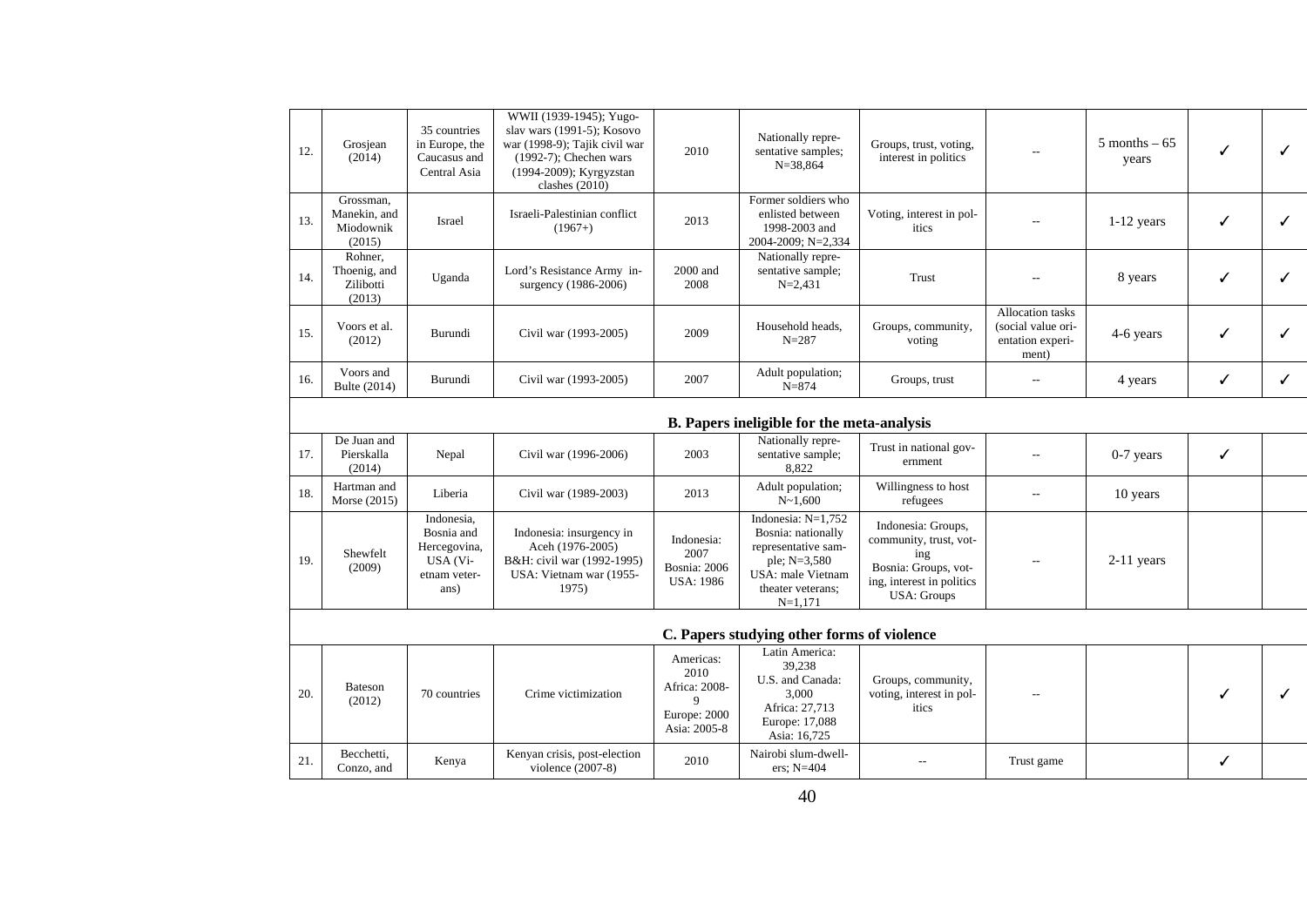|     | Romeo<br>(2014)                                 |          |                              |      |                                                     |                                 |                                       |  |  |
|-----|-------------------------------------------------|----------|------------------------------|------|-----------------------------------------------------|---------------------------------|---------------------------------------|--|--|
| 22. | Hopfensitz<br>and Miquel-<br>Florensa<br>(2014) | Colombia | Colombian conflict $(1964+)$ | 2012 | Coffee farmers;<br>$N = 260$                        | Community                       | Public goods<br>game                  |  |  |
| 23. | Rojo-<br>Mendoza<br>(2014)                      | Mexico   | Crime victimization          | 2011 | Nationally repre-<br>sentative sample;<br>$N=7,416$ | Groups, interest in<br>politics | $\hspace{0.05cm}$ – $\hspace{0.05cm}$ |  |  |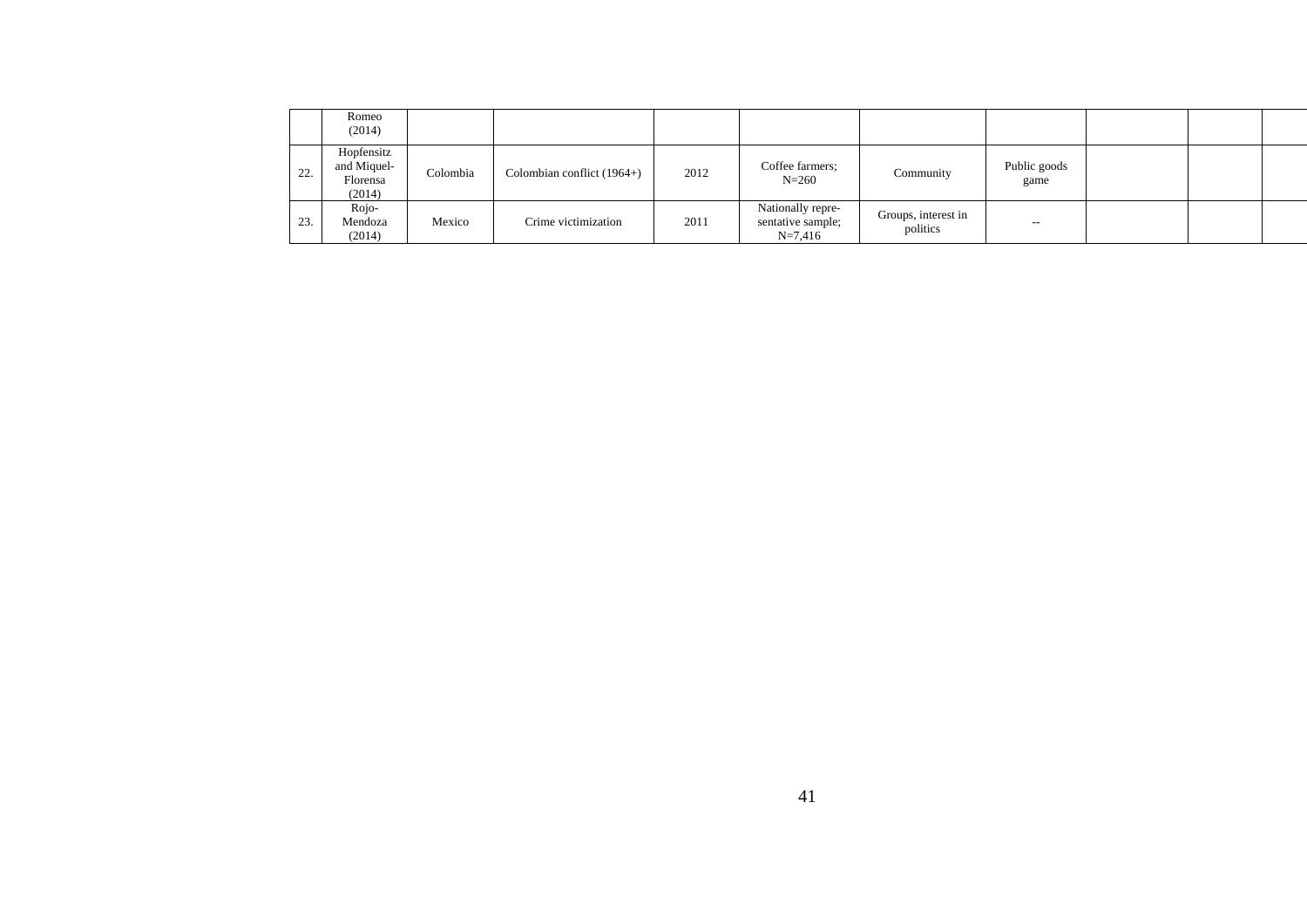| Outcome (Standardized)                   | Estimate | (1)<br><b>Fixed Effects</b> | (2)<br><b>Random Effects</b> |
|------------------------------------------|----------|-----------------------------|------------------------------|
| Summary index (mean effects)             | Coef.    | $0.07***$                   | $0.08***$                    |
|                                          | Std. Err | 0.00                        | 0.02                         |
|                                          | P val    | 0.00                        | 0.00                         |
| Social groups participation              | Coef.    | $0.11^{***}\,$              | 0.12                         |
|                                          | Std. Err | 0.00                        | 0.08                         |
|                                          | P val    | 0.00                        | 0.10                         |
| Community leadership/participation       | Coef.    | $0.16***$                   | $0.17*$                      |
|                                          | Std. Err | 0.01                        | 0.09                         |
|                                          | $P$ val  | 0.00                        | 0.07                         |
| Trust                                    | Coef.    | 0.00                        | $-0.04$                      |
|                                          | Std. Err | 0.00                        | 0.09                         |
|                                          | P val    | 0.87                        | 0.64                         |
| Prosocial behavior in experimental games | Coef.    | $0.17***$                   | $0.18***$                    |
|                                          | Std. Err | 0.02                        | 0.05                         |
|                                          | P val    | 0.00                        | $0.00\,$                     |
| Voting                                   | Coef.    | $0.02***$                   | $-0.01$                      |
|                                          | Std. Err | 0.00                        | 0.03                         |
|                                          | P val    | 0.00                        | 0.86                         |
| Knowledge/interest in politics           | Coef.    | $0.06***$                   | 0.02                         |
|                                          | Std. Err | 0.00                        | 0.04                         |
|                                          | P val    | 0.00                        | 0.57                         |

#### **Table 2: Meta-analysis results**

*Note*: \* p<0.10, \*\* p<0.05, \*\*\* p<0.01. Meta-analysis results for each outcome reported in the rows. Column (1) reports results from a fixed-effects model; Column (2) reports results from a random-effects model. The coefficient represents the estimated population effects of exposure to violence across studies, measured in standard deviation units. This analysis excludes exposure to crime violence.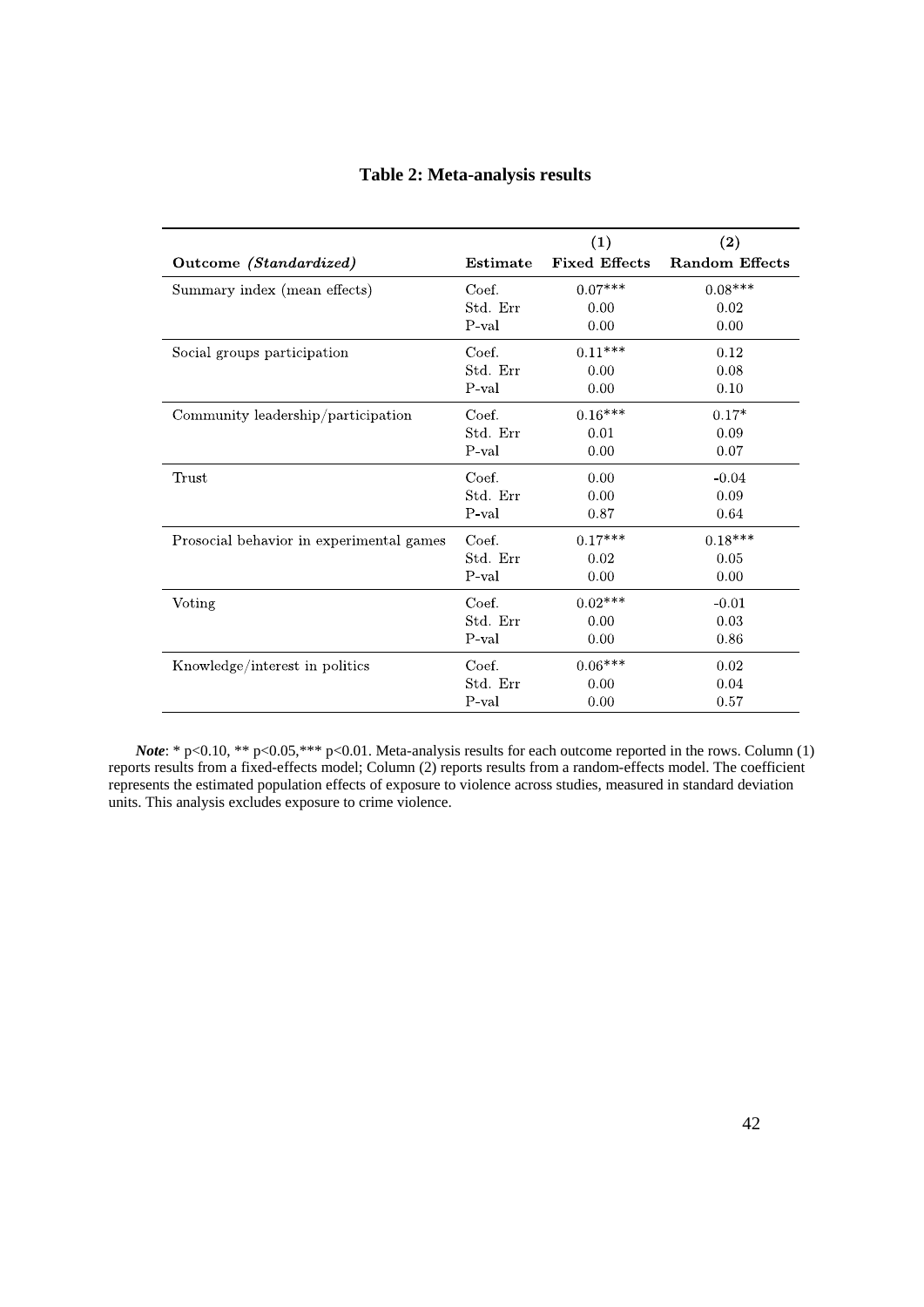

#### **Figure 1: Meta-analysis results, war exposure and cooperation**

*Note*: The figure plots the meta-analysis results reported in Table 2. The effect of exposure to violence on each outcome is estimated using fixed-effects (blue) and random-effects (green) meta-analysis models. Results are reported in standard deviation units. The vertical lines denote 95% confidence intervals. N denotes the number of studies/games included in the meta-analysis for each outcome.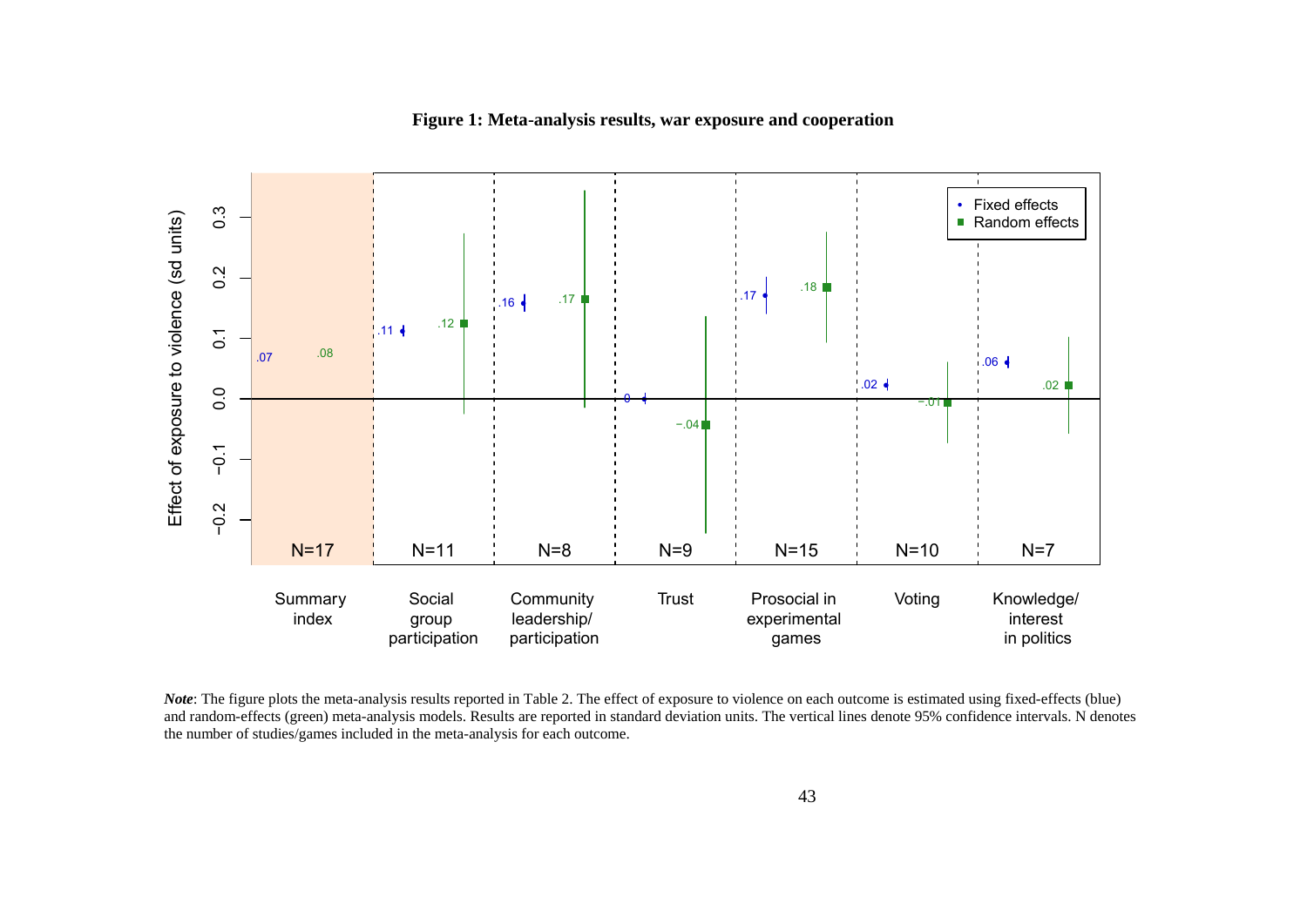



*Note*: The figure plots the meta-analysis results, broken down by behavior towards in-group and out-group. The effect of exposure to violence on each outcome is estimated using fixed-effects (blue) and random-effects (green) meta-analysis models. Results are reported in standard deviation units. The vertical lines denote 95% confidence intervals. N denotes the number of studies/games included in the meta-analysis for each outcome. A meta-regression test for the difference in behavior towards in-group and out-group shows that for games, the difference is significant under both fixed-effects and random-effects model assumptions. For trust we do not find a significant difference in attitudes towards in-group versus out-group members.